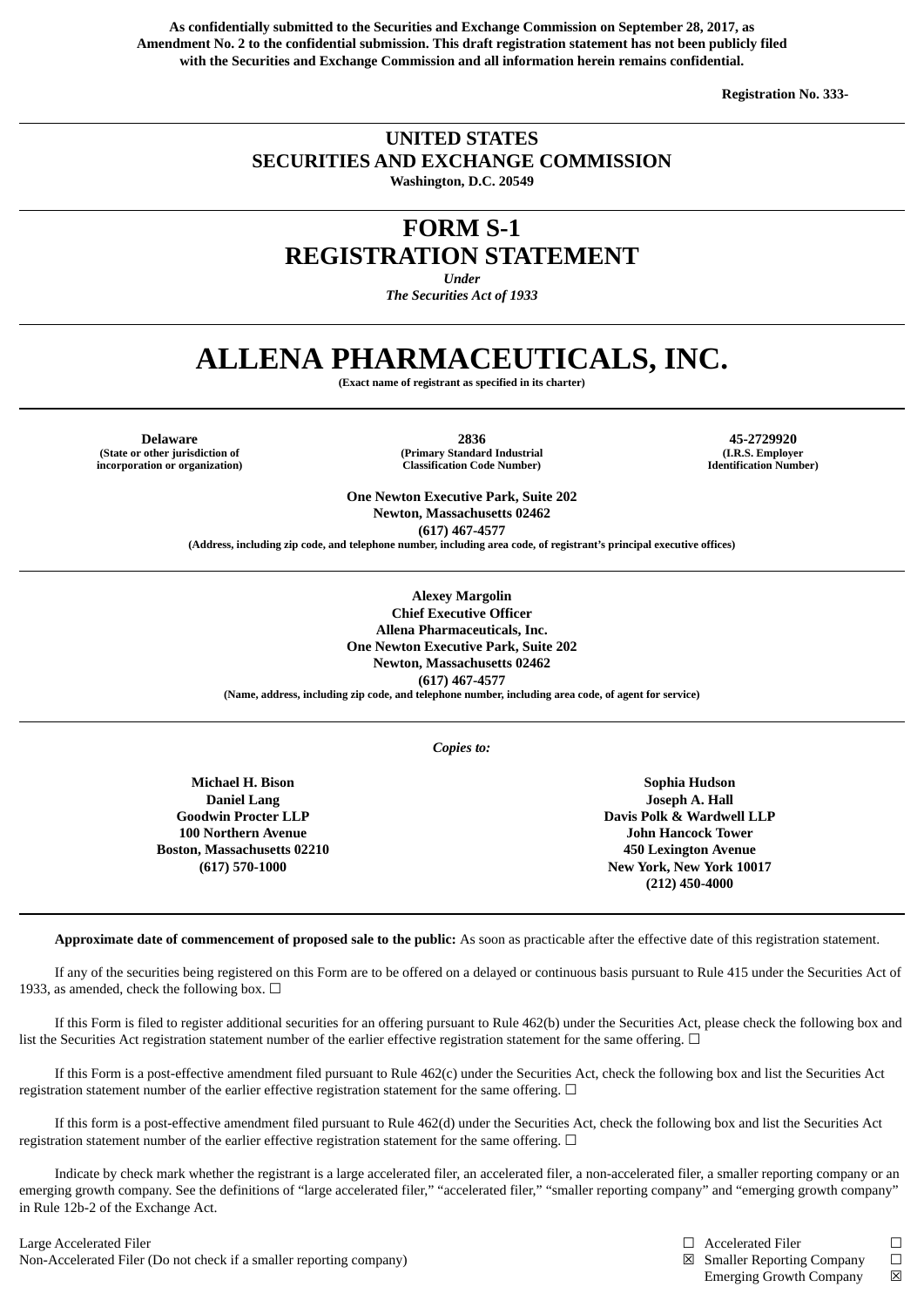If an emerging growth company, indicate by check mark if the registrant has elected not to use the extended transition period for complying with any new or revised financial accounting standards provided pursuant to Section 13(a) of the Exchange Act.  $\boxtimes$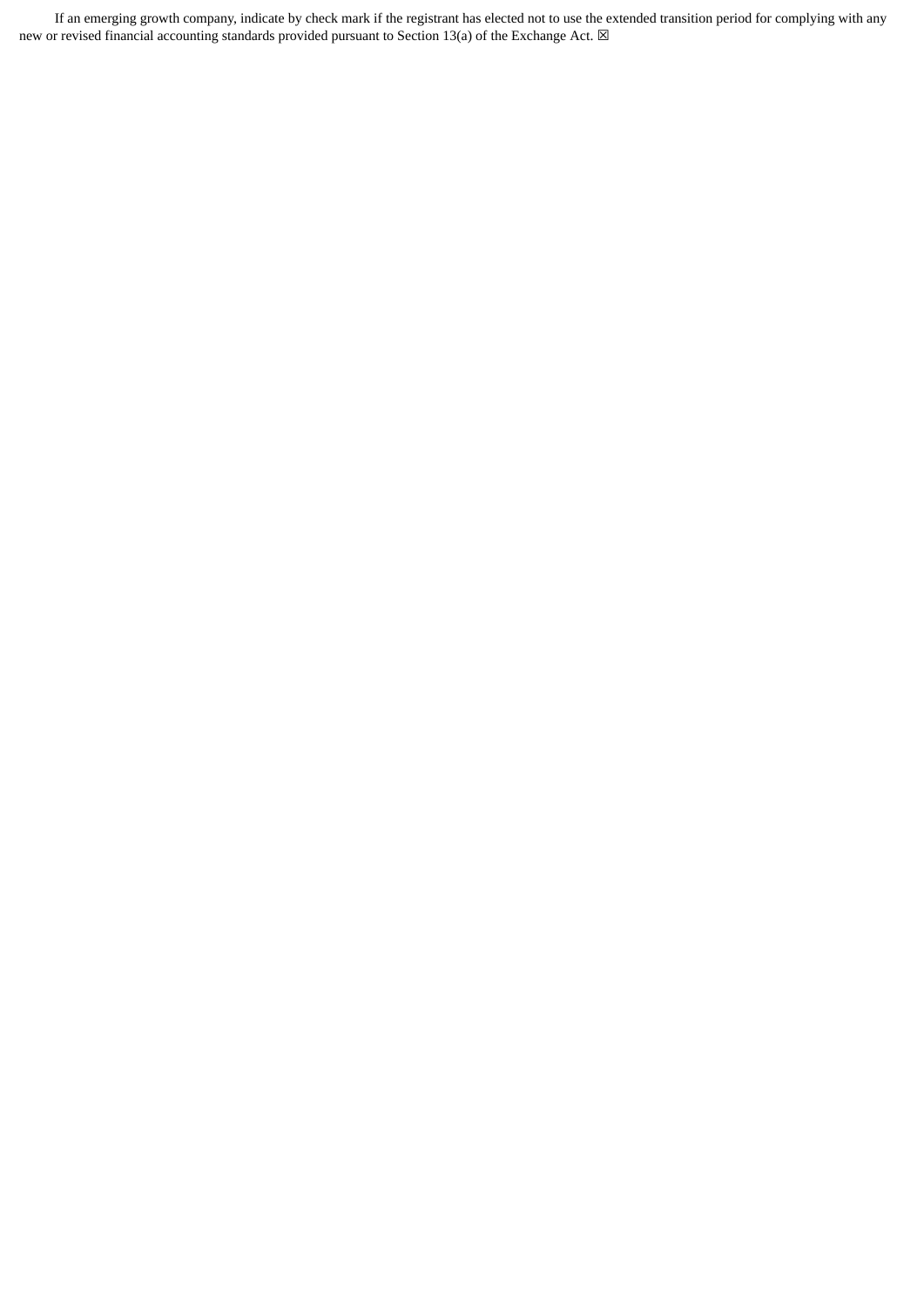#### **CALCULATION OF REGISTRATION FEE**

| Title of each Class of Securities to be Registered | Proposed<br><b>Maximum Aggregate</b><br><b>Offering Price(1)(2)</b> | Amount of<br><b>Registration Fee</b> |
|----------------------------------------------------|---------------------------------------------------------------------|--------------------------------------|
| Common Stock, par value \$0.001 per share          |                                                                     |                                      |
| ___<br>___                                         |                                                                     |                                      |

 $\overline{(1)}$  Estimated solely for the purpose of calculating the registration fee pursuant to Rule 457(o) under the Securities Act of 1933, as amended.

(2) Includes the offering price of shares that the underwriters may purchase pursuant to an option to purchase additional shares.

The registrant hereby amends this registration statement on such date or dates as may be necessary to delay its effective date until the registrant shall file a further amendment that specifically states that this registration statement shall thereafter become effective in accordance with Section 8(a) of the Securities Act of 1933, as amended, or until this registration statement shall become effective on such date as the Commission, **acting pursuant to said Section 8(a), may determine.**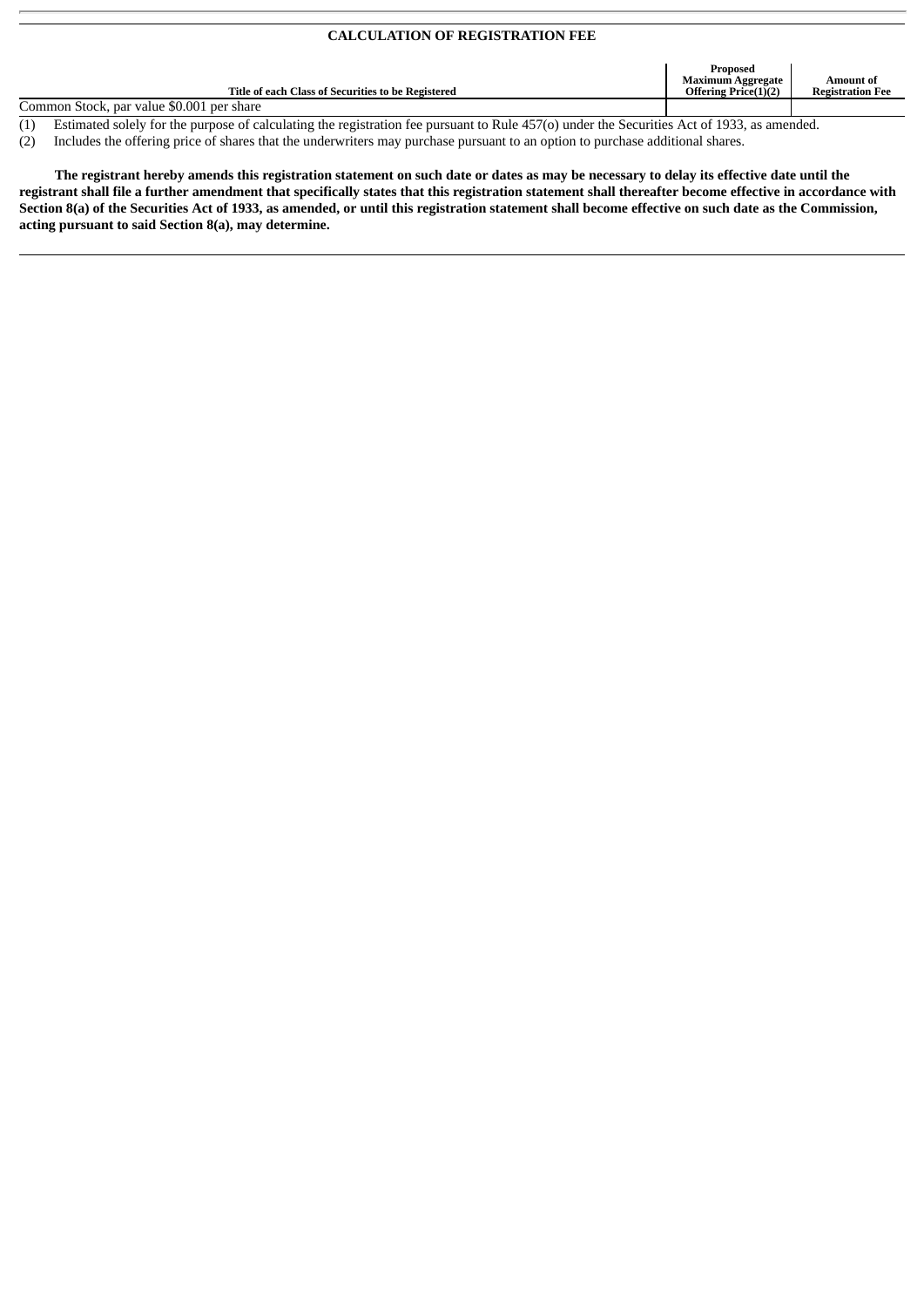#### **Explanatory Note**

Allena Pharmaceuticals, Inc. has prepared this Amendment No. 2 to the Draft Registration Statement on Form S-1 that was confidentially submitted to the Securities and Exchange Commission on September 28, 2017 (the "Registration Statement") solely for the purposes of filing Exhibit 10.11 to the Registration Statement and making corresponding updates to Item 16 and the Exhibit Index. This Amendment No. 2 does not modify any provision of the Prospectus that forms Part I of the Registration Statement and accordingly such Prospectus has not been included herein.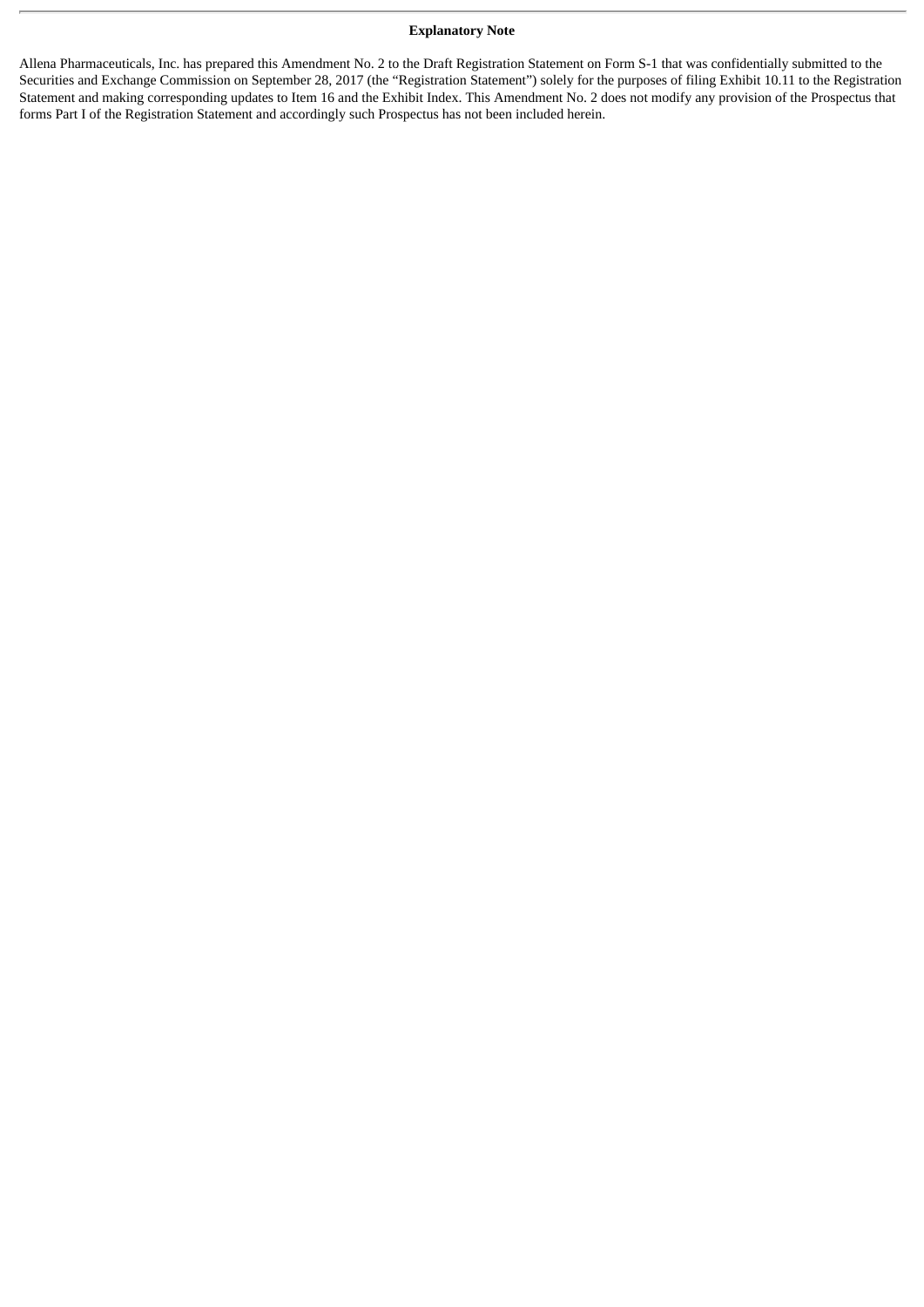#### **Information Not Required in Prospectus**

#### **Item 13. Other Expenses of Issuance and Distribution.**

The following table sets forth the costs and expenses, other than the underwriting discounts and commissions, payable by the registrant in connection with the sale of common stock being registered. All amounts are estimates except for the SEC registration fee, the Financial Industry Regulatory Authority, or FINRA, filing fee and NASDAQ listing fee.

|                                      | <b>Amount to be Paid</b> |
|--------------------------------------|--------------------------|
| SEC registration fee                 | ∗                        |
| FINRA filing fee                     | $\ast$                   |
| NASDAQ listing fee                   | $\ast$                   |
| Printing and engraving expenses      | $\ast$                   |
| Legal fees and expenses              | $\ast$                   |
| Accounting fees and expenses         | $\ast$                   |
| Transfer Agent and fees and expenses | $\ast$                   |
| Miscellaneous expenses               | $\ast$                   |
| Total                                | ∗                        |

To be filed by amendment.

#### **Item 14. Indemnification of Directors and Officers.**

Section 145 of the Delaware General Corporation Law, or the DGCL, authorizes a corporation to indemnify its directors and officers against liabilities arising out of actions, suits and proceedings to which they are made or threatened to be made a party by reason of the fact that they have served or are currently serving as a director or officer to a corporation. The indemnity may cover expenses (including attorneys' fees) judgments, fines and amounts paid in settlement actually and reasonably incurred by the director or officer in connection with any such action, suit or proceeding. Section 145 permits corporations to pay expenses (including attorneys' fees) incurred by directors and officers in advance of the final disposition of such action, suit or proceeding. In addition, Section 145 provides that a corporation has the power to purchase and maintain insurance on behalf of its directors and officers against any liability asserted against them and incurred by them in their capacity as a director or officer, or arising out of their status as such, whether or not the corporation would have the power to indemnify the director or officer against such liability under Section 145.

We have adopted provisions in our certificate of incorporation and bylaws to be in effect at the consummation of this offering that limit or eliminate the personal liability of our directors to the fullest extent permitted by the DGCL, as it now exists or may in the future be amended. Consequently, a director will not be personally liable to us or our stockholders for monetary damages or breach of fiduciary duty as a director, except for liability for:

- any breach of the director's duty of loyalty to us or our stockholders;
- any act or omission not in good faith or that involves intentional misconduct or a knowing violation of law;
- any unlawful payments related to dividends or unlawful stock purchases, redemptions or other distributions; or
- any transaction from which the director derived an improper personal benefit.

These limitations of liability do not alter director liability under the federal securities laws and do not affect the availability of equitable remedies such as an injunction or rescission.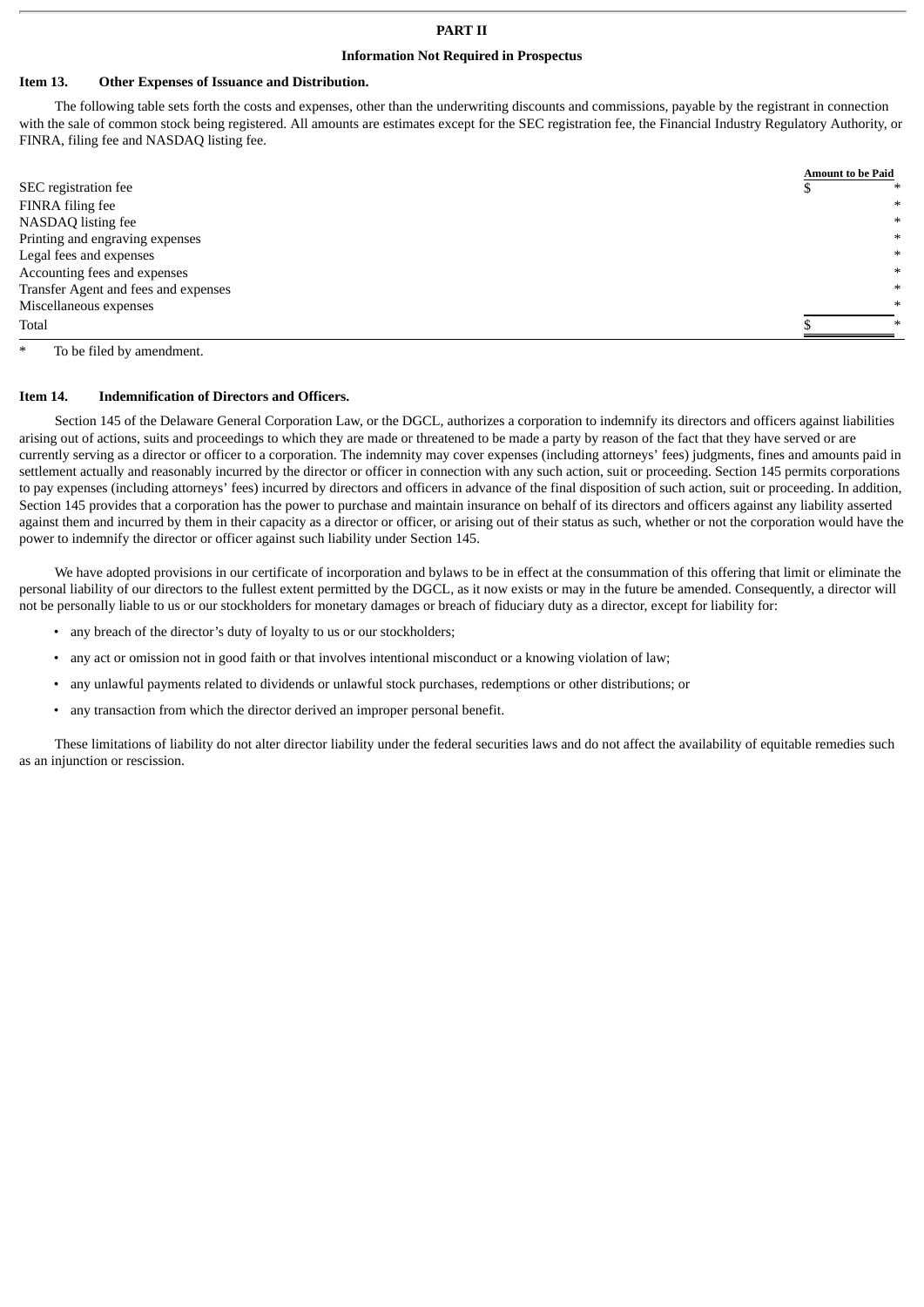In addition, our bylaws provide that:

- we will indemnify our directors, officers and, in the discretion of our board of directors, certain employees to the fullest extent permitted by the DGCL, as it now exists or may in the future be amended; and
- we will advance reasonable expenses, including attorneys' fees, to our directors and, in the discretion of our board of directors, to our officers and certain employees, in connection with legal proceedings relating to their service for or on behalf of us, subject to limited exceptions.

We have entered into indemnification agreements with each of our directors and intend to enter into such agreements with certain of our executive officers. These agreements provide that we will indemnify each of our directors, certain of our executive officers and, at times, their affiliates to the fullest extent permitted by Delaware law. We will advance expenses, including attorneys' fees (but excluding judgments, fines and settlement amounts), to each indemnified director, executive officer or affiliate in connection with any proceeding in which indemnification is available and we will indemnify our directors and officers for any action or proceeding arising out of that person's services as a director or officer brought on behalf of the Company and/or in furtherance of our rights. Additionally, each of our directors may have certain rights to indemnification, advancement of expenses and/or insurance provided by their affiliates, which indemnification relates to and might apply to the same proceedings arising out of such director's services as a director referenced herein. Nonetheless, we have agreed in the indemnification agreements that the Company's obligations to those same directors are primary and any obligation of the affiliates of those directors to advance expenses or to provide indemnification for the expenses or liabilities incurred by those directors are secondary.

We also maintain general liability insurance which covers certain liabilities of our directors and officers arising out of claims based on acts or omissions in their capacities as directors or officers, including liabilities under the Securities Act.

The underwriting agreement filed as Exhibit 1.1 to this registration statement provides for indemnification of us and our directors and officers by the underwriters against certain liabilities under the Securities Act and the Exchange Act.

#### **Item 15. Recent Sales of Unregistered Securities.**

In the three years preceding the filing of this registration statement, we have issued the following securities which were not registered under the Securities Act:

- 1. In August 2014, we issued a warrant to purchase an aggregate of 142,856 shares of our Series A Preferred Stock at a price per share of \$0.98 to Silicon Valley Bank in connection with that certain Loan and Security Agreement dated August 18, 2014 with Silicon Valley Bank, whereby Silicon Valley Bank committed to lend us up to \$7 million pursuant to the terms therein.
- 2. In October 2014, we issued and sold an aggregate of 19,841,270 shares of Series B Preferred Stock at a price of \$1.26 per share.
- 3. In November 2015 and December 2015, we issued and sold an aggregate of 20,000,000 shares of Series C Preferred Stock at a price of \$2.65 per share.
- 4. In May 2016, we issued a warrant to purchase an aggregate of 37,736 shares of our Series C Preferred Stock at a price per share of \$2.65 to Silicon Valley Bank in connection with that certain Second Amendment to Loan and Security Agreement dated May 2, 2016 with Silicon Valley Bank, whereby Silicon Valley Bank committed to lend us up to \$10 million pursuant to the terms therein.
- 5. Since January 1, 2014, we granted stock options to purchase an aggregate of 5,807,690 shares of our common stock, with exercise prices ranging from \$0.18 to \$1.17 per share, to our employees, directors and consultants pursuant to our 2011 Stock Incentive Plan.
- 6. Since January 1, 2014, we sold an aggregate of 182,767 shares of common stock to employees, directors and consultants for cash consideration in the aggregate amount of \$28,235 upon the exercise of stock options and stock awards.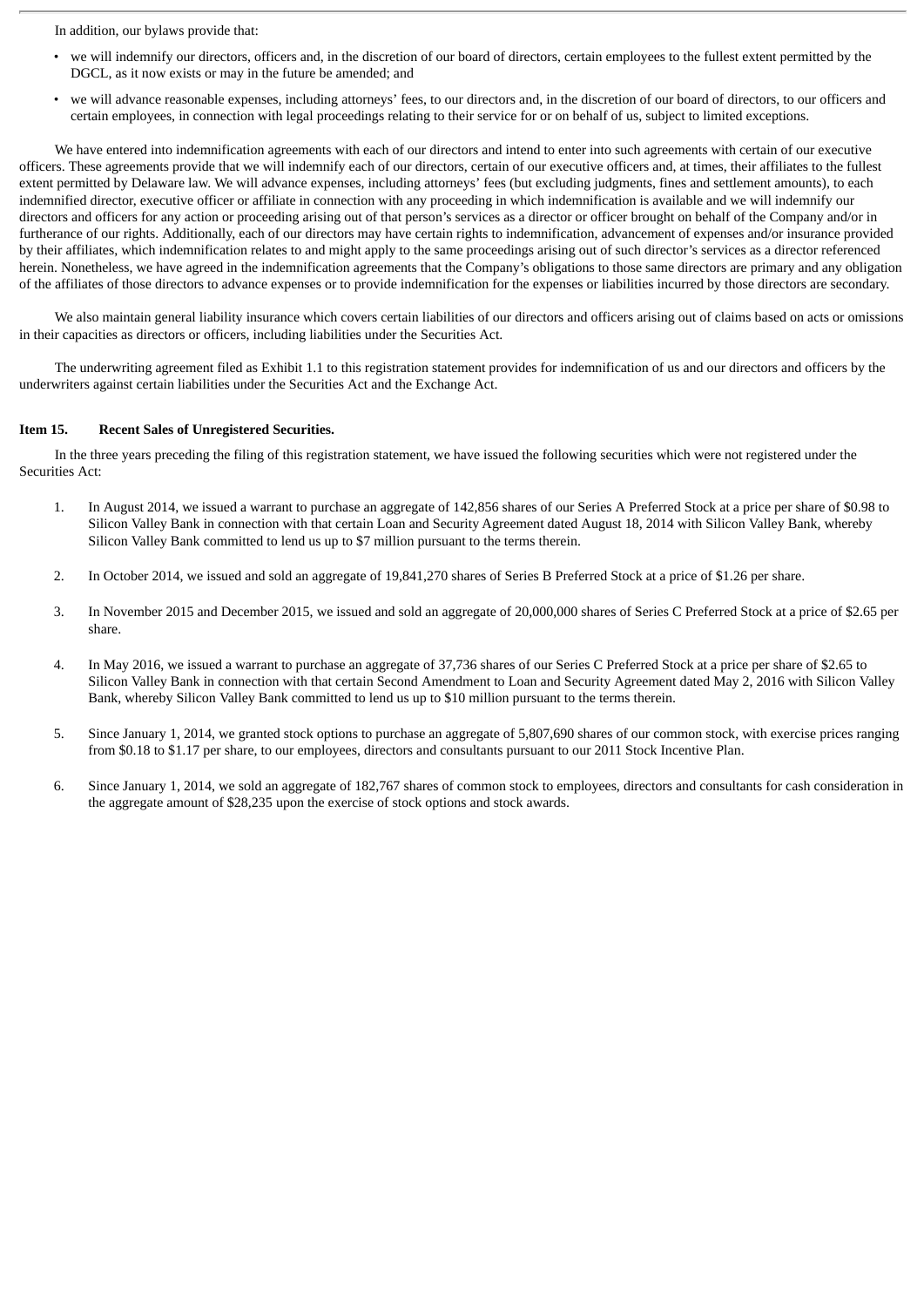We deemed the offers, sales and issuances of the securities described in paragraphs (1) through (4) and paragraph (6) above to be exempt from registration under the Securities Act, in reliance on Section 4(a)(2) of the Securities Act, including Regulation D and Rule 506 promulgated thereunder, regarding transactions by an issuer not involving a public offering. All purchasers of securities in transactions exempt from registration pursuant to Regulation D represented to us that they were accredited investors and were acquiring the shares for investment purposes only and not with a view to, or for sale in connection with, any distribution thereof and that they could bear the risks of the investment and could hold the securities for an indefinite period of time. The purchasers received written disclosures that the securities had not be registered under the Securities Act and that any resale must be made pursuant to a registration statement or an available exemption from such registration.

We deemed the grants of stock options described in paragraph (5) as exempt pursuant to Section 4(a)(2) of the Securities Act or to be exempt from registration under the Securities Act in reliance on Rule 701 of the Securities Act as offers and sales of securities under compensatory benefit plans and contracts relating to compensation in compliance with Rule 701. Each of the recipients of securities in any transaction exempt from registration had ether received or had adequate access, through employment, business or other relationships, to information about us.

All certificates representing the securities issued in the transactions described in this Item 15 included appropriate legends setting forth that the securities had not been offered or sold pursuant to a registration statement and describing the applicable restrictions on transfer of the securities. There were no underwriters employed in connection with any of the transaction set forth in this Item 15.

#### **Item 16. Exhibits and Financial Statement Schedules.**

#### *(a) Exhibits*

See the Exhibit Index attached to this Registration Statement, which is incorporated by reference herein.

#### *(b) Financial statement schedules*

Schedules not listed above have been omitted because the information required to be set forth therein is not applicable or is shown in the financial statements or notes thereto.

#### **Item 17. Undertakings.**

The undersigned registrant hereby undertakes to provide to the underwriters at the closing specified in the underwriting agreement certificates in such denominations and registered in such names as required by the underwriters to permit prompt delivery to each purchaser.

Insofar as indemnification for liabilities arising under the Securities Act may be permitted to directors, officers and controlling persons of the registrant pursuant to the foregoing provisions, or otherwise, the registrant has been advised that in the opinion of the Securities and Exchange Commission such indemnification is against public policy as expressed in the Act and is, therefore, unenforceable. In the event that a claim for indemnification against such liabilities (other than the payment by the registrant of expenses incurred or paid by a director, officer or controlling person of the registrant in the successful defense of any action, suit or proceeding) is asserted by such director, officer or controlling person in connection with the securities being registered, the registrant will, unless in the opinion of its counsel the matter has been settled by controlling precedent, submit to a court of appropriate jurisdiction the question whether such indemnification by it is against public policy as expressed in the Act and will be governed by the final adjudication of such issue.

The undersigned Registrant hereby undertakes:

(1) That for purposes of determining any liability under the Securities Act, the information omitted from the form of prospectus filed as part of this registration statement in reliance upon Rule 430A and contained in a form of prospectus filed by the Registrant pursuant to Rule 424(b)(1) or (4) or 497(h) under the Securities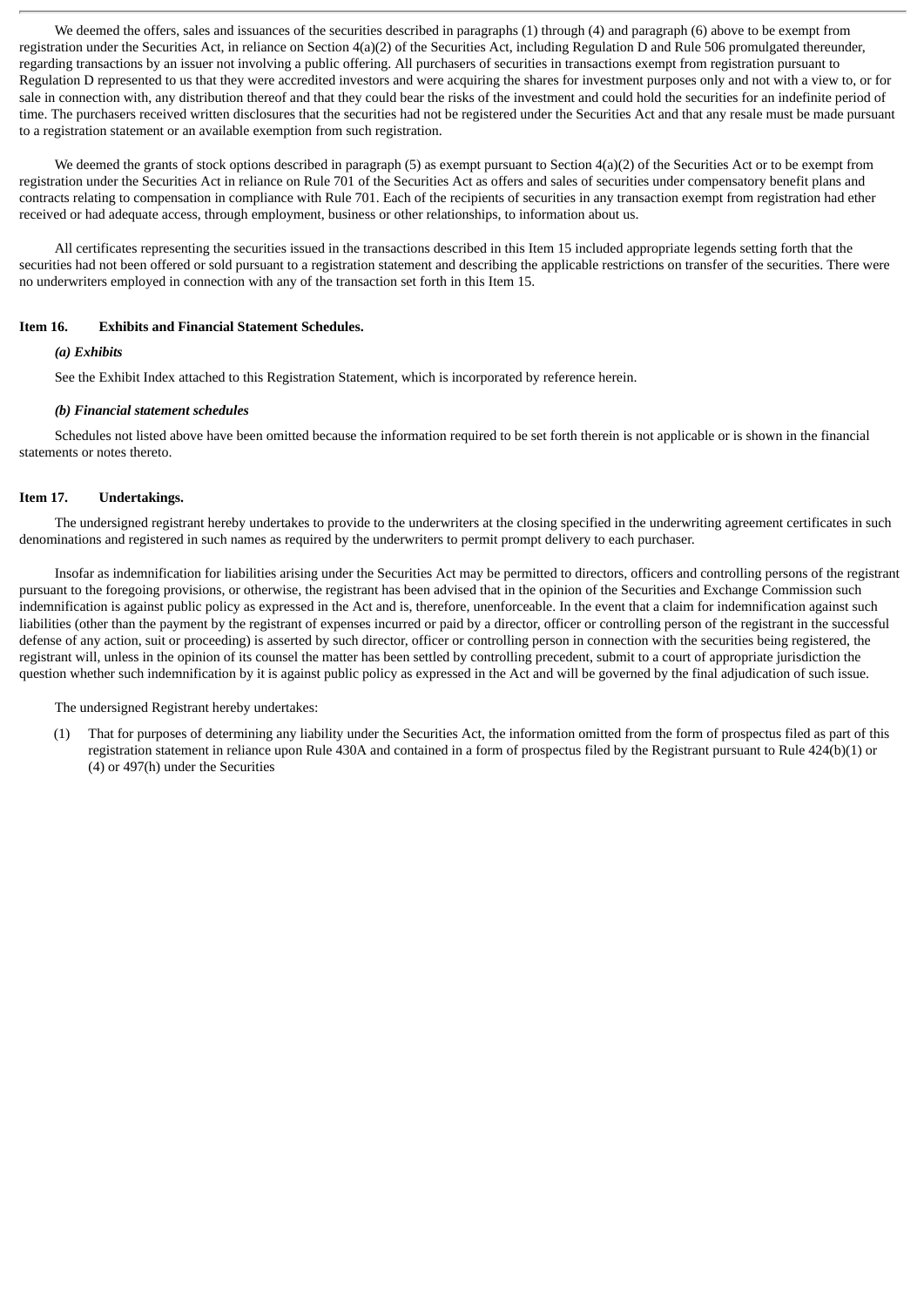Act shall be deemed to be part of this registration statement as of the time it was declared effective.

(2) That for the purpose of determining any liability under the Securities Act, each post-effective amendment that contains a form of prospectus shall be deemed to be a new registration statement relating to the securities offered therein, and the offering of such securities at that time shall be deemed to be the initial bona fide offering thereof.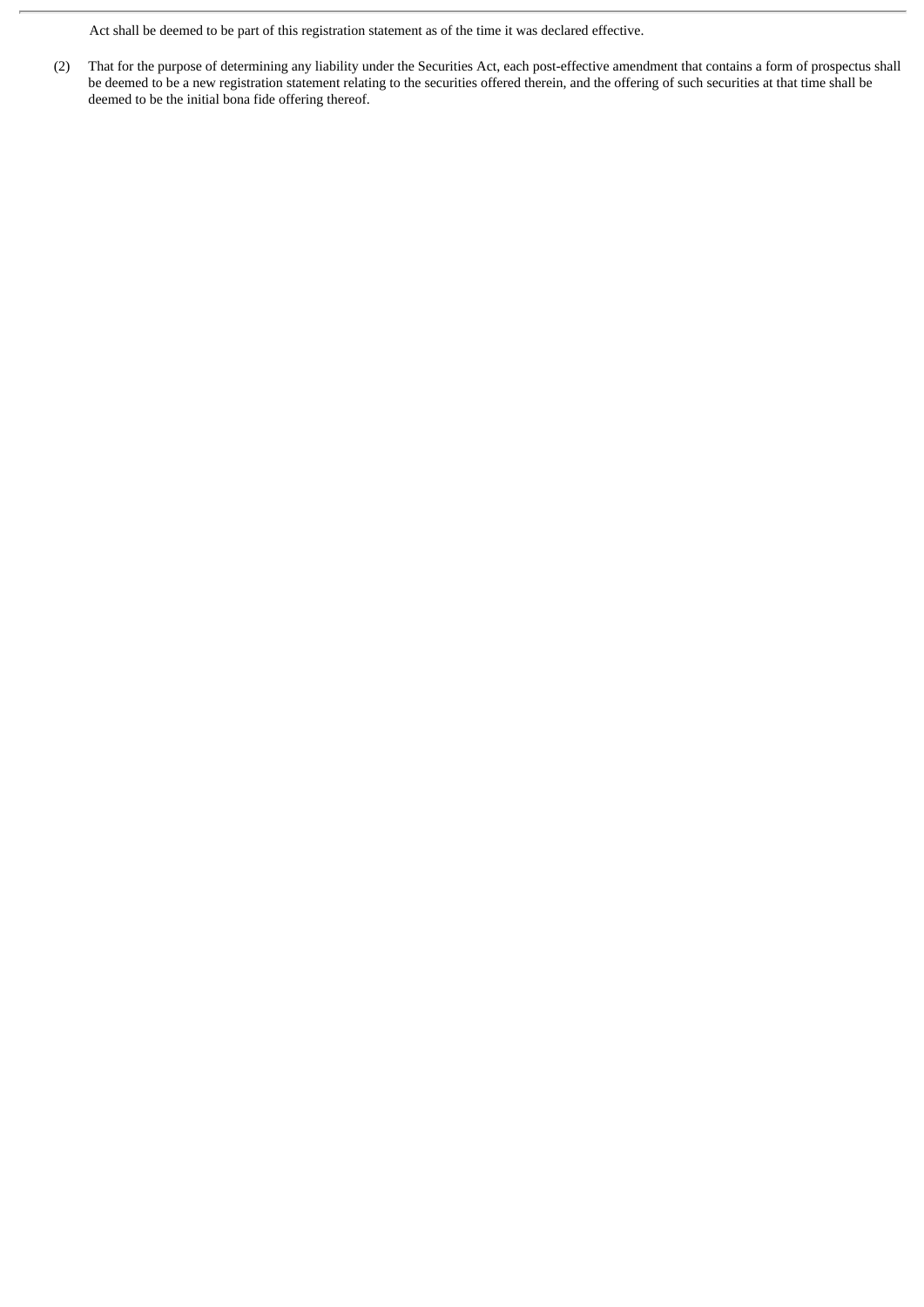#### **EXHIBIT INDEX**

| <b>Exhibit</b><br>No. | <b>Exhibit Index</b>                                                                                                                                            |
|-----------------------|-----------------------------------------------------------------------------------------------------------------------------------------------------------------|
| $1.1*$                | Form of Underwriting Agreement                                                                                                                                  |
| $3.1*$                | Form of Restated Certificate of Incorporation (to be effective upon pricing of this offering).                                                                  |
| $3.2*$                | Form of Restated Certificate of Incorporation (to be effective upon closing of this offering).                                                                  |
| $3.3**$               | By-laws of the Registrant, as currently in effect.                                                                                                              |
| $3.4*$                | Form of Amended and Restated Bylaws of the Registrant (to be effective upon closing of this offering).                                                          |
| $4.1*$                | Form of Common Stock certificate.                                                                                                                               |
| $4.2**$               | Second Amended and Restated Investor Rights Agreement, by and between the Registrant and the Investors named therein, dated as<br>November 25, 2015.            |
| $4.3**$               | Warrant to Purchase Stock issued to Silicon Valley Bank, dated May 2, 2016.                                                                                     |
| $4.4**$               | Warrant to Purchase Stock issued to Silicon Valley Bank, dated August 18, 2014.                                                                                 |
| $5.1*$                | Opinion of Goodwin Procter LLP                                                                                                                                  |
| $10.1$ †**            | 2011 Stock Incentive Plan and forms of agreements thereunder.                                                                                                   |
| $10.2 + *$            | 2017 Stock Option and Incentive Plan and forms of agreement thereunder (to be effective upon closing of this offering).                                         |
| $10.3 + *$            | 2017 Employee Stock Purchase Plan (to be effective upon closing of this offering).                                                                              |
| $10.4$ <sup>*</sup>   | Senior Executive Cash Incentive Bonus Plan (to be effective upon closing of this offering).                                                                     |
| $10.5$ †*             | Employment Agreement by and between the Registrant and Alexey Margolin.                                                                                         |
| $10.6 + *$            | Employment Agreement by and between the Registrant and Edward Wholihan.                                                                                         |
| $10.7 +$ *            | Employment Agreement by and between the Registrant and Louis Brenner.                                                                                           |
| $10.8*$               | Form of Indemnification Agreement, to be entered into between the Registrant and its directors and officers (to be effective upon closing of<br>this offering). |

- 10.9\*\* Lease Agreement, by and between the Registrant and Newton Executive Park Limited Partnership, dated August 29, 2011, as amended.
- 10.10\*\* Commercial Lease, by and between the Registrant and Cummings Properties, LLC, dated August 18, 2016, as amended.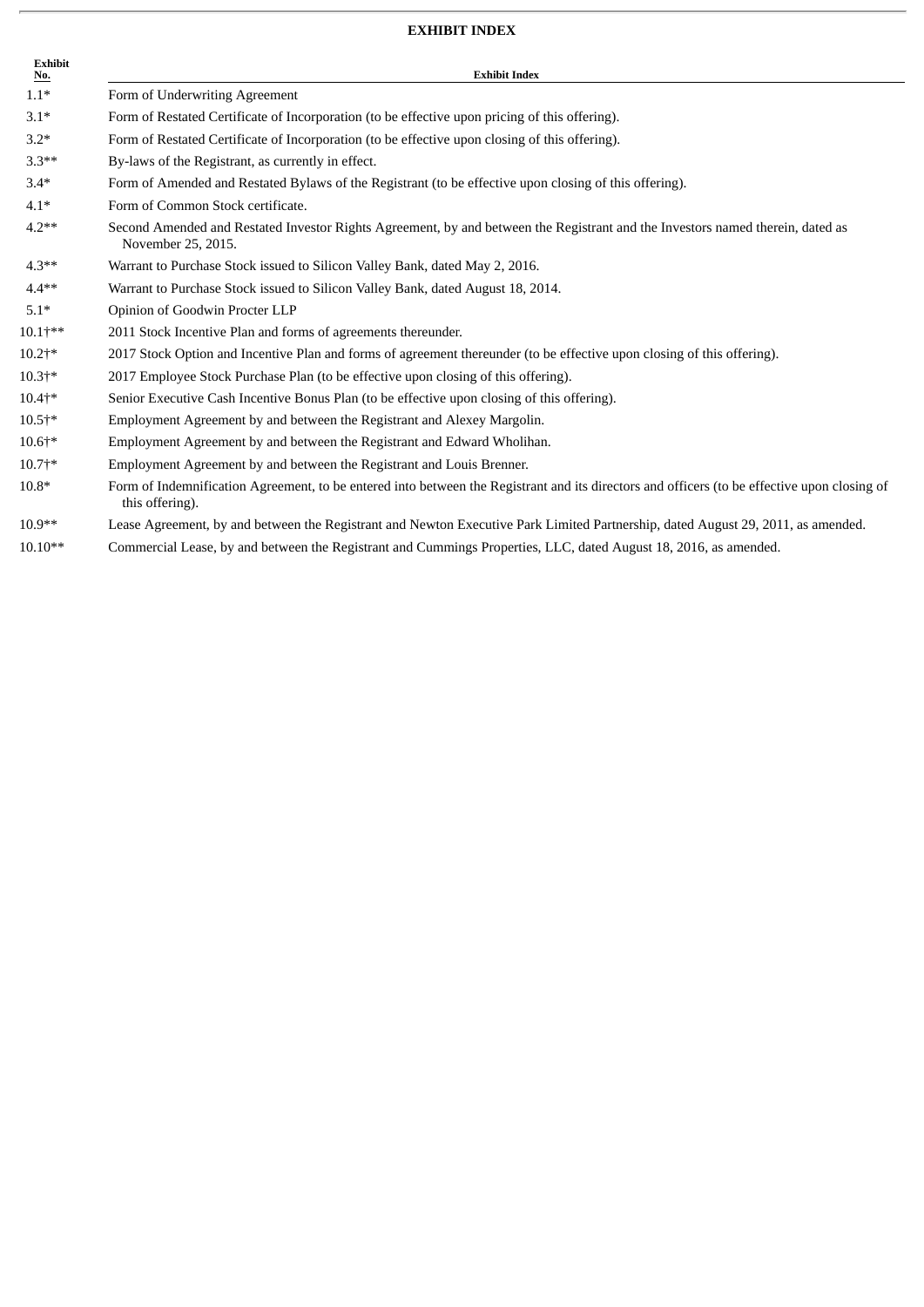- 10.11# License Agreement dated March 22, 2012, as amended, by and between the Registrant and Ajinomoto Althea, Inc. (f/k/a Althea Technologies, Inc.).
- 10.12\*\* Loan and Security Agreement by and between the Registrant and Silicon Valley Bank, dated August 18, 2014, as amended.
- 10.13†\* Non-Employee Director Compensation Policy.
- 21.1\*\* Subsidiaries.
- 23.1\* Consent of Ernst & Young LLP.
- 23.2\* Consent of Goodwin Procter LLP (included in Exhibit 5.1)
- 24.1\* Power of Attorney
- \* To be filed by amendment<br>\*\* Previously filed.
- \*\* Previously filed.<br>  $\dagger$  Indicates a mana
- Indicates a management contract or any compensatory plan, contract or arrangement.
- # Application has been made to the Securities and Exchange Commission for confidential treatment of certain provisions. Omitted material for which confidential treatment has been requested has been filed separately with the Securities and Exchange Commission.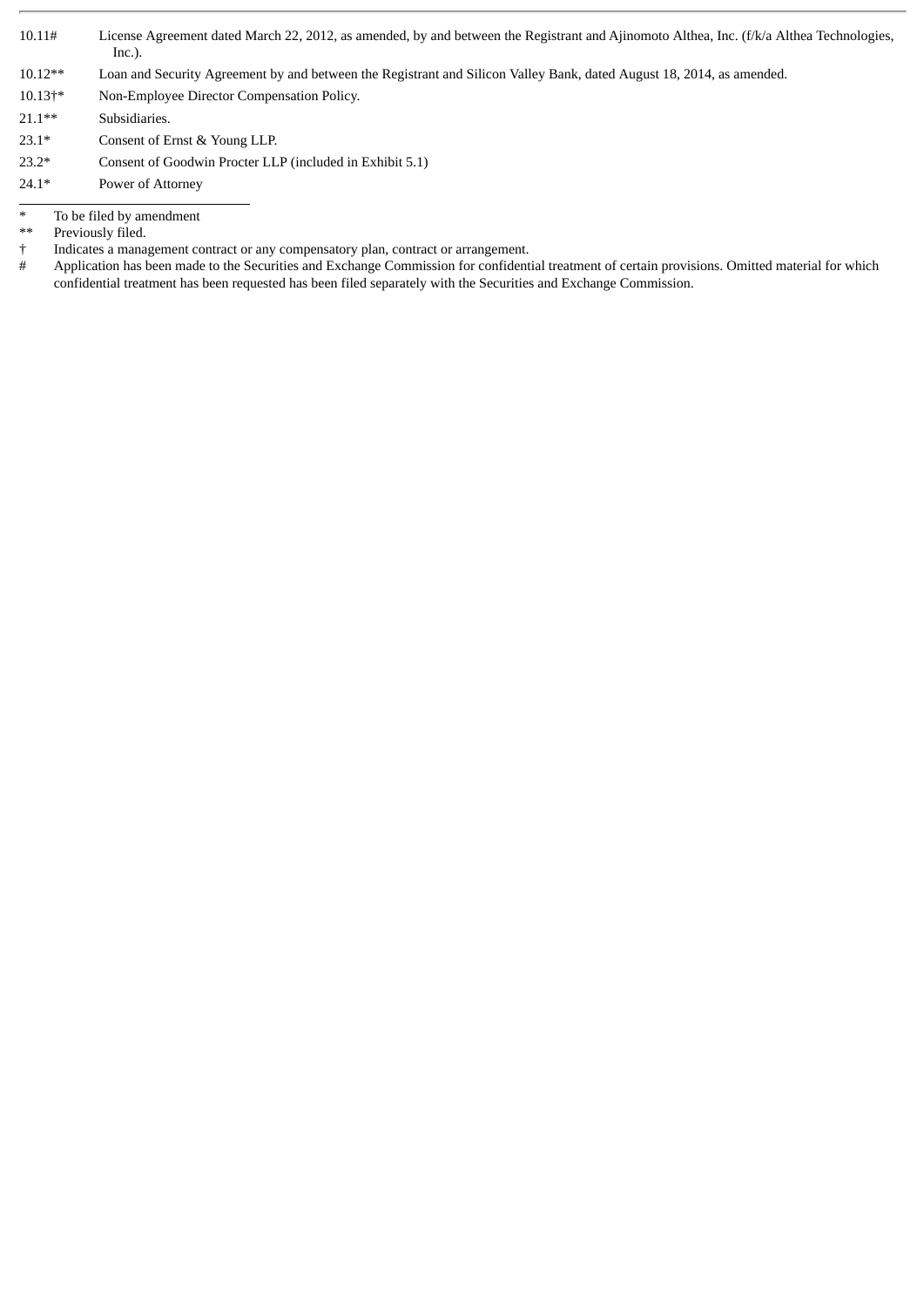**SIGNATURES**

Pursuant to the requirements of the Securities Act of 1933, as amended, the Registrant has duly caused this Registration Statement on Form S-1 to be signed on its behalf by the undersigned, thereunto duly authorized, in the city of Newton, Massachusetts on , 2017.

#### **ALLENA PHARMACEUTICALS, INC.**

By:

Name: Alexey Margolin, Ph.D. Chief Executive Officer

#### **POWER OF ATTORNEY**

Each person whose signature appears below hereby constitutes and appoints Alexey Margolin, Ph.D. and Edward Wholihan, and each of them singly, his true and lawful attorneys-in-fact and agents, with full power of substitution and resubstitution, for him and in his name, place and stead, in any and all capacities, to sign any or all amendments (including, without limitation, post-effective amendments) to this Registration Statement and any subsequent registration statement filed by the Registrant pursuant to Rule 462(b) of the Securities Act of 1933, which relates to this Registration Statement, and to file the same, with all exhibits thereto, and all documents in connection herewith, with the Securities and Exchange Commission, granting unto said attorney-in-fact and agent, full power and authority to do and perform each and every act and thing requisite and necessary to be done in and about the premises, as fully to all intents and purposes as he might or could do in person, hereby ratifying and confirming all that said attorney-in-fact and agent, or his substitutes, may lawfully do or cause to be done by virtue hereof.

Pursuant to the requirements of the Securities Act of 1933, as amended, this Registration Statement on Form S-1 has been signed by the following persons in the capacities and on the dates indicated.

| <b>Name</b>                  | <b>Title</b>                                                                               | <b>Date</b> |
|------------------------------|--------------------------------------------------------------------------------------------|-------------|
| Alexey Margolin, Ph.D.       | Chief Executive Officer and Director<br>(Principal Executive Officer)                      | , 2017      |
| Edward Wholihan              | Vice President, Finance and Administration<br>(Principal Financial and Accounting Officer) | , 2017      |
| Axel Bolte                   | Director                                                                                   | , 2017      |
| Stephen Kraus                | Director                                                                                   | , 2017      |
| Gino Santini                 | Director                                                                                   | , 2017      |
| Robert Tepper, M.D.          | Director                                                                                   | , 2017      |
| James N. Topper, M.D., Ph.D. | Director                                                                                   | , 2017      |
| Robert Alexander, Ph.D.      | Director                                                                                   | , 2017      |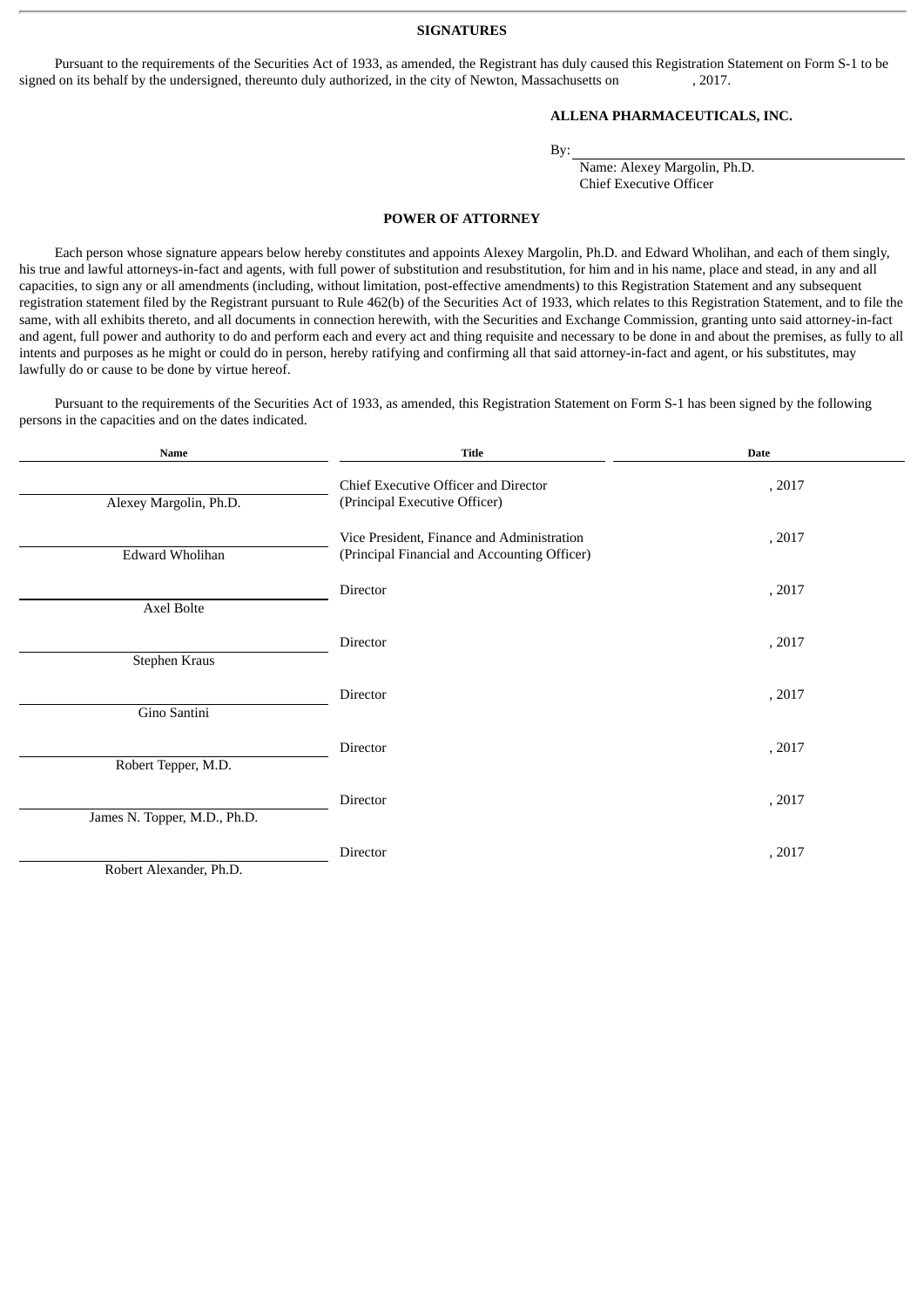#### LICENSE AGREEMENT

This License Agreement (this "Agreement") is entered into as of the 22 day of March 2012 (the "Effective Date") by and between Althea Technologies, Inc., a Delaware corporation with its principal place of business at 11040 Roselle Street, San Diego, CA 92121 ("Althea"), and Allena Pharmaceuticals, Inc., a Delaware corporation with its principal place of business at One Newton Executive Park, Suite 202, Newton, MA 02462 ("Allena").

#### INTRODUCTION

- 1. Althea possesses certain intellectual property relating to ALTU-237 (as defined below), an enzyme in development for the treatment of hyperoxaluria.
- 2. Allena is in the business of discovering and developing pharmaceutical products.
- 3. Allena desires to exclusively license from Althea such intellectual property for the purpose of developing and commercializing Licensed Products (as denned below), and Althea desires to grant such a license to Allena in accordance with the terms and conditions of this Agreement.

In consideration of the mutual covenants contained herein, and other good and valuable consideration, the receipt of which is hereby acknowledged, Allena and Althea agree as follows:

#### 1. DEFINITIONS

When used in this Agreement, each of the following terms, whether used in the singular or plural, shall have the meanings set forth in this Article I.

1.1 "Affiliate" means any Person who directly or indirectly controls or is controlled by or is under common control with another Person. For purposes of this definition, "control" or "controlled\*' means ownership, directly or through one or more Affiliates, of fifty percent (50%) or more of the shares of stock entitled to vote for the election of directors, in the case of a corporation, or fifty percent (50%) or more of the equity interest in the case of any other type of legal entity, or status as a general partner in any partnership. The Parties acknowledge that, in the case of certain entities organized under the laws of certain countries, the maximum percentage ownership permitted by law for a foreign investor may be less than fifty percent (50%), and in such case such lower percentage shall be substituted in the preceding sentence; *provided*, that such foreign investor has the power to direct the management and policies of such entity.

1.2 "Allena Indemnitees" means Allena, its Affiliates, and the agents, directors, officers and employees of Allena and its Affiliates.

1.3 "Althea Indemnitees" means Althea, its Affiliates, and the agents, directors, officers and employees of Althea and its Affiliates.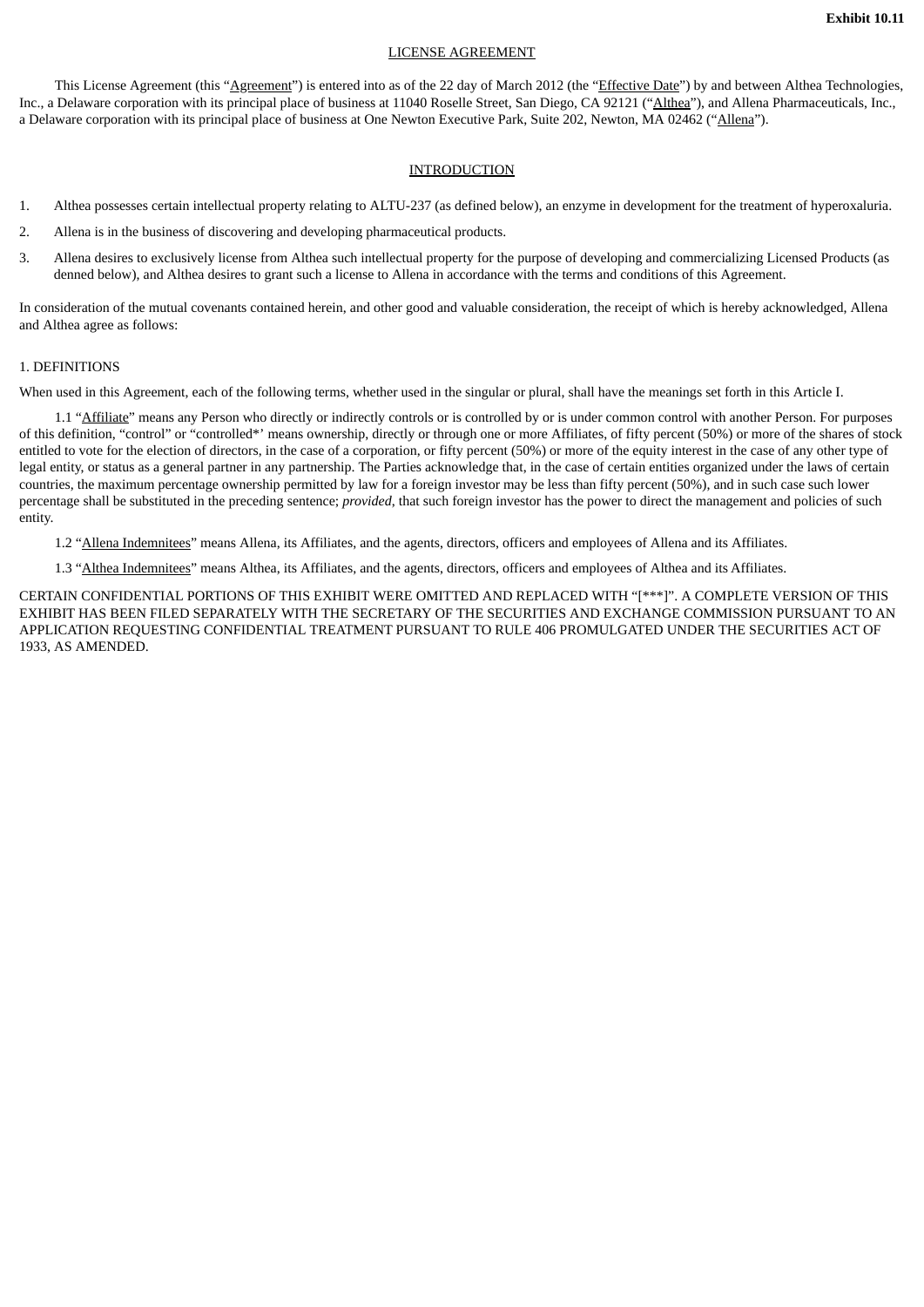1.4 "Althea IP" means, collectively, Althea Know-How and Althea Patent Rights.

1.5 "Althea Know-How" means all Know-How Controlled by Althea or its controlled (within the meaning of Section 1.1) Affiliates as of the Effective Date that is necessary or useful for the Development, manufacture or Commercialization of a Product Candidate (alone or as incorporated into a Licensed Product) or Licensed Product (excluding any active ingredient that is not a Product Candidate); in each case, including any such Know-How that was assigned to Althea by Altus Pharmaceuticals Inc. ("Altus") connection with Amis' bankruptcy proceedings in May 2010.

1.6 "Althea Patent Rights" means all Patent Rights Controlled by Althea or its controlled (within the meaning of Section 1.1) Affiliates as of the Effective Date or during the Term that claim Althea Know-How or that otherwise Cover the manufacture, use, offer for sale, sale or importation of a Licensed Product The Althea Patent Rights as of the Effective Date are set forth in Exhibit A. Annually, or earlier upon request by Allena, the Parties shall update Exhibit A with current information identifying the patent applications and patents included in the Althea Patent Rights.

1.7 "ALTU-237" means the product candidate known as ALTU-237, as further described in the Patent Rights listed in Exhibit A.

1.8 "ALTU-237 IND" means U.S. IND No. [\*\*\*], including all amendments and supplements thereto.

1.9 "Annual Net Sales" means the aggregate Net Sales in the Territory during a Calendar Year.

1.10 "Broad Patent Rights" means Althea Patent Rights other than Product Patent Rights.

1.11 "Business Pay" means any day other than a Saturday or a Sunday on which the banks in both Boston, Massachusetts and San Diego, California are open for business.

1.12 "Calendar Quarter" means a calendar quarter ending on the last day of March, June, September or December.

1.13 "Calendar Year" means a period of time commencing on January 1 and ending on the following December 31.

1.14 "Commercialization" or "Commercialize" means any activities directed to obtaining pricing and/or reimbursement approvals, marketing, promoting, distributing, importing, offering to sell, and/or selling a product (including establishing the price for such product).

CERTAIN CONFIDENTIAL PORTIONS OF THIS EXHIBIT WERE OMITTED AND REPLACED WITH "[\*\*\*]". A COMPLETE VERSION OF THIS EXHIBIT HAS BEEN FILED SEPARATELY WITH THE SECRETARY OF THE SECURITIES AND EXCHANGE COMMISSION PURSUANT TO AN APPLICATION REQUESTING CONFIDENTIAL TREATMENT PURSUANT TO RULE 406 PROMULGATED UNDER THE SECURITIES ACT OF 1933, AS AMENDED.

2.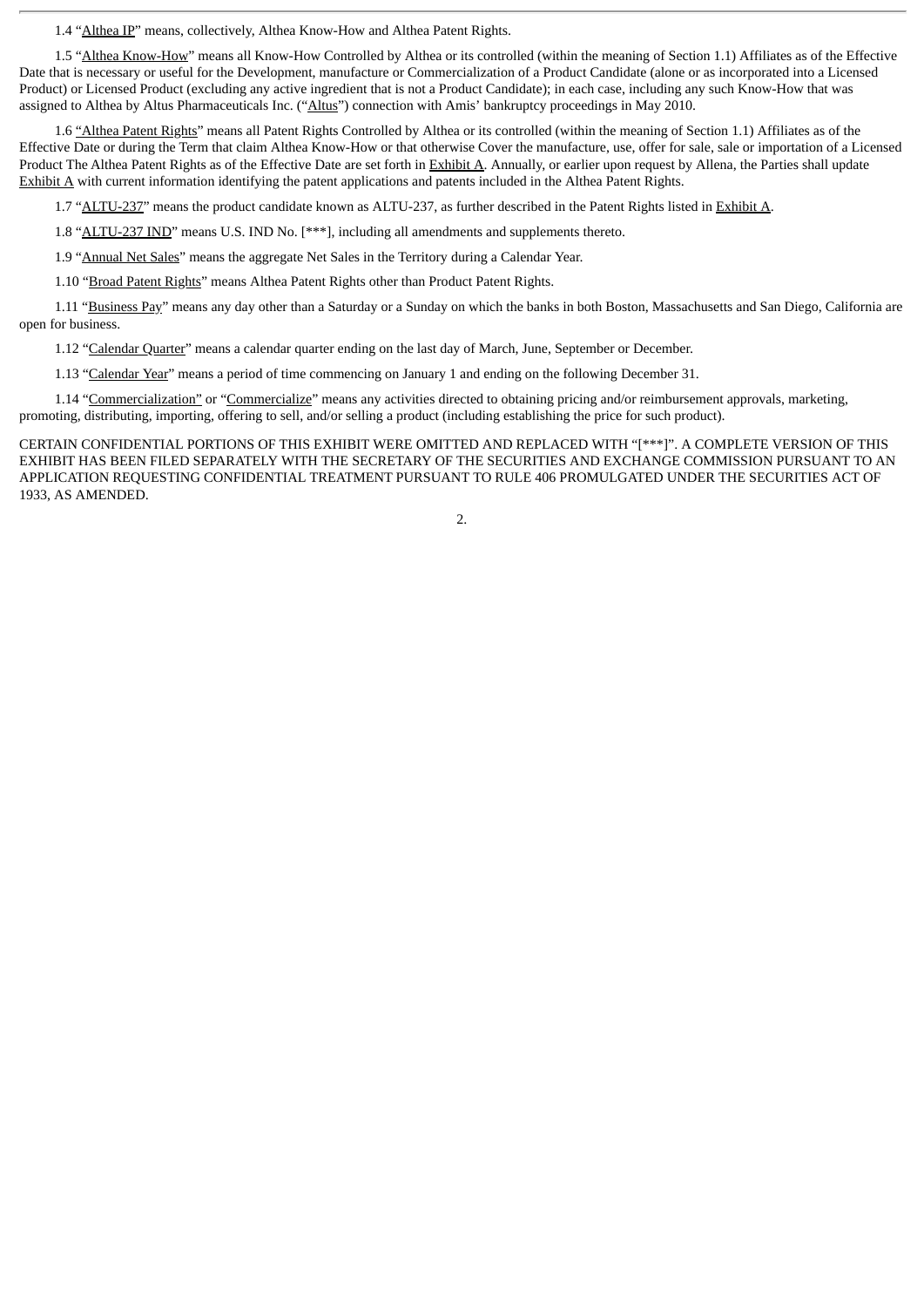1.15 "Commercially Reasonable Efforts" means, with respect to the efforts to be expended by a Party with respect to any objective, exerting such efforts and employing such resources as would normally be exerted or employed by such Party for a product of similar market potential, profit potential and strategic value at a similar stage of its product life, taking into account efficacy, safety, approved labeling, the competitiveness of the relevant marketplace, the patent, intellectual property and development positions of Third Parties, applicable regulatory factors, the commercial viability of the product and other relevant Development and Commercialization factors based upon then-prevailing conditions.

1.16 "Confidential Information" means, with respect to a Party (the "Disclosing Party"), information, regardless of the form in which that information is constituted, which (a) is treated by the Disclosing Party as confidential; and (b) relates either directly or indirectly to the business of such Disclosing Party or its Affiliates or the Third Party from whom the Disclosing Party received such information. The terms of this Agreement shall be deemed the Confidential Information of both Parties.

Confidential Information of the Disclosing Party excludes any information that the other Party (the "Receiving Party") can establish by written records:

(i) was known by the Receiving Party prior to the receipt from the Disclosing Party;

(ii) was disclosed to the Receiving Party on a non-confidential basis by a Third Party having the right to do so;

(iii) was, or subsequently became, publicly known through no act or omission of the Receiving Party, its Affiliates or any of the officers, directors, employees or agents of the Receiving Party or its Affiliates, in breach of this Agreement; or

(iv) was concurrently or subsequently developed by personnel of the Receiving Party without having had access to the Disclosing Party's Confidential Information.

1.17 "Control" or "Controlled" means, with respect to any item of Know-How, Patent Right or any other intellectual property right, the possession of the right (whether by ownership, license or otherwise (other than pursuant to a license granted under this Agreement)), to assign, or grant a license, sublicense or other right to or under, such Know-How, Patent Right or other intellectual property right as provided for herein without violating the terms of any agreement or other arrangement with any Third Party.

1.18 "Cover", "Covered" or "Covering" means, (a) with respect to a patent, that, in the absence of a license granted to a Person under a Valid Claim included in such patent, the practice by such Person of an invention claimed in such patent would infringe such Valid Claim, or (b) with respect to a patent application, that, in the absence of a license granted to a Person under a Valid Claim included in such patent application, the practice by such Person of an invention claimed in such patent application would infringe such Valid Claim if such patent application were to issue as a patent.

CERTAIN CONFIDENTIAL PORTIONS OF THIS EXHIBIT WERE OMITTED AND REPLACED WITH "[\*\*\*]". A COMPLETE VERSION OF THIS EXHIBIT HAS BEEN FILED SEPARATELY WITH THE SECRETARY OF THE SECURITIES AND EXCHANGE COMMISSION PURSUANT TO AN APPLICATION REQUESTING CONFIDENTIAL TREATMENT PURSUANT TO RULE 406 PROMULGATED UNDER THE SECURITIES ACT OF 1933, AS AMENDED.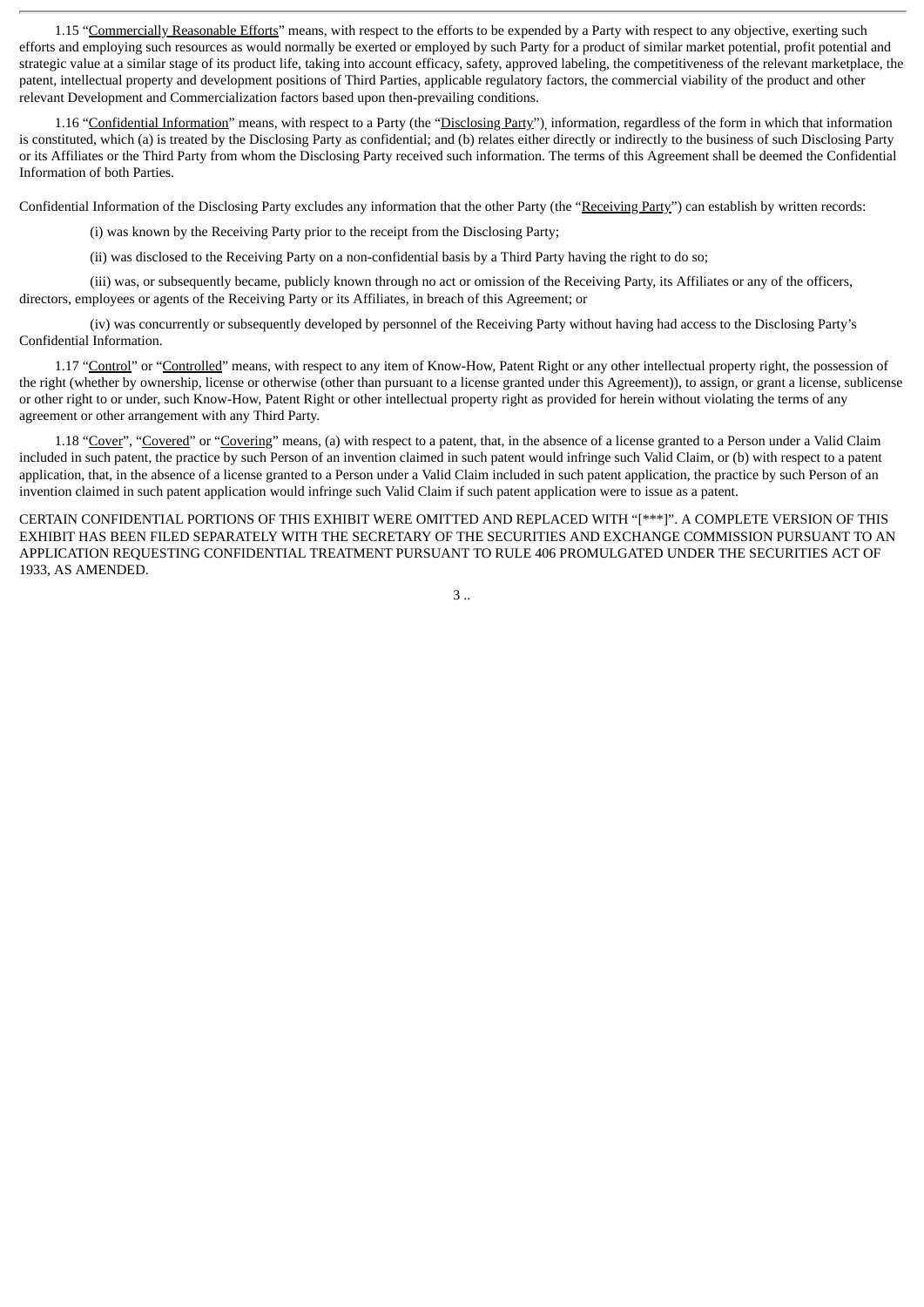1.19 "Develop" or "Development" means activities conducted for the purpose of evaluating and progressing compounds, products, or processes for submission of information to a Regulatory Authority for the purpose of obtaining or maintaining Regulatory Approval of a product, and establishing manufacturing capabilities for products. For a particular Product Candidate or Licensed Product, Development includes non-clinical activities, pharmacology studies, toxicology studies, formulation, chemical analysis, bioanalytical analysis, material performance studies (such as measurements of stability, physical form, dissolution, or visual or spectroscopic analysis, and the like), manufacturing process development and scale-up (including API and drug product production), quality assurance and quality control, technical support, pharmacokinetic studies, clinical studies, biomarker and companion diagnostic discovery and development, regulatory affairs activities, and all other activities relating to seeking, obtaining or maintaining any Regulatory Approvals from the FDA or any other applicable Regulatory Authority.

1.20 "EMA" means the European Medicines Agency or any successor agency thereto having the same or similar functions.

121 "Executive Officer" means, with respect to a Party, the Chief Executive Officer of such Party (or the officer or employee of such Party then serving in a substantially equivalent capacity) or his/her designee who reports directly to such Chief Executive Officer.

1.22 "FDA" means the United States Food and Drug Administration or any successor agency thereto having the same or similar functions.

1.23 "Field" means all fields.

1.24 "First Commercial Sale" means, with respect to a Licensed Product in a country in the Territory, the first sale for use or consumption by the general public of such Licensed Product in such country. Sales or transfers of Licensed Products which are not for value, and sales or transfers of reasonable quantities of Licensed Products for clinical trial purposes or for compassionate or similar non-commercial use, shall not be considered a First Commercial Sale.

1.25 "GAAP" means United States Generally Accepted Accounting Principles, consistently applied.

1.26 "Generic Launch" mean the first commercial sale of a Generic Product in any country.

1.27 "Generic Product" or "Generic Products" means, with respect to a particular Licensed Product Commercialized by Allena or any of its Affiliates or Sublicensees in a particular country, any product Commercialized by a Third Party (excluding a Sublicensee) in such country that:

[\*\*\*]

CERTAIN CONFIDENTIAL PORTIONS OF THIS EXHIBIT WERE OMITTED AND REPLACED WITH "[\*\*\*]". A COMPLETE VERSION OF THIS EXHIBIT HAS BEEN FILED SEPARATELY WITH THE SECRETARY OF THE SECURITIES AND EXCHANGE COMMISSION PURSUANT TO AN APPLICATION REQUESTING CONFIDENTIAL TREATMENT PURSUANT TO RULE 406 PROMULGATED UNDER THE SECURITIES ACT OF 1933, AS AMENDED.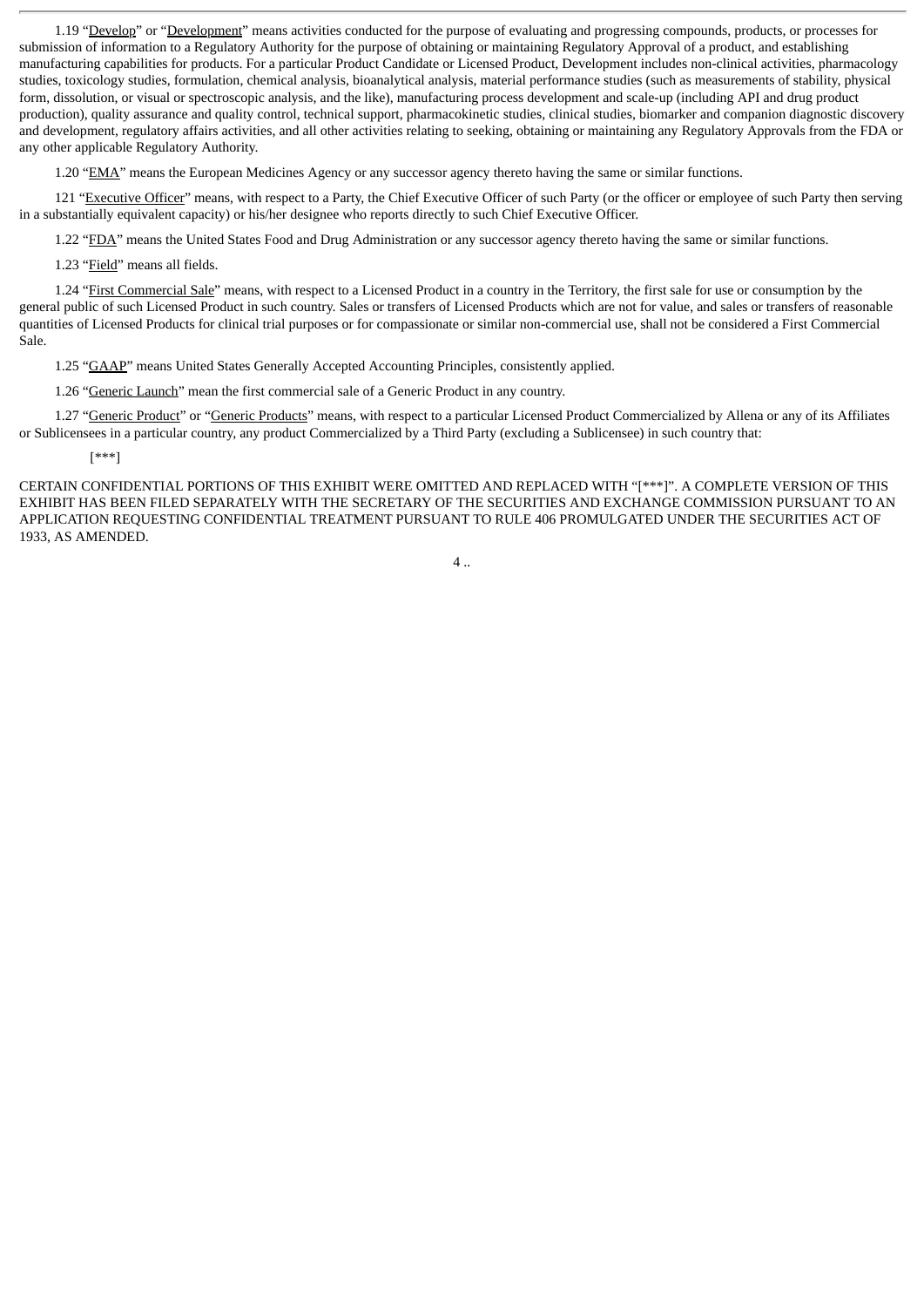In the event that such Licensed Product is regulated as a biologic in a particular jurisdiction, the term Generic Product shall be defined using comparable terms applicable to a follow-on biologic or biosimilar product approved through a similarly abbreviated Regulatory Approval process.

1.28 "Governmental Authority" means any court, agency, department, authority or other instrumentality of any national, state, county, city or other political subdivision.

1.29 "Health Canada" means the Therapeutic Products Directorate of Health Canada or any successor agency thereto having the same or similar functions.

1.30 "IND" means an application submitted to a Regulatory Authority to initiate human clinical trials, including (a) an Investigational New Drug application or any successor application or procedure filed with the FDA; (b) any non-United States equivalent of a United States Investigational New Drug application; and (c) all supplements and amendments that may be filed with respect to the foregoing.

1.31 "Know-How" means any information, ideas, data, inventions, works of authorship, materials (including biological and chemical materials), trade secrets or technology (excluding intellectual property rights therein), whether or not proprietary or patentable, including documents and other media (including paper, notebooks, books, files, ledgers, records, tapes, discs, diskettes, CD-ROM, trays and containers and any other media) containing or storing any of the foregoing, and whether stored or transmitted in oral, documentary, electronic or other form, including all Regulatory Documentation.

1.32 "Law" means any law, statute, rule, regulation, ordinance or other pronouncement having the effect of law, of any federal, national, multinational, state, provincial, county, city or other political subdivision.

1.33 "Licensed Product" means a pharmaceutical product or composition containing a Product Candidate in any form or formulation.

1.34 "Major EU Country" means any of [\*\*\*]

1.35 "Major ROW Country" means any of [\*\*\*]

1.36 "NDA" means a Hew Drug Application submitted pursuant to the requirements of the FDA, as more fully defined in 21 U.S. CFR.§ 314.3 et seq. (or its successor regulation), a Biologics License Application submitted pursuant to the requirements of the FDA, as more fully defined in 21 U.S. CFR § 601 (or its successor regulation), and any equivalent application submitted in any country in the Territory, including a European Marketing Authorization Application, together, in each case, with all additions, deletions or supplements thereto.

CERTAIN CONFIDENTIAL PORTIONS OF THIS EXHIBIT WERE OMITTED AND REPLACED WITH "[\*\*\*]". A COMPLETE VERSION OF THIS EXHIBIT HAS BEEN FILED SEPARATELY WITH THE SECRETARY OF THE SECURITIES AND EXCHANGE COMMISSION PURSUANT TO AN APPLICATION REQUESTING CONFIDENTIAL TREATMENT PURSUANT TO RULE 406 PROMULGATED UNDER THE SECURITIES ACT OF 1933, AS AMENDED.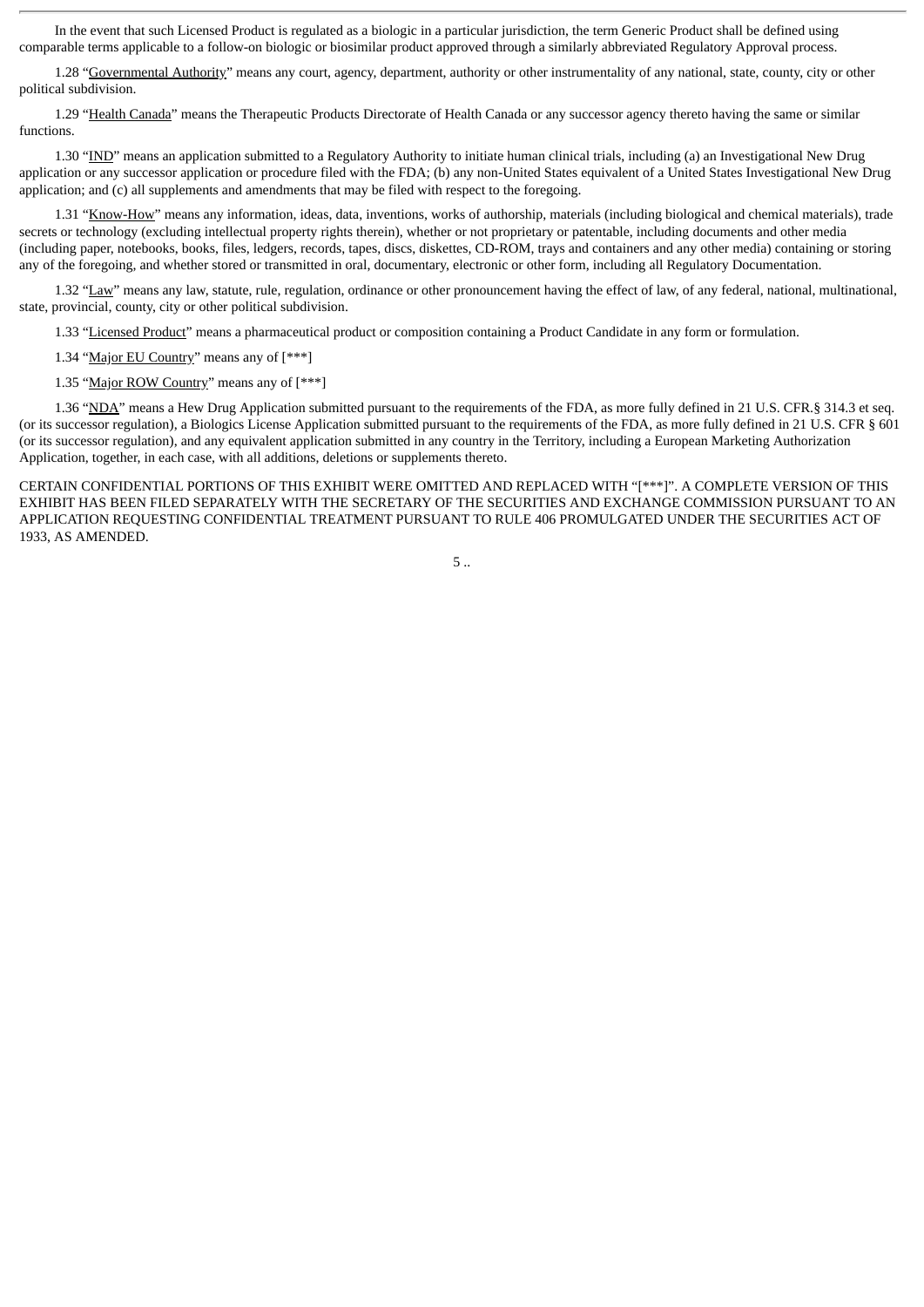1.37 "Net Sales" means the gross amounts invoiced by Allena, its Affiliates and Sublicensees for sales of Licensed Products to Third Parties that are not Affiliates or Sublicensees of the selling party (unless such Affiliate or Sublicensee is the end user of such Product, in which case the amount billed therefor shall be deemed to be the amount that would be billed to a Third Party end user in an arm's-length transaction), less the following items, as allocable to Licensed Products (if not previously deducted in calculating the amount invoiced):

[\*\*\*]

Net Sales shall be determined from books and records maintained in accordance with GAAP.

Licensed Products distributed as free promotional samples or in any compassionate use program, donated to non-profit institutions or government agencies, or used in research or Development, including clinical studies, by Allena, its Affiliate or Sublicensee, for which, in each case, no monetary or other consideration is paid to or received by Allena, its Affiliate or Sublicensee, shall be disregarded in determining Net Sales.

If Allena or any of its Affiliates or Sublicensees effects a sale, disposition or other transfer of a Licensed Product to a customer in a particular country at a price that is not an arm's-length sales price, the Net Sales of such Licensed Product to such customer shall be deemed to be the weighted average sale price of such Licensed Product for arm's-length sales of such Licensed Product in such country during the Calendar Quarter immediately preceding such sale, disposition or other transfer by the selling party.

In the event that the Licensed Product is sold as part of a Combination Product (as defined below) in a country in a Calendar Quarter, the Net Sales from the Combination Product in such country in such Calendar Quarter, for the purposes of determining royalty payments and sales milestone payments, shall be determined by multiplying the Net Sales of the Combination Product as determined in accordance with the preceding provisions of this Section 1.37 in such country during such Calendar Quarter, by the [\*\*\*]

As used above, the term "Combination Product" means any Licensed Product sold in a single finished dosage or co-packaged form that contains (a) a Product Candidate and (b) one or more active ingredients that are not Product Candidates or Licensed Products.

1.38 "Oxalate Oxidase" means the enzyme known as oxalate oxidase, as further described in the Patent Rights listed in Exhibit A.

1.39 "Party" means Althea or Allena and "Parties" means Althea and Allena.

1.40 "Patent Rights" means (a) patent applications', (b) any patents issuing from such patent applications (including certificates of invention); (c) all patents and patent applications based on, corresponding to or claiming the priority date(s) of any of the foregoing; and (d) any substitutions, extensions (including supplemental protection certificates), registrations, confirmations, reissues, divisionals, continuations, continuations-in-part, re-examinations, renewals and foreign counterparts thereof.

CERTAIN CONFIDENTIAL PORTIONS OF THIS EXHIBIT WERE OMITTED AND REPLACED WITH "[\*\*\*]". A COMPLETE VERSION OF THIS EXHIBIT HAS BEEN FILED SEPARATELY WITH THE SECRETARY OF THE SECURITIES AND EXCHANGE COMMISSION PURSUANT TO AN APPLICATION REQUESTING CONFIDENTIAL TREATMENT PURSUANT TO RULE 406 PROMULGATED UNDER THE SECURITIES ACT OF 1933, AS AMENDED.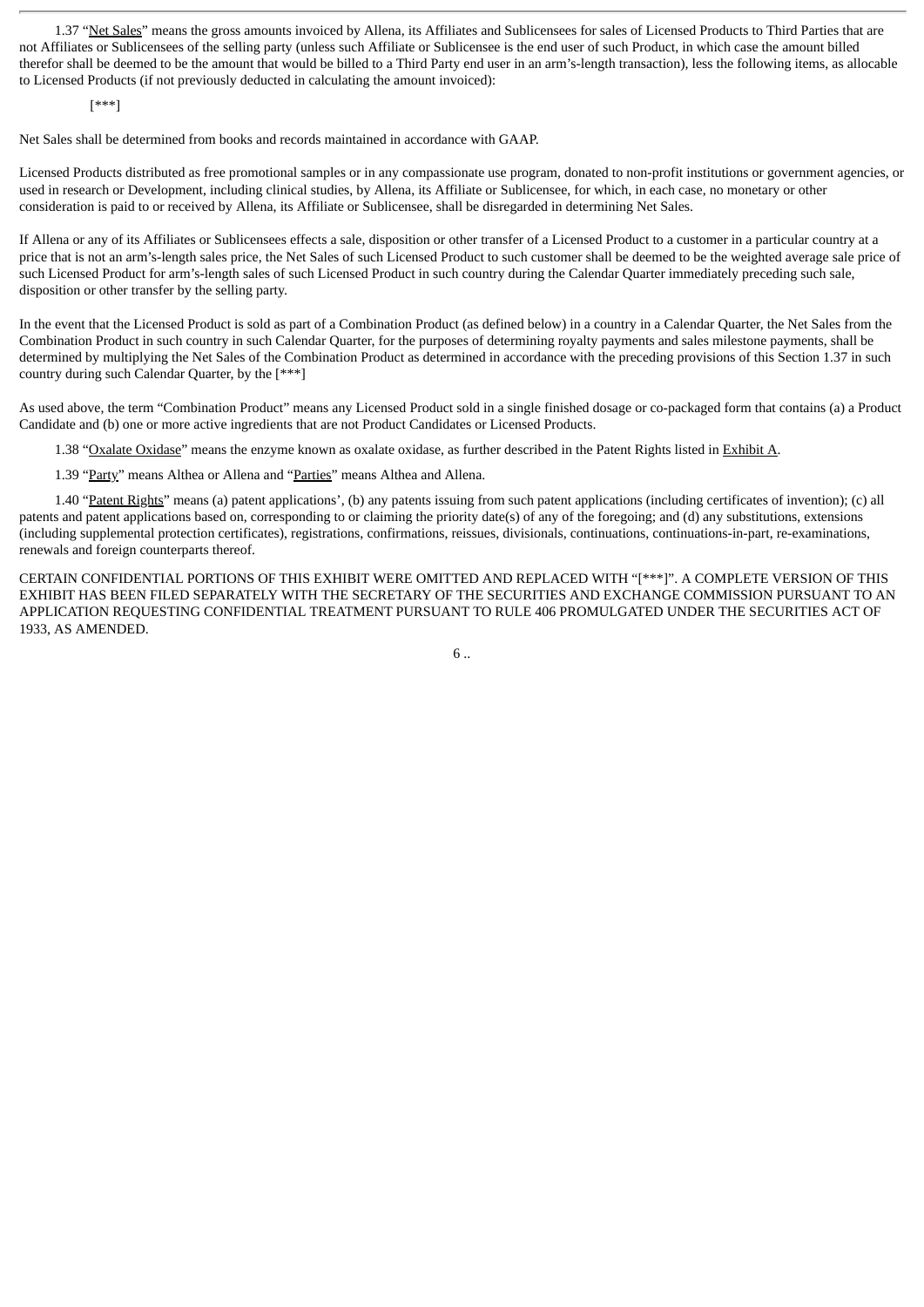1.41 "Person" means any individual, corporation, limited or general partnership,' limited liability company, joint venture, trust, unincorporated association, governmental body, authority, bureau or agency, or any other entity or body.

1.42 "Pricing Approval" means, with respect to a product, the approval, agreement, determination or governmental decision establishing the price or level of reimbursement for such product, as required in a given jurisdiction prior to sale of such product in such jurisdiction.

1.43 "Product Candidates" means (a) ALTU-237; (b) Oxalate Oxidase; and (c) any other enzyme for which Allena, its Affiliates or Sublicensees reference data included in the Althea Know-How in a filing with a Regulatory Authority.

1.44 "Product Patent Rights" means Althea Patent Rights that claim or are directed to the composition-of-matter or method of use of any Product Candidate or Licensed Product, but do not claim, and are not directed to, the composition-of-matter or method of use of any compound or product that is neither a Product Candidate nor a Licensed Product; *provided that* notwithstanding anything to the contrary in the foregoing, the Althea Patent Rights designated in Exhibit A as Product Patent Rights shall be deemed to be Product Patent Rights.

1.45 "Regulatory Approval" means, with respect to a pharmaceutical product in a country or regulatory jurisdiction, the act of a Regulatory Authority necessary for the marketing and sale of such product in such country or regulatory jurisdiction, including, where required in order to make the marketing and sale of such product commercially practicable, Pricing Approval,

1.46 "Regulatory Authority" means any applicable government regulatory authority involved in granting approvals for the marketing and/or pricing of a pharmaceutical product in a country or regulatory jurisdiction including the FDA, and foreign equivalents thereof,

1.47 "Regulatory Documentation" means, with respect to a Product Candidate or Licensed Product, all INDs, NDAs, and other regulatory applications submitted to any Regulatory Authority, copies of Regulatory Approvals, regulatory materials, drug dossiers, master files (including Drug Master Files, as defined in 21 C.FJL §314.420 and any non-United States equivalents), and any other reports, records, regulatory correspondence, meeting minutes, telephone logs, and other materials relating to Regulatory Approval of Product Candidates or Licensed Products (including any underlying safety and effectiveness data whether or not submitted to any Regulatory Authority), or required to manufacture, distribute or sell the Licensed Product including any information that relates to pharmacology, toxicology, chemistry, manufacturing and controls data, batch records, safety and efficacy, and any safety database required to be maintained for Regulatory Authorities.

CERTAIN CONFIDENTIAL PORTIONS OF THIS EXHIBIT WERE OMITTED AND REPLACED WITH "[\*\*\*]". A COMPLETE VERSION OF THIS EXHIBIT HAS BEEN FILED SEPARATELY WITH THE SECRETARY OF THE SECURITIES AND EXCHANGE COMMISSION PURSUANT TO AN APPLICATION REQUESTING CONFIDENTIAL TREATMENT PURSUANT TO RULE 406 PROMULGATED UNDER THE SECURITIES ACT OF 1933, AS AMENDED.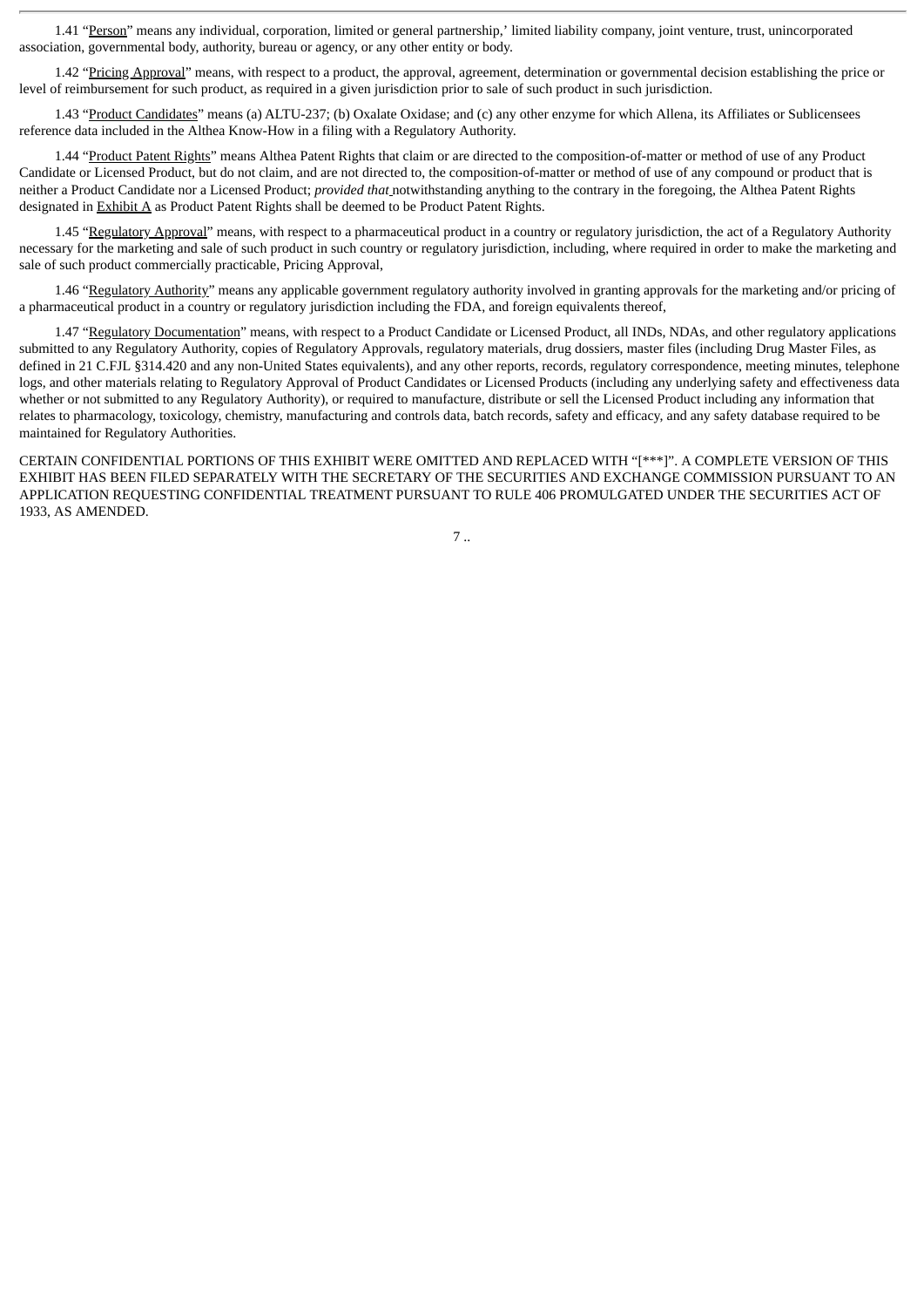1.48 "Right of Reference or Use" means a "Right of Reference or Use" as that term is defined in 21 C.F.R. §3143(b), and any non-United States equivalents.

1.49 "Royalty Term" means, with respect to a Licensed Product and a country, the period of time beginning with the First Commercial Sale of such Licensed Product in such country and continuing until the later of (a) [\*\*\*] rears after such First Commercial Sale of such Licensed Product in such country and (b) expiration of the last Valid Claim Covering the manufacture, use, offer for sale, sale or importation of such Licensed Product in such country.

1.50 "Sublicensee" means a Third Party to whom Allena or its Affiliate has granted a sublicense under the Althea IP in accordance with the terms of this Agreement

1.51 "Territory" means the world.

1.52 "Third Party" means any Person other than the Parties and their Affiliates.

1.53 "Valid Claim" means a claim in (a) an issued and unexpired patent within the Althea Patent Rights that has not been held unenforceable, unpatentable or invalid by a decision of a court or Governmental Authority of competent jurisdiction, unappealable or unappealed within the time allowed for appeal, and which has not been admitted to be invalid or unenforceable through abandonment, reissue, disclaimer or otherwise or (b) a patent application within the Althea Patent Rights that has not been irretrievably cancelled, withdrawn or abandoned or finally determined to be unallowable by a Governmental Authority (from which no appeal is or can be taken) and that has not been pending for more than [\*\*\*] years from the filing date from which such claim takes priority.

1.54 Other Defined Terms. Each of the following definitions is set forth in the section of this Agreement indicated below:

| Definition<br><b>Additional Shares</b> | Section<br>5.1(b) |
|----------------------------------------|-------------------|
| Agreement                              | Preamble          |
| Allena                                 | Preamble          |
| Allena Patent Rights                   | 11.3(b)           |
| Althea                                 | Preamble          |
| <b>Breaching Party</b>                 | 11.2(b)           |
|                                        |                   |

CERTAIN CONFIDENTIAL PORTIONS OF THIS EXHIBIT WERE OMITTED AND REPLACED WITH "[\*\*\*]". A COMPLETE VERSION OF THIS EXHIBIT HAS BEEN FILED SEPARATELY WITH THE SECRETARY OF THE SECURITIES AND EXCHANGE COMMISSION PURSUANT TO AN APPLICATION REQUESTING CONFIDENTIAL TREATMENT PURSUANT TO RULE 406 PROMULGATED UNDER THE SECURITIES ACT OF 1933, AS AMENDED.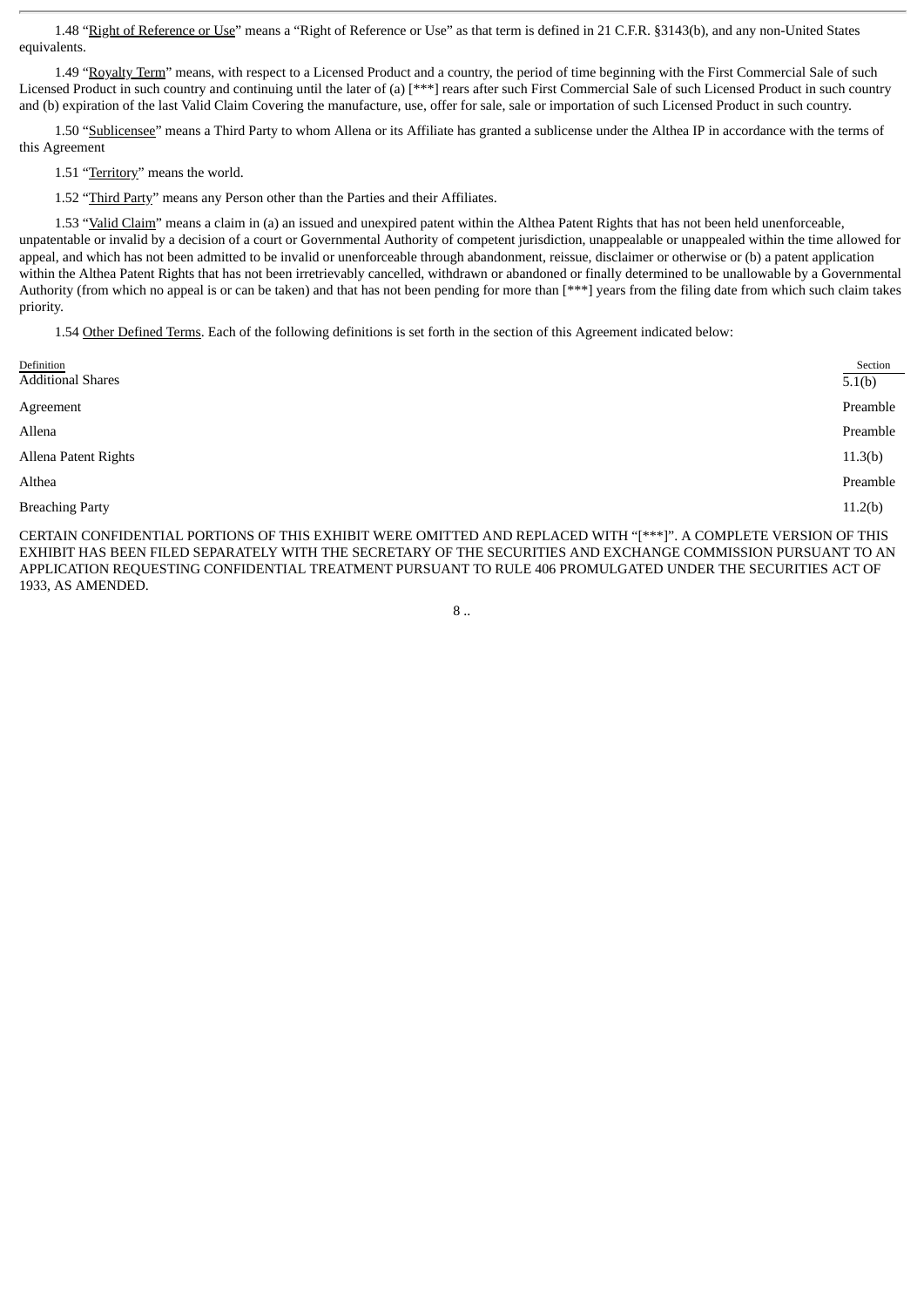| <b>Compensatory Damages</b>                                                                                                                                                                                                                                                                                                                                                                                                | 5.3(c)(ii) |
|----------------------------------------------------------------------------------------------------------------------------------------------------------------------------------------------------------------------------------------------------------------------------------------------------------------------------------------------------------------------------------------------------------------------------|------------|
| Competitive Infringement                                                                                                                                                                                                                                                                                                                                                                                                   | 6.2(b)     |
| <b>Disclosing Party</b>                                                                                                                                                                                                                                                                                                                                                                                                    | 1.16       |
| <b>Effective Date</b>                                                                                                                                                                                                                                                                                                                                                                                                      | Preamble   |
| <b>Fully-Diluted Basis</b>                                                                                                                                                                                                                                                                                                                                                                                                 | 5.1(b)     |
| <b>Indemnified Party</b>                                                                                                                                                                                                                                                                                                                                                                                                   | 8.3        |
| <b>Indemnifying Party</b>                                                                                                                                                                                                                                                                                                                                                                                                  | 8.3        |
| <b>Initial Shares</b>                                                                                                                                                                                                                                                                                                                                                                                                      | 5.1(b)     |
| Losses                                                                                                                                                                                                                                                                                                                                                                                                                     | $\rm 8.1$  |
| Non-Breaching Party                                                                                                                                                                                                                                                                                                                                                                                                        | 11.2(b)    |
| <b>Receiving Party</b>                                                                                                                                                                                                                                                                                                                                                                                                     | 1.16       |
| <b>Second Closing</b>                                                                                                                                                                                                                                                                                                                                                                                                      | 5.1(b)     |
| <b>Second Closing Shares</b>                                                                                                                                                                                                                                                                                                                                                                                               | 5.1(b)     |
| Securities Act                                                                                                                                                                                                                                                                                                                                                                                                             | 9.2(l)     |
| <b>Severed Clause</b>                                                                                                                                                                                                                                                                                                                                                                                                      | 12.7       |
| <b>Shares</b>                                                                                                                                                                                                                                                                                                                                                                                                              | 5.1(b)     |
| <b>Steering Committee</b>                                                                                                                                                                                                                                                                                                                                                                                                  | 4.3        |
| Term                                                                                                                                                                                                                                                                                                                                                                                                                       | $11.1\,$   |
| $\mathbf{A} = \mathbf{A} \mathbf{A} + \mathbf{A} \mathbf{A} + \mathbf{A} + \mathbf{A} + \mathbf{A} + \mathbf{A} + \mathbf{A} + \mathbf{A} + \mathbf{A} + \mathbf{A} + \mathbf{A} + \mathbf{A} + \mathbf{A} + \mathbf{A} + \mathbf{A} + \mathbf{A} + \mathbf{A} + \mathbf{A} + \mathbf{A} + \mathbf{A} + \mathbf{A} + \mathbf{A} + \mathbf{A} + \mathbf{A} + \mathbf{A} + \mathbf{A} + \mathbf{A} + \mathbf{A} + \mathbf{A$ |            |

1.55 Construction. In construing this Agreement, unless expressly specified otherwise;

(a) references to Sections and Exhibits are to sections of, and exhibits to, this Agreement;

(b) use of either gender includes the other gender, and use of the singular includes the plural and vice versa;

CERTAIN CONFIDENTIAL PORTIONS OF THIS EXHIBIT WERE OMITTED AND REPLACED WITH "[\*\*\*]". A COMPLETE VERSION OF THIS EXHIBIT HAS BEEN FILED SEPARATELY WITH THE SECRETARY OF THE SECURITIES AND EXCHANGE COMMISSION PURSUANT TO AN APPLICATION REQUESTING CONFIDENTIAL TREATMENT PURSUANT TO RULE 406 PROMULGATED UNDER THE SECURITIES ACT OF 1933, AS AMENDED.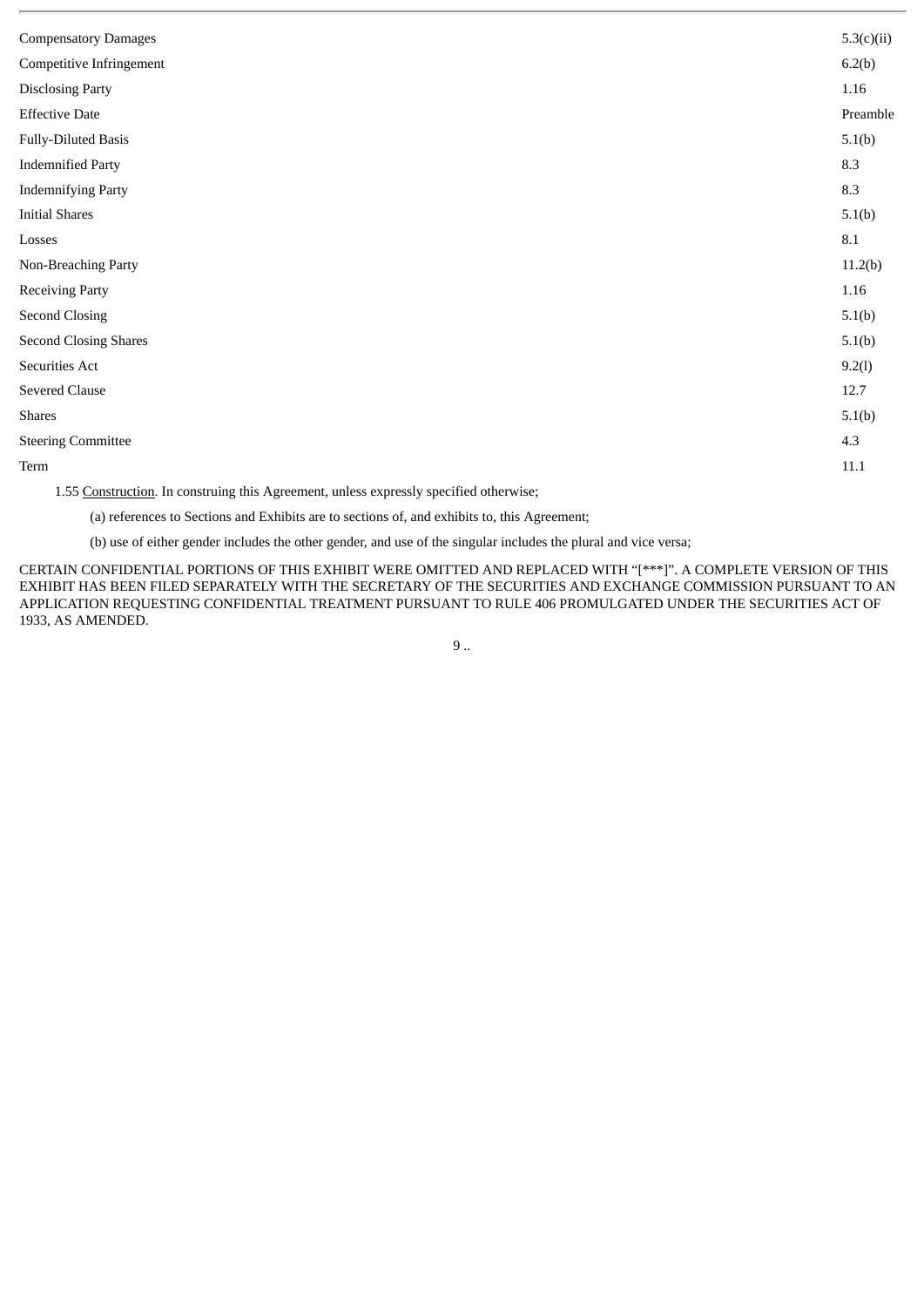(c) headings and titles are for convenience only and do not affect the interpretation of this Agreement;

(d) any list or examples following the word "including" shall be interpreted without limitation to the generality of the preceding words; and

(e) the language used in this Agreement shall be deemed to be the language chosen by the Parties to express their mutual intent, and no rule of strict construction shall be applied against either Party.

#### 2. LICENSES.

2.1 Licenses to Allena. Subject to me terms and conditions of this Agreement, Althea hereby grants to Allena an exclusive, royalty-bearing, sublicenseable (in accordance with Section 2.2), non-transferable (except in accordance with Section 12.1) license, under the Althea IP, to Develop, use, make, have made, market, offer to sell, sell, have sold, distribute, import or otherwise exploit Product Candidates and Licensed Products in the Field in the Territory.

2.2 Sublicenses. Allena shall have the right to grant to its Affiliates and to Third Parties sublicenses under the rights and licenses granted in Section 2.1. Each such sublicense shall be in writing and shall be consistent with the terms and conditions of this Agreement Allena shall remain responsible for the performance of its Sublicensees, and shall ensure that all Sublicensees comply with the relevant provisions of this Agreement.

2.3 Negative Covenant Allena hereby covenants not to practice, and not to permit or cause any Affiliate, Sublicensee or other Third Party to practice, any invention covered by a Valid Claim for any purpose other than as expressly authorized in this Agreement; *provided that* (a) this Section 2.3 shall not apply to activities that fall within a safe harbor existing under applicable Law that exempts unlicensed Persons from infringement liability for such activities, including 35 U.S.C. § 271(e)(1) and (b) without limiting any other remedy that Althea may have for such breach, Althea shall not have any right to terminate this Agreement pursuant to Section 11.2(b) based on any breach or alleged breach by Allena of this Section 2.3 arising from the practice of any invention covered by a Valid Claim for purposes relating to products other than Licensed Products.

2.4 Retained Rights. Except as expressly provided in Sections 2.1 and 2.2, all rights in and to the Althea IP, and any trademarks or other intellectual property rights of Althea and its Affiliates, are hereby retained by Althea and its Affiliates. For the purpose of clarity, Allena acknowledges and agrees that the rights and license granted to Allena under Althea IP pursuant to Sections 2.1 and 2.2 exclude any right to Develop, make, have made, use, sell, have sold, offer for sale or import any active ingredient other than a Product Candidate or Licensed Product.

CERTAIN CONFIDENTIAL PORTIONS OF THIS EXHIBIT WERE OMITTED AND REPLACED WITH "[\*\*\*]". A COMPLETE VERSION OF THIS EXHIBIT HAS BEEN FILED SEPARATELY WITH THE SECRETARY OF THE SECURITIES AND EXCHANGE COMMISSION PURSUANT TO AN APPLICATION REQUESTING CONFIDENTIAL TREATMENT PURSUANT TO RULE 406 PROMULGATED UNDER THE SECURITIES ACT OF 1933, AS AMENDED.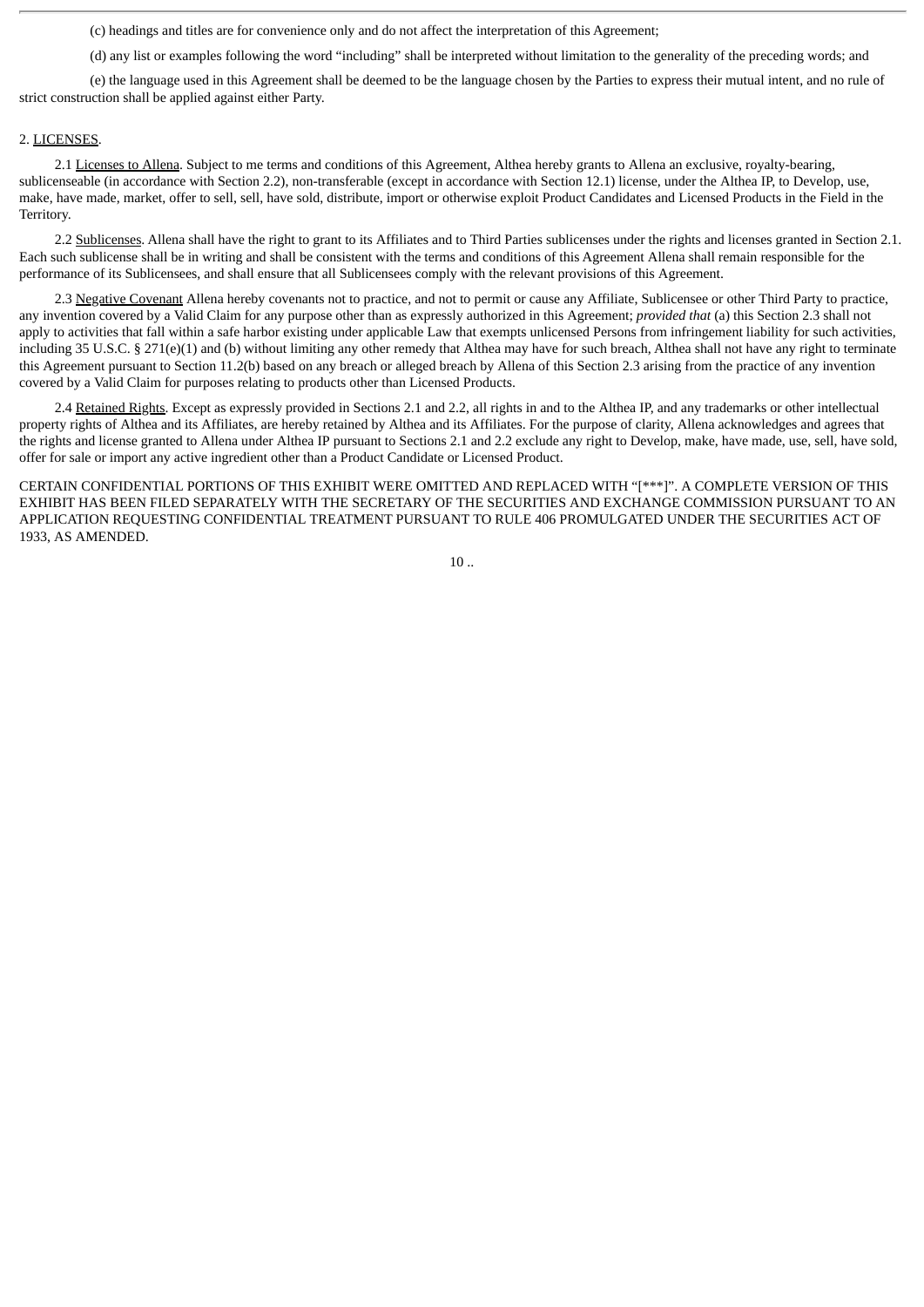#### 3. TECHNOLOGY TRANSFER.

3.1 Assignment of ALTU-237 IND. Althea hereby assigns and transfers to Allena all right, title and interest in and to the ALTU-237 IND and agrees to sign, and cause its Affiliates to sign, any instruments reasonably requested by Allena in order to further effect such assignment and transfer

3.2 Technology Transfer to Allena. On the Effective Date, Althea shall provide to Allena the data, materials, reports and other information listed on Exhibits (or true and complete copies thereof), including the ALTU-237 IND. Within [\*\*\*] days after the Effective Date, Althea shall make available to Allena, in a mutually-agreed upon format, existing -and available (in recorded form) material information regarding the Althea IP, and for a period of [\*\*\*] days after the Effective Date, shall make its relevant scientific and technical personnel available to Allena to answer any questions or provide instruction as reasonably requested by Allena concerning the Althea Know-How delivered pursuant to this Section 3.1.

3.3 Right of Reference or Use. Subject to the exclusive worldwide license with respect to Licensed Products granted to Allena hereunder, Allena hereby grants to Althea a non-exclusive Right of Reference or Use to the ALTU-237 IND for purposes other than Licensed Products. Allena agrees to sign, and cause its Affiliates to sign, any instruments reasonably requested by Althea in order to further effect such grant.

#### 4. DEVELOPMENT AND COMMERCIALIZATION.

4.1 Responsibility. After the Effective Date, Allena shall be responsible for the Development and Commercialization of Product Candidates and Licensed Products, including responsibility for preparing, filing and maintaining all Regulatory Documentation and Regulatory Approvals that are required for the Development or Commercialization of Product Candidates and Licensed Products in the Field in the Territory and Allena shall otherwise be responsible for and have sole authority as to all interactions with Regulatory Authorities in the Territory with respect to the foregoing.

4.2 Diligence. Allena, with or through its Affiliates and Sublicensees, as applicable, shall use Commercially Reasonable Efforts to Develop and, after receipt of Regulatory Approval, Commercialize a Licensed Product for the treatment of hyperoxaluria.

#### 4.3 Steering Committee.

(a) The Parties shall establish a steering committee (the "Steering Committee") as more fully described in this Section 4.3. The Steering Committee shall comprise two (2) representatives from each of Althea and Allena. Each Party may replace its representatives at any time upon written notice to the other Party.

(b) Prior to the First Commercial Sale of a Licensed Product, the Steering Committee shall meet [\*\*\*] per Calendar Year, or as otherwise mutually agreed by the Parties. The Steering Committee shall review Allena's and its Affiliates' activities and progress related to the Development of Licensed Products in the Field in the Territory during the preceding [\*\*\*] and serve as a forum for the exchange of information between the Parties regarding the same. Following the First Commercial Sale of a Licensed Product, the Steering Committee shall cease to meet and automatically disband.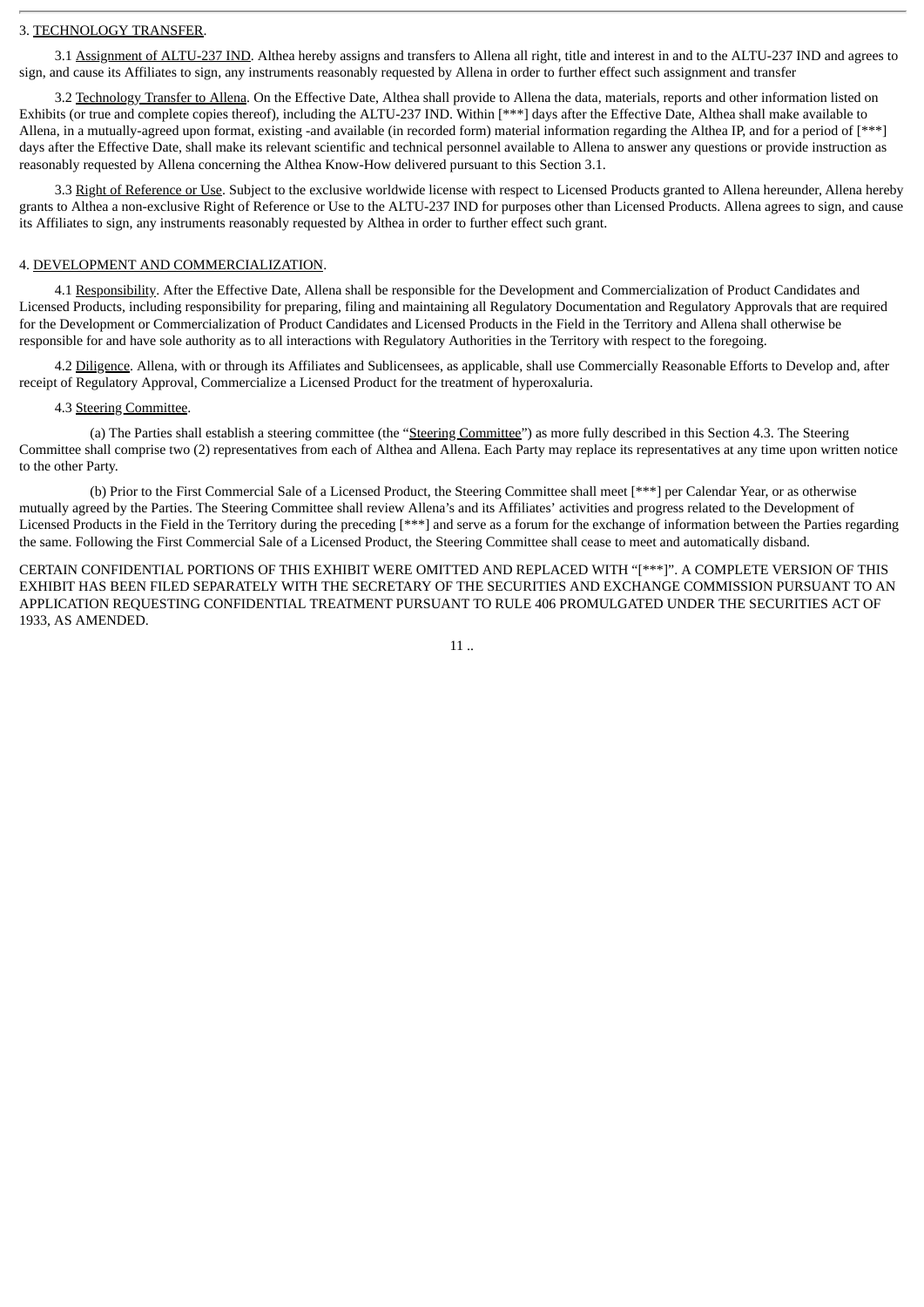4.4 Future Collaboration Opportunities. During the Term, upon the written request of either Party, the Parties shall discuss potential opportunities for Allena to use the fermentation and formulation capability and capacity of Althea for future products Developed by Allena.

#### 5. PAYMENTS.

#### 5.1 Partial Historical Patent Costs; Shares.

(a) In partial reimbursement of Althea's out of pocket costs incurred in the prosecution and maintenance of the Althea Patent Rights prior to the Effective Date, Allena shall pay to Althea One Hundred Thousand U.S. Dollars (US \$100,000) within five (5) Business Days after the Effective Date.

(b) Within five (5) Business Days after the Effective Date, Allena shall issue and deliver to Althea 204,992 shares of Allena's common stock (subject to appropriate adjustment in the event of any stock dividend, stock split, combination or other similar recapitalization affecting Allena's common stock) (the "Initial Shares"). The Initial Shares shall represent 1.5% of Allena's outstanding common stock on a Fully-Diluted Basis (as defined below) immediately following the issuance of the Initial Shares. In the event that Allena completes the Second Closing and/or any other closing of an equity financing transaction involving the sale and issuance of Allena's Series A Preferred Stock, Allena shall issue and deliver to Althea, within five (5) Business Days after the date of the Second Closing or such other closing, an additional number of shares of Allena's common stock (each, "Additional Shares") that when added to the Shares then held by Althea, equals 1,5% of Allena's outstanding common stock on a Fully-Diluted Basis immediately following such issuance. As used in this Agreement (i) "Shares" means the Initial Shares and any Additional Shares issued pursuant to this Section 5.1(b), (ii) "Second Closing" and "Second Closing Shares" shall have the meanings assigned to such terms in the Series A Preferred Stock Purchase Agreement dated as of September 9, 2011, among Allena and the Purchasers and Founders named therein, as it may be amended from time to time, and (iii) calculations made on a "Fully-Diluted Basis" assume the conversion into or exercise for Allena's common stock of all Preferred Stock, options, warrants or other securities that are ultimately convertible into or exercisable for Allena's common stock.

#### 5.2 Milestone Payments.

(a) Regulatory Documentation Milestone. In partial consideration of the rights granted to Allena under Section 2.1, Allena shall pay to Althea, by wire transfer to an account designated by Althea, the milestone payment listed below within [\*\*\*] days after the first achievement of the milestone event by the first Licensed Product for which Allena, its Affiliates or Sublicensees referenced the Regulatory Documentation in the NDA for such Licensed Product:

CERTAIN CONFIDENTIAL PORTIONS OF THIS EXHIBIT WERE OMITTED AND REPLACED WITH "[\*\*\*]". A COMPLETE VERSION OF THIS EXHIBIT HAS BEEN FILED SEPARATELY WITH THE SECRETARY OF THE SECURITIES AND EXCHANGE COMMISSION PURSUANT TO AN APPLICATION REQUESTING CONFIDENTIAL TREATMENT PURSUANT TO RULE 406 PROMULGATED UNDER THE SECURITIES ACT OF 1933, AS AMENDED.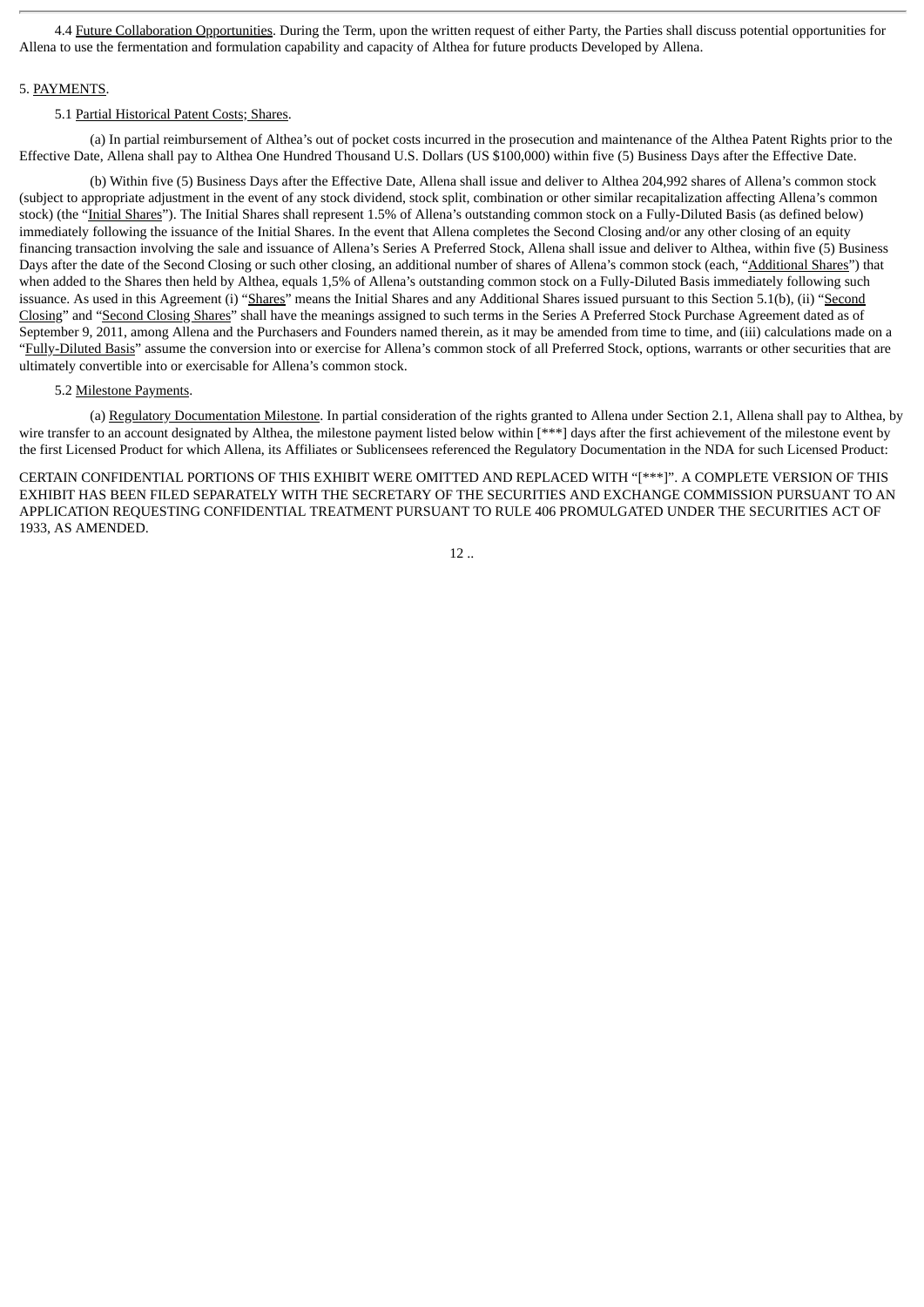(b) Development and Regulatory Milestones. In partial consideration of the rights granted to Allena under Section 2.1, Allena shall pay to Althea, by wire transfer to an account designated by Althea, the applicable milestone payment listed below within thirty (30) days after the first achievement of each milestone event by the first Licensed Product Covered by a Valid Claim:

#### (i) United States and Canada.

| <b>Milestone Event In the United States and Canada:</b> | <b>Milestone Payment:</b>            |
|---------------------------------------------------------|--------------------------------------|
| [***]                                                   | $[***]$ U.S. Dollars (US $[***])$    |
| [***]                                                   | $[***]$ U.S. Dollars (US $[***])$    |
| [***]                                                   | $[***]$ U.S. Dollars (US $[***])$    |
| [***]                                                   | $[***]$ U.S. Dollars (US $[***])$    |
| [***]                                                   | $[***]$ U.S. Dollars (US $[***])$    |
| [***]                                                   | $[***]$ U.S. Dollars ([US $\$***]$ ) |
| [***]                                                   | $[***]$ U.S. Dollars (US $[***])$    |
| [***]                                                   | $[***]$ U.S. Dollars (US $[***])$    |
| [***]                                                   | $[***]$ U.S. Dollars (US $[***])$    |
| [***]                                                   | $[***]$ U.S. Dollars (US $[$***]$ )  |
| (ii) Outside of North America.                          |                                      |

#### **Milestone Events Outside of North America: Milestone Payment:**

 $\overline{[****]}$  U.S. Dollars (US  $\overline{\mathbb{S}}^{(**)}$ )  $[***]$  [\*\*\*] U.S. Dollars (US \$[\*\*\*])

CERTAIN CONFIDENTIAL PORTIONS OF THIS EXHIBIT WERE OMITTED AND REPLACED WITH "[\*\*\*]". A COMPLETE VERSION OF THIS EXHIBIT HAS BEEN FILED SEPARATELY WITH THE SECRETARY OF THE SECURITIES AND EXCHANGE COMMISSION PURSUANT TO AN APPLICATION REQUESTING CONFIDENTIAL TREATMENT PURSUANT TO RULE 406 PROMULGATED UNDER THE SECURITIES ACT OF 1933, AS AMENDED.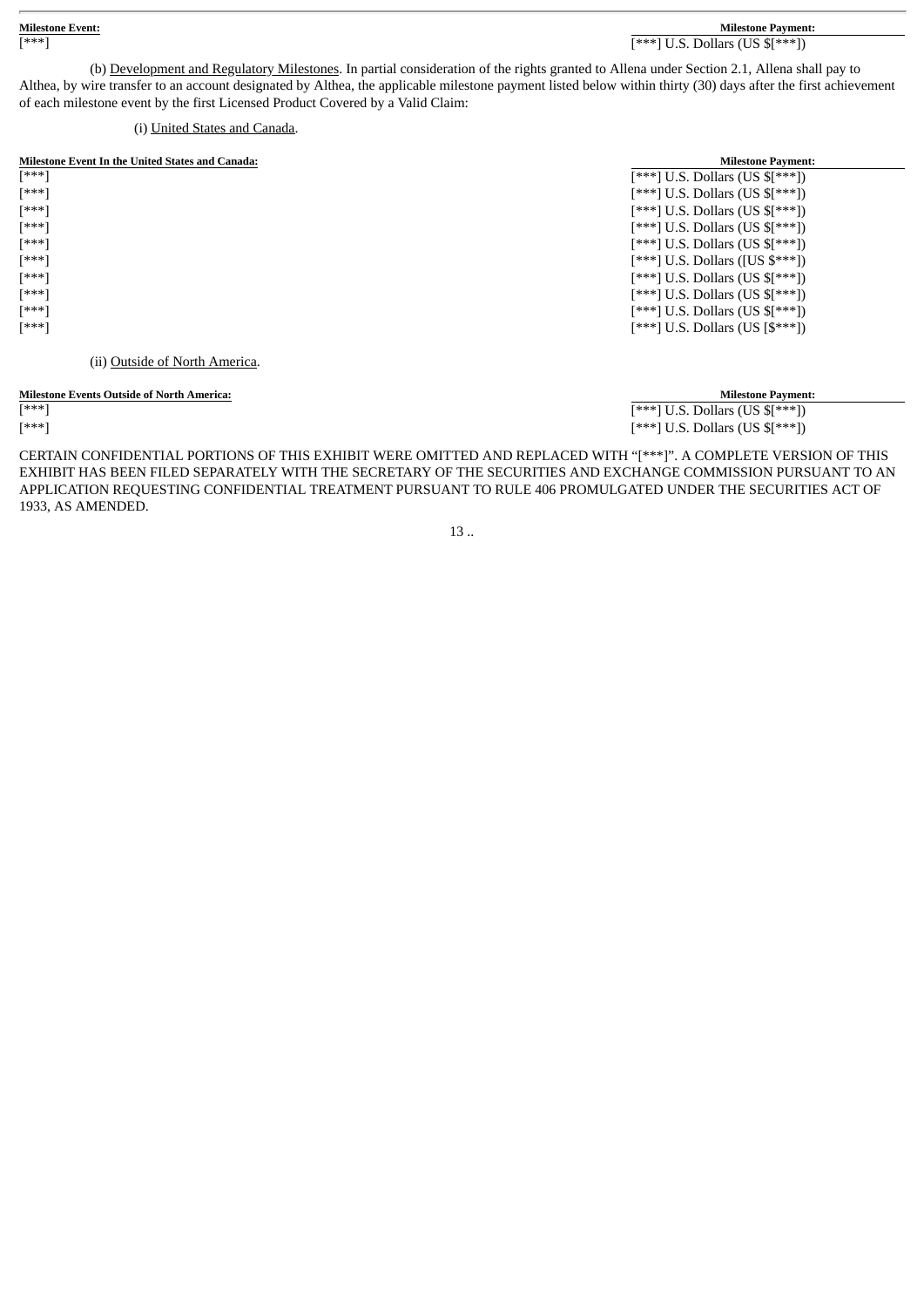| <b>Milestone Events Outside of North America:</b> | <b>Milestone Payment:</b>         |
|---------------------------------------------------|-----------------------------------|
| $[***]$                                           | $[***]$ U.S. Dollars (US $[***])$ |
| [***]                                             | $[***]$ U.S. Dollars (US $[***])$ |
| $[***]$                                           | $[***]$ U.S. Dollars (US $[***])$ |
| [***]                                             | $[***]$ U.S. Dollars (US $[***])$ |
| [***]                                             | $[***]$ U.S. Dollars (US $[***])$ |
| [***]                                             | $[***]$ U.S. Dollars (US $[***])$ |
| $[***]$                                           | $[***]$ U.S. Dollars (US $[***])$ |

- Notwithstanding failure in a particular jurisdiction to obtain Pricing Approval that Allena initially determines is required in order to make the marketing and sale of a Licensed Product commercially practicable, if Allena (or its Affiliate or Sublicensee) subsequently begins selling such Licensed Product in such jurisdiction, then Regulatory Approval will be deemed to have been achieved effective upon First Commercial Sale in such jurisdiction, and the Regulatory Approval milestone shall be payable concurrently with the milestone payment for First Commercial Sale in such jurisdiction.
- † The First Commercial Sale of a Licensed Product for an indication other than the first indication for which a Licensed Product receives NDA approval or Regulatory Approval (as applicable) shall be deemed to occur upon First Commercial Sate of Licensed Product bearing labeling that includes such subsequent indication.

(c) [\*\*\*] Net Sales Milestones. Allena shall pay to Althea, by wire transfer to an account designated by Althea, the applicable milestone payment listed below concurrently with Allena's payment of royalties pursuant to Section 5.4 for the final Calendar Quarter of any Calendar Year during which the achievement of the event set forth below occurs with respect to a Licensed Product Covered by a Valid Claim:

(i) First occurrence of [\*\*\*] Net Sales greater than [\*\*\*] U.S. Dollars (US \$[\*\*\*]) in a Calendar Year

**Milestone Event: Milestone Payment:**  $F^{***}$ ] U.S. Dollars (US  $F^{***}$ ]) [\*\*\*] U.S. Dollars (US \$[\*\*\*])

(ii) First occurrence of [\*\*\*] Net Sales greater than [\*\*\*] U.S. Dollars (US \$[\*\*\*]) in a Calendar Year

CERTAIN CONFIDENTIAL PORTIONS OF THIS EXHIBIT WERE OMITTED AND REPLACED WITH "[\*\*\*]". A COMPLETE VERSION OF THIS EXHIBIT HAS BEEN FILED SEPARATELY WITH THE SECRETARY OF THE SECURITIES AND EXCHANGE COMMISSION PURSUANT TO AN APPLICATION REQUESTING CONFIDENTIAL TREATMENT PURSUANT TO RULE 406 PROMULGATED UNDER THE SECURITIES ACT OF 1933, AS AMENDED.

 $14.$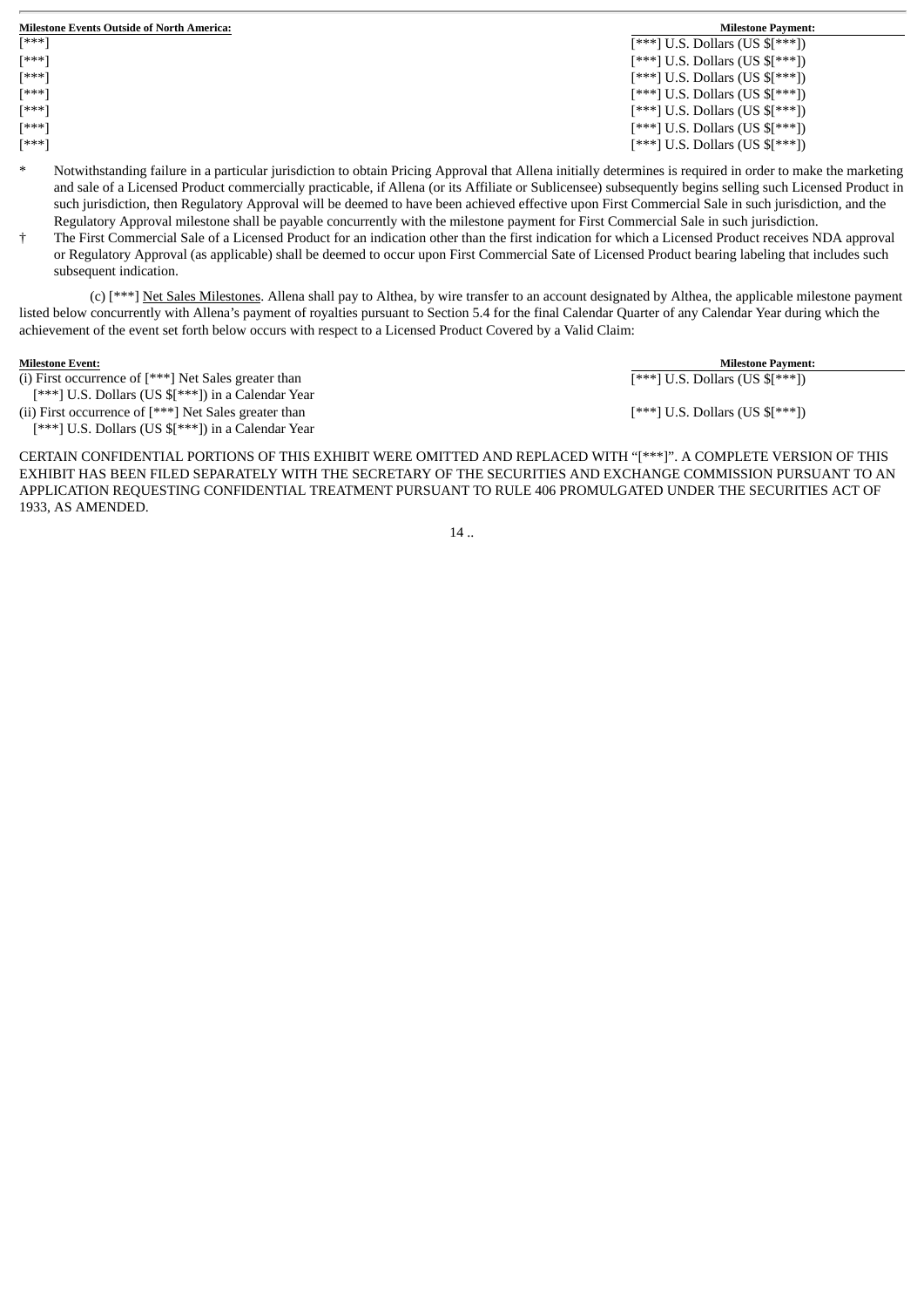| (iii) First occurrence of $[***]$ Net Sales greater than $[***]$ U.S. Dollars (US $[**]$ ) in a<br>Calendar Year | $[***]$ U.S. Dollars (US $[***])$ |
|------------------------------------------------------------------------------------------------------------------|-----------------------------------|
| (iv) First occurrence of $[***]$ Net Sales greater than $[***]$ U.S. Dollars (US $\{**\}]$ in a                  | $[***]$ U.S. Dollars (US $[***])$ |
| Calendar Year                                                                                                    |                                   |
| (v) First occurrence of $[***]$ Net Sales greater than $[***]$ U.S. Dollars (US $\{**\}]$ in a<br>Calendar Year  | $[***]$ U.S. Dollars (US $[***])$ |
| (vi) First occurrence of [***] Net Sales greater than [***] U.S. Dollars (US $\frac{1}{2}$ [***]) in a           | $[***]$ U.S. Dollars (US $[***])$ |
| Calendar Year                                                                                                    |                                   |

(d) Each of the milestone payments set forth in this Section 5.2 shall be payable only once. If more than one of the milestones set forth in Section 5.2(c) are first achieved in any given Calendar Year, the milestone payments corresponding to all of such achieved milestones shall be payable with respect to [\*\*\*] Net Sales in such Calendar Year.

#### 5.3 Royalties Payable by Allena.

(a) Royalty Rate. Subject to Sections 5.3(b), 5.3(c) and 5.3(d), Allena shall pay to Althea a royalty of [\*\*\*] percent ([\*\*\*]%) on Net Sales of Licensed Products in the Territory.

#### (b) Royalty Term.

(i) Royalties shall be payable with respect to a Licensed Product and a country during the applicable Royalty Term for such Licensed Product in such country. Notwithstanding the foregoing, in the event that during any period of the Royalty Term for a Licensed Product in a country no Valid Claim Covers the manufacture, use, offer for sale, sale or importation of such Licensed Product in such country, then the royalty rate for such Licensed Product in such country shall be reduced to [\*\*\*] percent ([\*\*\*]%) for such period during the Royalty Term.

(ii) Upon the expiration of the applicable Royalty Term with respect to a Licensed Product in a country, Allena shall have a fully paid-up, non-exclusive, perpetual license to use the Althea Know-How to develop, use, make, have made, market, offer to sell, sell, have sold, distribute, import or otherwise exploit such Licensed Product in the Field in such country.

(c) Required Third Party Payments. If Allena obtains a license under any Third Party Patent Right that Allena determines may, in the absence of such license, be infringed by the manufacture, use, sale, offer for sale or import of the Product Candidate contained in a Licensed Product in a country in the Territory (including in connection with the settlement of a patent infringement claim), then Allena may deduct [\*\*\*] percent ([\*\*\*]%) of the royalties, and

CERTAIN CONFIDENTIAL PORTIONS OF THIS EXHIBIT WERE OMITTED AND REPLACED WITH "[\*\*\*]". A COMPLETE VERSION OF THIS EXHIBIT HAS BEEN FILED SEPARATELY WITH THE SECRETARY OF THE SECURITIES AND EXCHANGE COMMISSION PURSUANT TO AN APPLICATION REQUESTING CONFIDENTIAL TREATMENT PURSUANT TO RULE 406 PROMULGATED UNDER THE SECURITIES ACT OF 1933, AS AMENDED.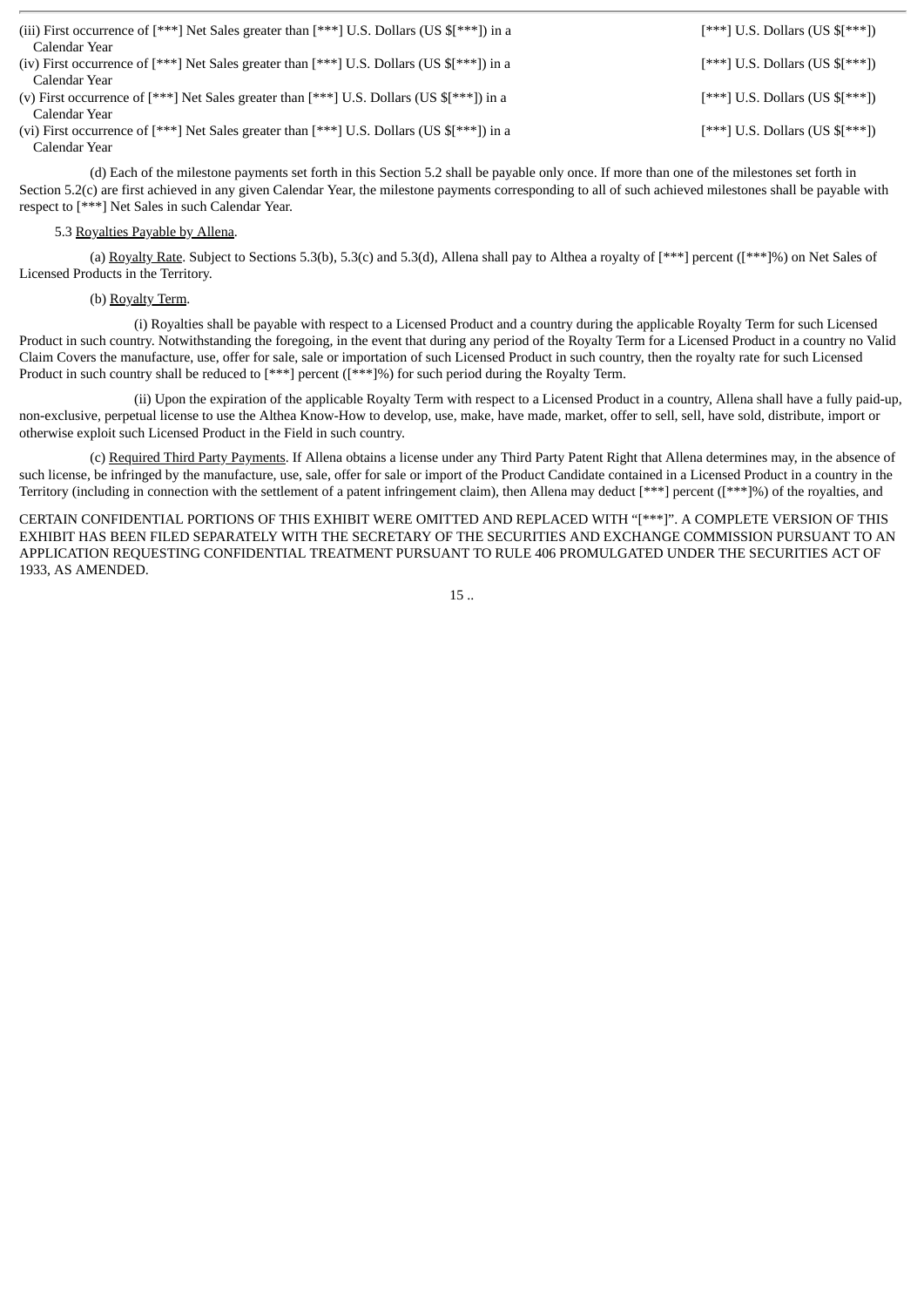other amounts paid in lieu of royalties (e.g., upfront license fees and/or milestone payments that Allena agrees to pay in exchange for lower royalties), actually paid to such Third Party with respect to such Licensed Product in such country against royalty payments due under Section 5.3(a) with respect to Net Sales of such Licensed Product in such country; *provided*, *however*, that:

(i) in no event will the royalties payable to Althea with respect to such Licensed Product in such country be reduced by more than [\*\*\*] percent ([\*\*\*]%) in any Calendar Quarter as a result of any and all such deductions in the aggregate nor shall the effective royalty rate payable by Allena to Althea under Section 5.3(a) with respect to such Licensed Product in such country be less than [\*\*\*] percent ([\*\*\*]%) in any Calendar Quarter as a result of any and all such deductions in the aggregate;

(ii) if a court of competent jurisdiction determines that the manufacture, use, sale, offer for sale or import of the Product Candidate contained in a Licensed Product in a country in the Territory infringes a Third Party's Patent Rights and requires Allena to pay damages for such infringement to the Third Party, then solely that portion of such damages that (A) is determined by such court to represent a reasonable royalty on the infringing sales of such Licensed Product in such country or to compensate the Third Party for lost sales or lost profits with respect to infringing sales of such Licensed Product in such country and (B) is actually paid to such Third Party (collectively, "Compensatory Damages", shall be deemed to be "royalties" paid to such Third Party in the applicable country for purposes of the first paragraph of this Section 5.3(c) and the provisos set forth in Sections 5.3(c)(i) and 5.3(c)(iii); and

(iii) if, but for the proviso set forth in Section 5.3(c)(i), the deduction under this Section 5.3(c) would have reduced a royalty payment made by Allena by more than [\*\*\*] or reduced the effective royalty rate below [\*\*\*] percent ([\*\*\*]%), then the amount of such deduction that would have exceeded [\*\*\*] percent ([\*\*\*]%) or that would have reduced the effective royalty rate below [\*\*\*] percent ([\*\*\*]%) will be earned over to subsequent Calendar Quarters) until the full amount that Allena would have been entitled to deduct (absent the limitation in Section 5.3(c)(i) is deducted, subject to the limitation set forth in Section 5.3(c)(i) in each such subsequent Calendar Quarter.

(d) Royalty Adjustment for Generic Competition. If one or more Generic Products exists with respect to the Licensed Product and such Generic Product(s) is (are) marketed and sold in a given country by one or more Third Parties (excluding Sublicensees) during any Calendar Quarter during the Royalty Term, then the royalty rate applicable to Net Sales of the Licensed Product in such country shall be reduced as follows:

(i) If the market share of the Licensed Product in such country during each Calendar Quarter exceed [\*\*\*] percent ([\*\*\*]%), on a unit basis, of the combined units of the Licensed Product and such Generic Product(s) said in such country during such Calendar Quarter, the royalty rate applicable to Net Sales of the Licensed Product in such Country shall not be reduced under this Section 5.3(d),

CERTAIN CONFIDENTIAL PORTIONS OF THIS EXHIBIT WERE OMITTED AND REPLACED WITH "[\*\*\*]". A COMPLETE VERSION OF THIS EXHIBIT HAS BEEN FILED SEPARATELY WITH THE SECRETARY OF THE SECURITIES AND EXCHANGE COMMISSION PURSUANT TO AN APPLICATION REQUESTING CONFIDENTIAL TREATMENT PURSUANT TO RULE 406 PROMULGATED UNDER THE SECURITIES ACT OF 1933, AS AMENDED.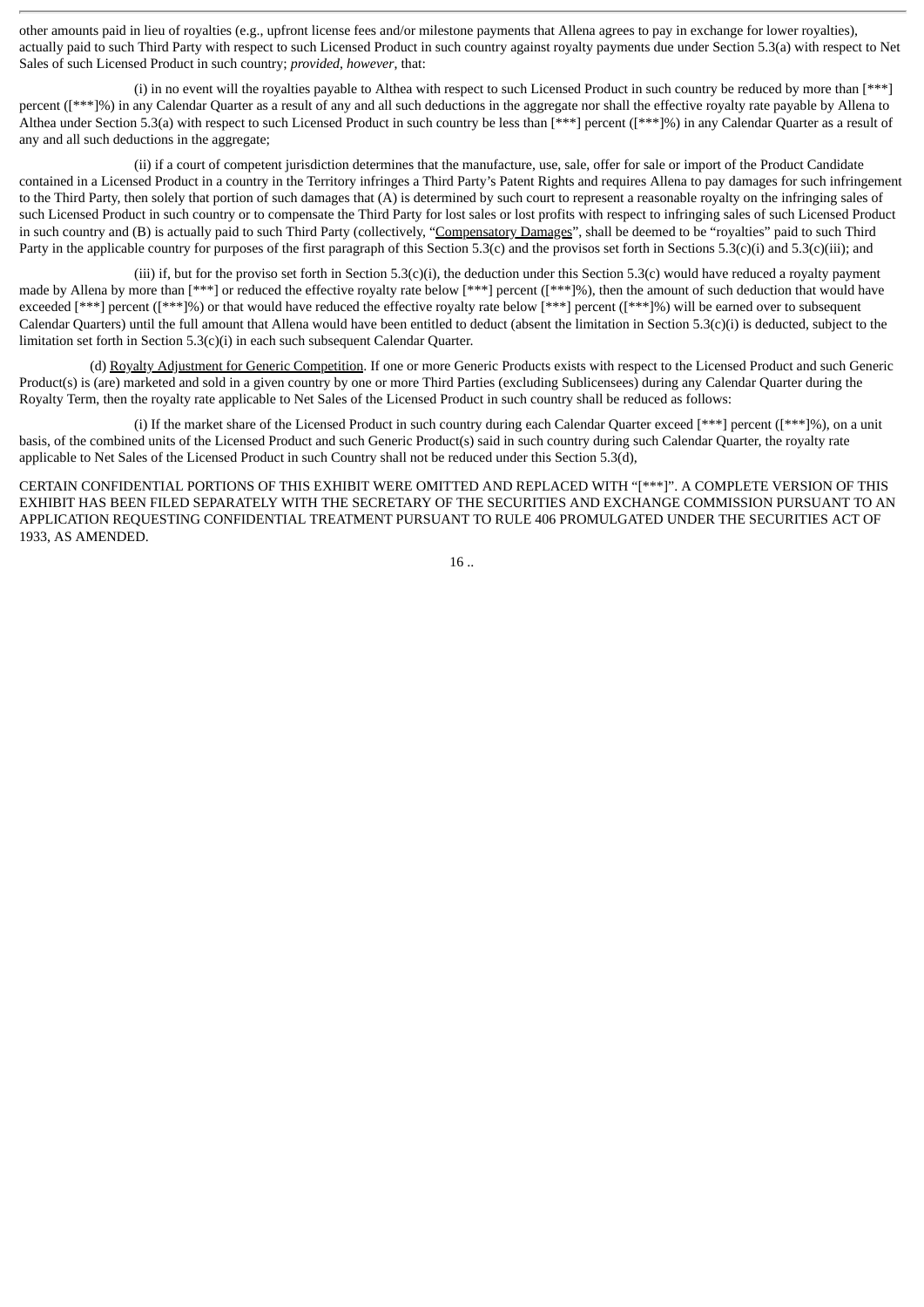(ii) If the market share of the Licensed Product in such country during such Calendar Quarter exceeds [\*\*\*] percent ([\*\*\*]%), but is less than or equal to [\*\*\*] percent ([\*\*\*]%), on a unit basis, of the combined units of the Licensed Product and such Generic Product(s) sold in such country during such Calendar Quarter, the royalty rate applicable to Net Sales of the Licensed Product in such country shall be reduced by [\*\*\*] percent ([\*\*\*]%); and

(iii) If the market share of the Licensed Product in such country during such Calendar Quarter is less than or equal to [\*\*\*] percent ([\*\*\*]%), on a unit basis, of the combined units of the Licensed Product and such Generic Product(s) sold in such country during such Calendar Quarter, the royalty rate applicable to Net Sales of the Licensed Product in such country shall be reduced by [\*\*\*] percent ([\*\*\*]%).

For purposes of this Section 5.3(d), the market share of a Licensed Product or Generic Product in a country shall be determined based on unit sales data provided by IMS International or, if such data is not available, such other reliable data source as mutually agreed by the Parties in good faith (such agreement not to be unreasonably withheld) in such country; *provided however*, that, in the event IMS International data (or data from another data source selected in accordance with the foregoing) is unavailable to determine the percentage market share for a country in the European Union where a Generic Product is being sold, the average market share for the countries in the European Union for which such data is available will be deemed to be the market share for such country in which such data is not available.

5.4 Reports and Payments. Allena shall deliver to Althea, within [\*\*\*] days after the end of each Calendar Quarter, a royalty report together with the required payments. Such reports shall indicate gross sales on a Licensed Product-by-Licensed Product and country-by-country basis, deductions and reductions pursuant to Sections 5.3(c) and 5.3(d) on a Licensed Product-by-Licensed Product and country-by-country basis, the calculation of Net Sales, and the calculation of royalties from Net Sales with respect thereto, each determined in accordance with GAAP. Such amounts shall be expressed in United States Dollars, and such reports shall include the rates of exchange used to convert to United States Dollars from the currency in which such sales were made or payments received. The exchange rate to be used for converting to United States Dollars shall be the simple average of the selling and buying rates of Dollars published in the East Coast Edition of The Wall Street Journal for the last Business Day of the Calendar Quarter to which the report relates. All royalty payments shall be made in United States Dollars by wire transfer to an account designated in advance by Althea.

5.5 Tax Withholding. Allena shall use all reasonable and legal efforts to reduce tax withholding with respect to payments to be made to Althea. If Allena concludes that tax withholdings under the Laws of any country in the Territory are required with respect to payments to Althea, Allena may withhold such amounts and Allena shall promptly provide Althea with original receipts or other evidence reasonably desirable and sufficient to allow Althea to document such tax withholdings for purposes of claiming foreign tax credits and similar benefits.

CERTAIN CONFIDENTIAL PORTIONS OF THIS EXHIBIT WERE OMITTED AND REPLACED WITH "[\*\*\*]". A COMPLETE VERSION OF THIS EXHIBIT HAS BEEN FILED SEPARATELY WITH THE SECRETARY OF THE SECURITIES AND EXCHANGE COMMISSION PURSUANT TO AN APPLICATION REQUESTING CONFIDENTIAL TREATMENT PURSUANT TO RULE 406 PROMULGATED UNDER THE SECURITIES ACT OF 1933, AS AMENDED.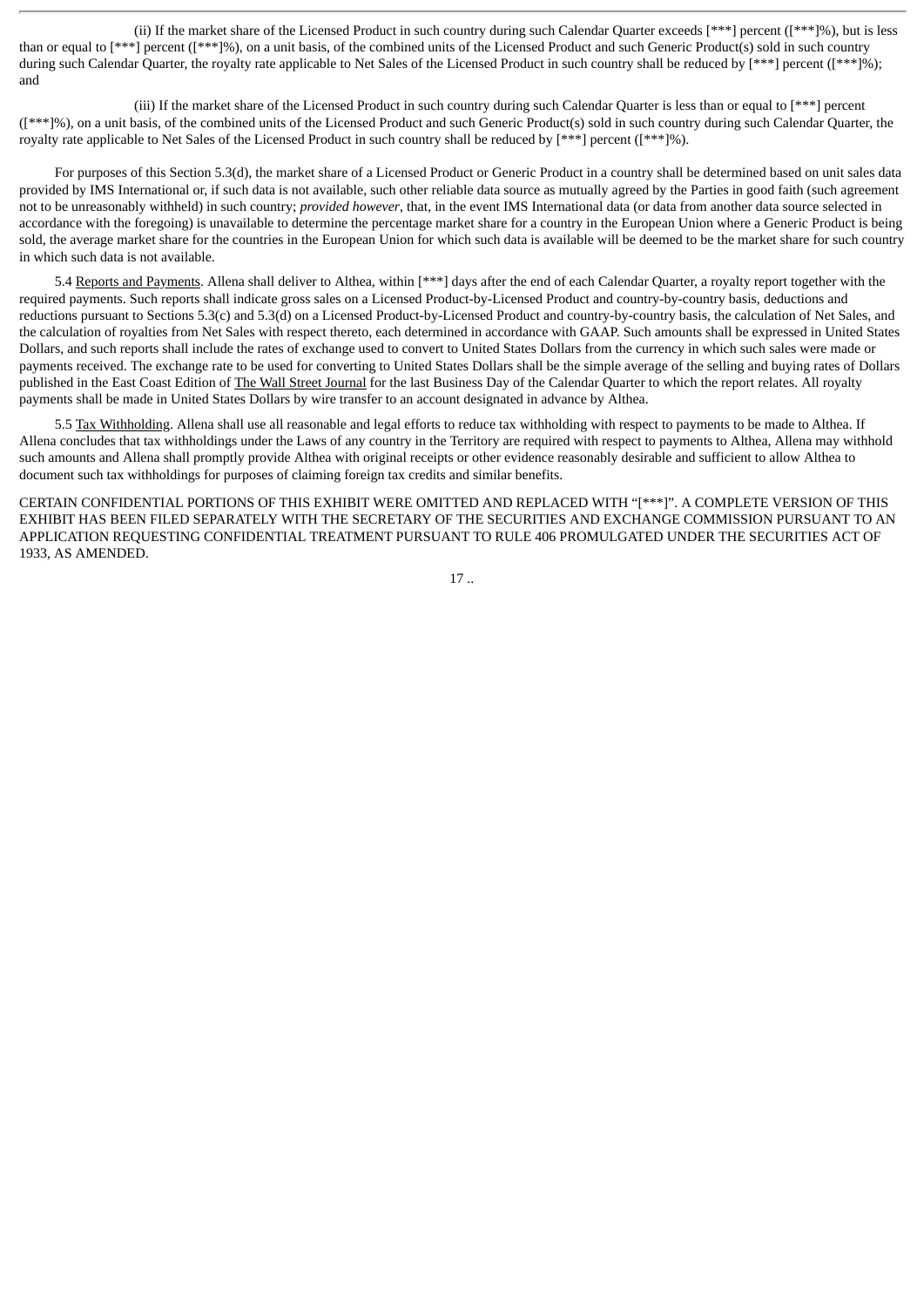5.6 Financial Records. Allena shall maintain its, and shall require its Affiliates and Sublicensees to maintain their, financial records relating to the transactions and activities contemplated by this Agreement in sufficient detail to verify compliance with the terms of this Agreement Allena shall, and shall ensure that its Affiliates and Sublicensees, maintain such records for at least [\*\*\*] years after the end of the Calendar Year to which such records relate.

5.7 Audit Right. [\*\*\*] during each Calendar Year, Althea may retain an independent certified public accountant, reasonably acceptable to Allena, to audit Allena's records described in Section 5.6, upon reasonable notice to Allena, during regular business hours and under an obligation of confidentiality to Allena. Althea shall bear the costs of such audit, except as provided below. The results of such audit shall be made available to both Parties. If the audit demonstrates that the payments owed under this Agreement have been understated, Allena shall pay the balance to Althea, together with interest calculated in accordance with Section 5.8. Further, if the amount of the understatement is greater than [\*\*\*] percent ([\*\*\*]%) of the amount owed to Althea with respect to the audited period, then Allena shall reimburse Althea for the reasonable cost of the audit. If the audit demonstrates that the amount owed to Althea has been overstated, Allena shall be entitled to credit such amount against the next royalty payment due to Althea. All payments owed by Allena under this Section 5.7 shall be made -within thirty (30) days after the results of the audit are delivered to the Parties.

5.8 Late Payments. In the event that any undisputed payment due under this Agreement is not made when due, the payment shall accrue interest from the date due at the rate of [\*\*\*] as quoted on the British Banker's Association's website currently located at www.bba.org.uk (or such other source as may be mutually agreed by the Parties) [\*\*\*]; *provided*, *however*, that in no event shall such rate exceed the maximum legal annual interest rate. The payment of such interest shall not limit Althea from exercising any other rights it may have as a consequence of the lateness of any payment

#### 6. INTELLECTUAL PROPERTY.

#### 6.1 Prosecution and Maintenance of Patent Rights.

(a) Product Patent Rights. As between the Parties, Allena shall have the initial right to file, prosecute and maintain the Product Patent Rights, at Allena's expense. In the event that Allena desires to abandon any Product Patent Right, or if Allena later declines responsibility for any Product Patent Right, Allena shall provide reasonable prior written notice to Althea of such intention to abandon or decline responsibility (which notice shall, in any event, be given no later than [\*\*\*] days prior to the next deadline for any action that may be taken with respect to such Product Patent Right with the U.S. Patent & Trademark Office or any foreign patent office), and Althea shall have the right, at its expense, to prepare, file, prosecute, and maintain such Product Patent Right

(b) Broad Patent Rights. Althea shall have the sole right, but not the obligation, to file, prosecute and maintain the Broad Patent Rights, at Althea's expense.

CERTAIN CONFIDENTIAL PORTIONS OF THIS EXHIBIT WERE OMITTED AND REPLACED WITH "[\*\*\*]". A COMPLETE VERSION OF THIS EXHIBIT HAS BEEN FILED SEPARATELY WITH THE SECRETARY OF THE SECURITIES AND EXCHANGE COMMISSION PURSUANT TO AN APPLICATION REQUESTING CONFIDENTIAL TREATMENT PURSUANT TO RULE 406 PROMULGATED UNDER THE SECURITIES ACT OF 1933, AS AMENDED.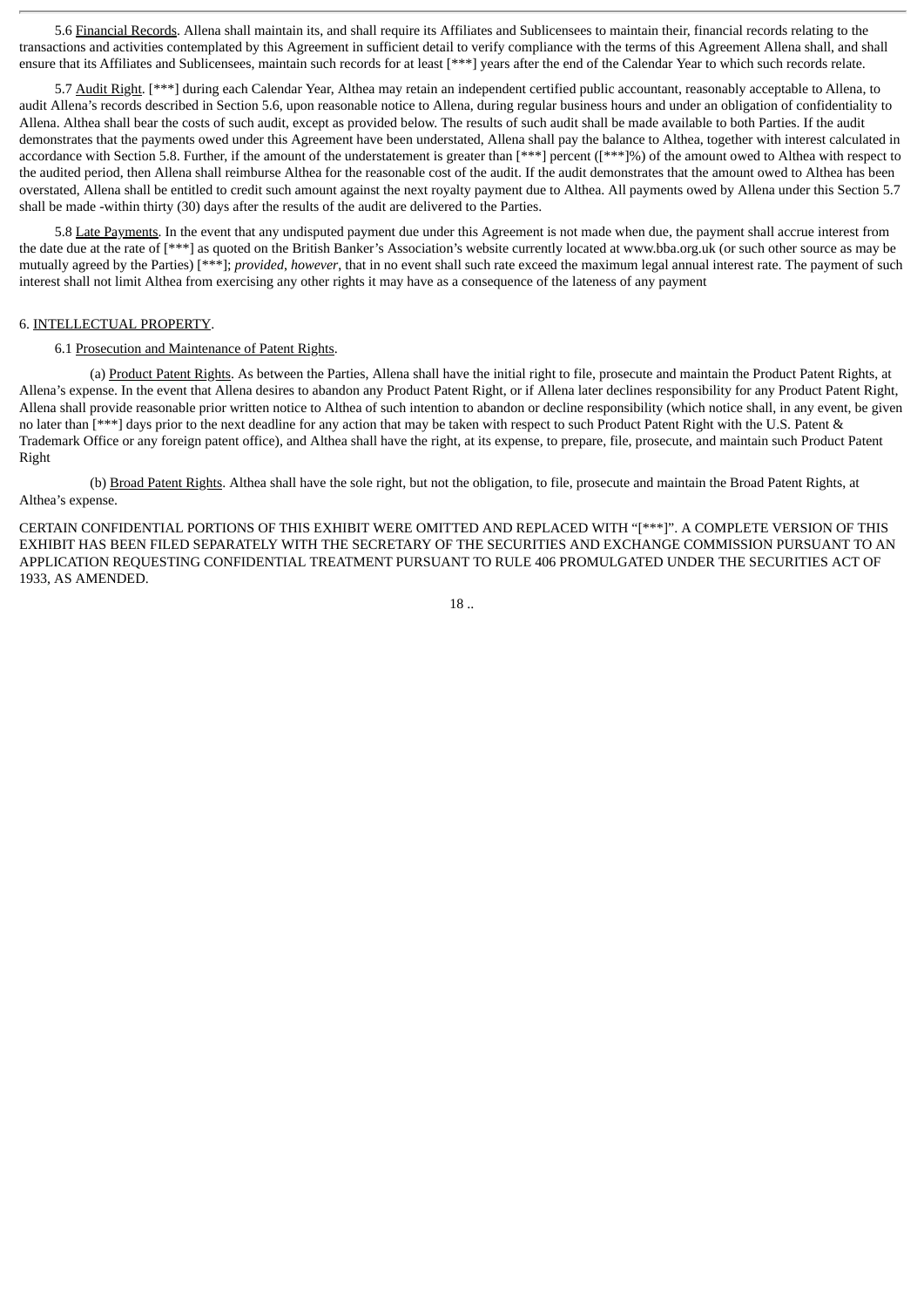(c) Coordination of Prosecution. Each Party agrees to cooperate with the other with respect to the filing, prosecution and maintenance of the Product Patent Rights pursuant to this Section 6.1.

(i) Each Party agrees to make its employees, agents and consultants reasonably available to the other Party (or to the other Party's authorized attorneys, agents or representatives), to the extent reasonably necessary to enable the Party responsible for filing, prosecuting or maintaining a Product Patent Right in accordance with Section 6.1(a) (the "Prosecuting Party") to undertake filing, prosecution and/or maintenance;

(ii) The Prosecuting Party with respect to a Product Patent Right shall provide (itself or through patent counsel) the other Party a copy of each proposed material correspondence pertaining to, substantive filing, prosecution and maintenance on the merits, reasonably in advance of any applicable filing or response deadline to allow the other Party to review and comment on the content of such proposed correspondence and, advise the Prosecuting Party as to the conduct of such filing, prosecution and/or maintenance, which comments and advice the Prosecuting Party will consider in good faith and will not unreasonably decline to follow, *provided that* doing so is consistent with the goal of obtaining optimal patent coverage for the Licensed Product;

(iii) The Prosecuting Party with respect to a Product Patent Right shall provide (itself or through patent counsel) the other Party with copies of all material correspondence pertaining to substantive prosecution and maintenance after its submission or receipt, as the case may be; and

(iv) Where Allena is the Prosecuting Party with respect to a Product Patent Right, Allena shall have the right to seek patent term extensions, adjustments, and the like wherever available for such Product Patent Right.

#### 6.2 Enforcement.

(a) Notice. Each Party shall promptly report in writing to the other Party (i) any known or suspected infringement of any of the Althea Patent Rights, (ii) unauthorized use or misappropriation of any of the Althea Know-How of which such Party becomes aware, or (iii) any patent certification" filed in the United States under 21 U.S.C. §355(b)(2) or 21 U.S.C. §355(j)(2) or similar provisions in other jurisdictions (a "Paragraph IV Certification"), or any notification under applicable Law by the sponsor of an application for Regulatory Approval of a follow-on biologic or biosimilar product, in connection with the filing of an application for the Regulatory Approval of a Generic Product intending to show that the Generic Product is biosimilar to any Licensed Product that is a reference product as to such Generic Product and for which a claim of infringement of any of the Althea Patent Rights by the manufacture or sale of the Generic Product could reasonably be asserted or (iv) any declaratory judgment, opposition, or similar action alleging the invalidity, unenforceability or non-infringement of the Althea Patent Rights, and shall provide the other Party with all available evidence regarding such known or suspected infringement or unauthorized use.

$$
19\;.
$$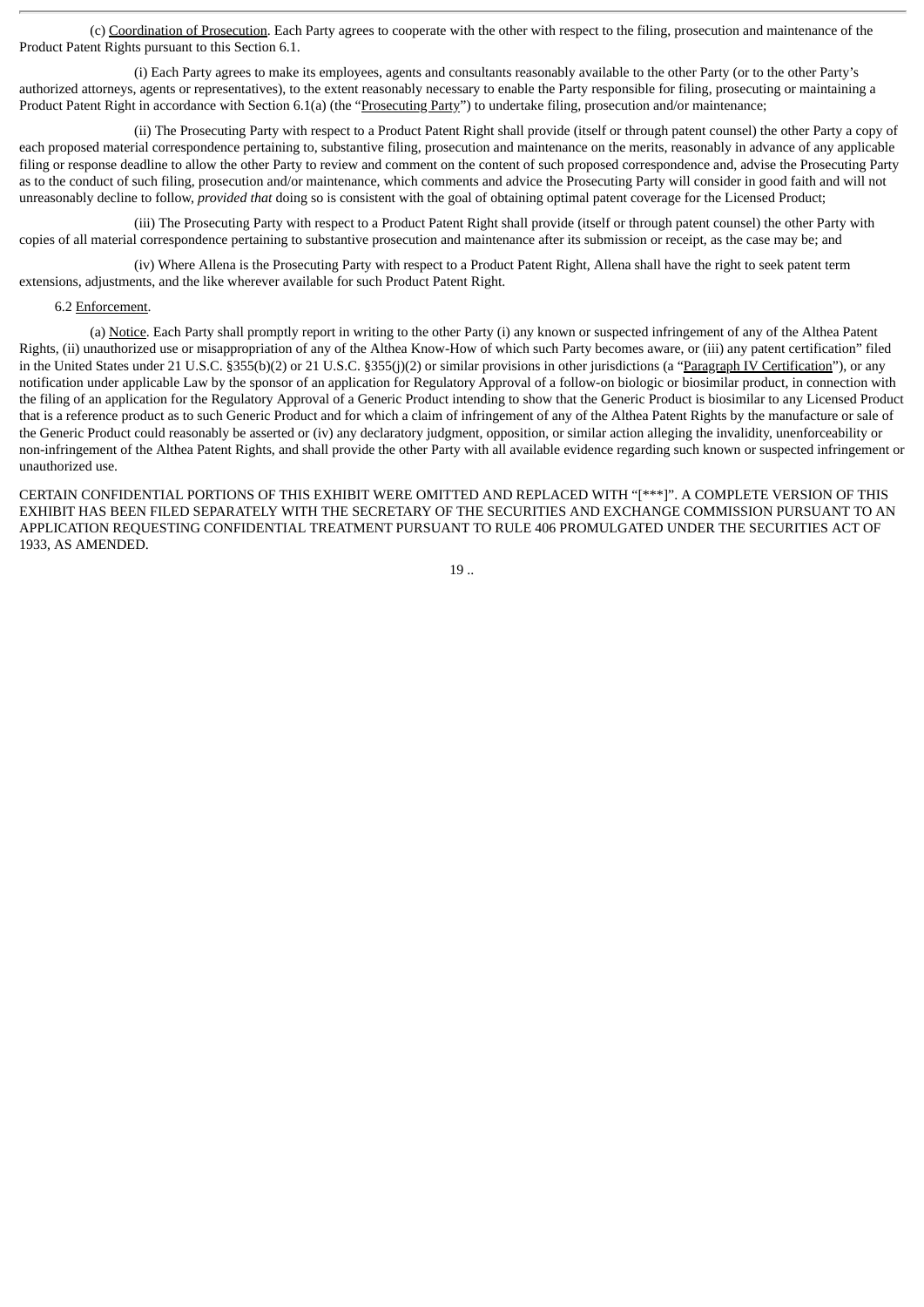(b) Product Patent Rights. As between the Parties, Allena shall have the first right, but not the obligation, to enforce the Product Patent Rights against any and all actual or suspected infringements of any Product Patent Rights by Third Parties making, using or selling in the Field in the Territory a product that is or may be competitive with a Licensed Product ("Competitive Infringement"), and Althea shall have the right, at its own expense, to be represented in any such action by counsel of its own choice. If Allena fails to bring any such action or proceeding within (as [\*\*\*] days following the notice of alleged infringement or (b) [\*\*\*] days before the time limit, if any, set forth in the appropriate laws and regulations for the filing of such actions, whichever comes first, then Althea shall have the right to bring and control any such action at its own expense and by counsel of its own choice, and Allena shall have the right, at its own expense, to be represented in any such action by counsel of its own choice. In the event a Party brings an infringement action in accordance with this Section 6.2(b), the other Party shall, at the enforcing Party's expense, cooperate fully, including, if required to bring such action, the furnishing of a power of attorney or being named as a party. Neither Party shall have the right to settle any patent infringement litigation under this Section 6.2(b) that includes any agreement or admission that any of the Product Patent Rights is invalid or unenforceable or that imposes any restriction or obligation on the other Party without the prior written consent of the other Party, which shall not be unreasonably withheld.

(c) Broad Patent Rights. Althea shall have the sole right, but not the obligation, to enforce the Broad Patent Rights against any and all actual or suspected infringements of any Broad Patent Rights by Third Parties. To the extent the actual or suspected infringement of the Broad Patent Rights constitutes Competitive Infringement, Althea agrees to consider in good faith permitting Allena to participate in any action or proceeding brought by Althea to enforce the Broad Patent Rights, but such participation shall be at Althea's sole discretion.

(d) Allocation of Recovery. Except as otherwise agreed by the Parties as part of a cost-sharing arrangement, any damages or other recovery from an infringement action or proceeding undertaken by either Party pursuant to Section 6.2(b) or Section 6.2(c), shall first be used to reimburse the Parties for the costs and expenses incurred in such action or proceeding, and any remainder after such reimbursement shall be retained by the Party that brought and controlled such action or proceeding for purposes of this Agreement, except that:

(i) any damages or other recovery from an action undertaken by Allena pursuant to Section 6.2(b), after reimbursement of the Parties' litigation expenses shall be allocated between the Parties as follows: (A) [\*\*\*] percent ([\*\*\*]%) to Althea and (B) [\*\*\*] percent ([\*\*\*]%) to Allena; and

(ii) that portion of any damages or other recovery from an action undertaken by Althea pursuant to Section 6.2(c) that are specifically attributable to Competitive Infringement, after reimbursement of the Parties' litigation expenses, shall he allocated between the Parties as follows: (A) [\*\*\*] percent ([\*\*\*]%) to Althea and (B) [\*\*\*] percent ([\*\*\*]%) to Allena.

CERTAIN CONFIDENTIAL PORTIONS OF THIS EXHIBIT WERE OMITTED AND REPLACED WITH "[\*\*\*]". A COMPLETE VERSION OF THIS EXHIBIT HAS BEEN FILED SEPARATELY WITH THE SECRETARY OF THE SECURITIES AND EXCHANGE COMMISSION PURSUANT TO AN APPLICATION REQUESTING CONFIDENTIAL TREATMENT PURSUANT TO RULE 406 PROMULGATED UNDER THE SECURITIES ACT OF 1933, AS AMENDED.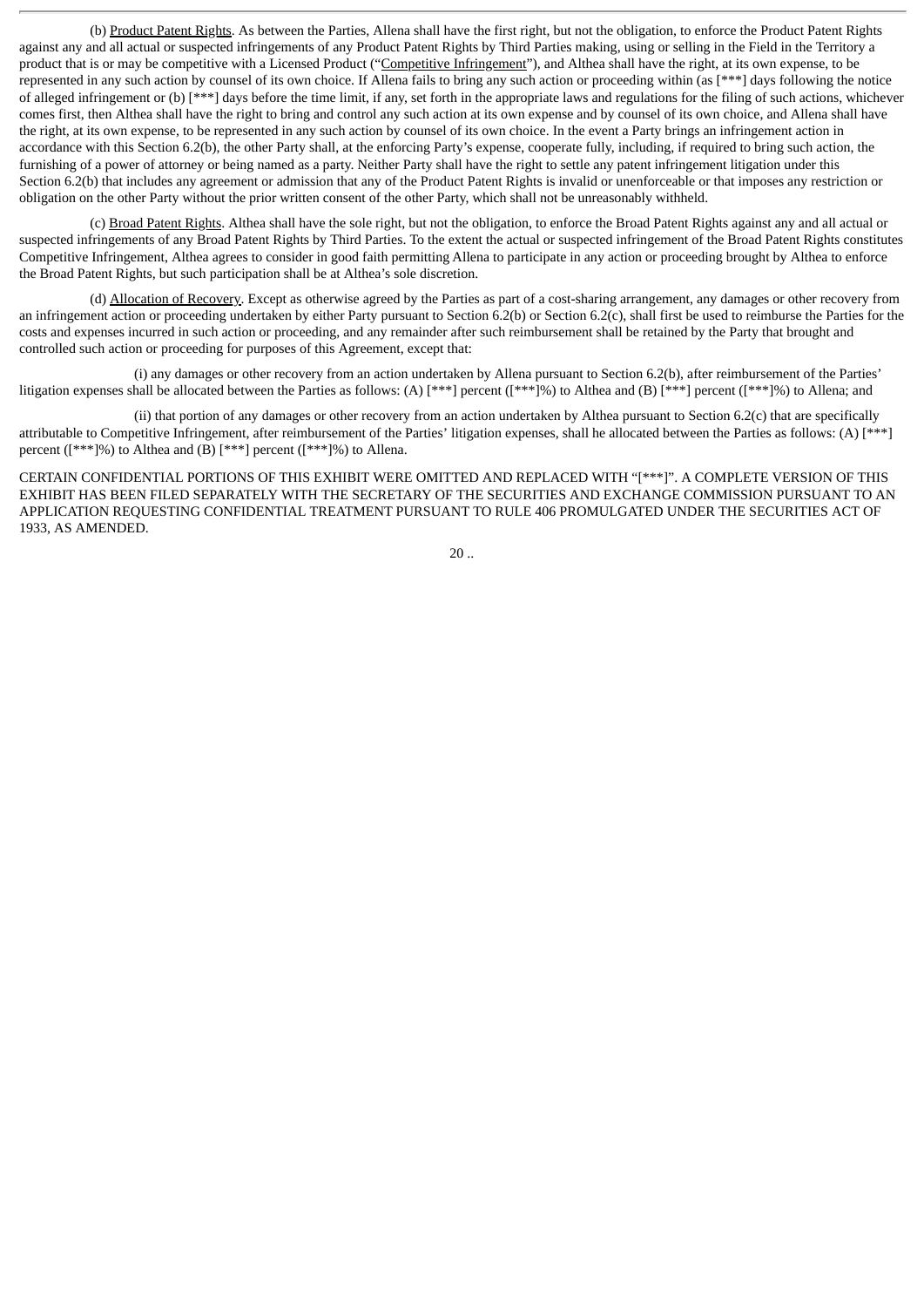6.3 Claimed Infringement If a Party becomes aware that the development, use, manufacture, marketing, commercialization, distribution or importation of Licensed Products in the Field in the Territory by Allena, its Affiliates or Sublicensees, infringes, or is likely or is alleged to infringe, the intellectual property rights of any Third Party, such Party shall promptly notify the other Party.

#### 7. CONFIDENTIAL INFORMATION.

7.1 Non-Use and Non-Disclosure of Confidential Information*.* Each Receiving Party agrees that all Confidential Information of the Disclosing Party (a) shall not be used by the Receiving Party except to perform its obligations or exercise its rights under this Agreement, (b) shall be maintained in confidence by the Receiving Party, and (c) except as permitted by Sections 7.2,7.3 and 7.4, shall not be disclosed by the Receiving Party to any Person without the prior written consent of the Disclosing Party.

7.2 Permitted Disclosures. The Receiving Party may disclose the Disclosing Party's Confidential Information as expressly permitted by this Agreement, or if and to the extent such disclosure is reasonably necessary in the following instances:

(a) to the Receiving Party's and its Affiliates' employees, consultants and advisors Who have a need to know such Confidential Information and are bound by obligations of confidentiality and non-use with respect to the Disclosing Party's Confidential Information at least as stringent as the terms of this Article 7;

(b) to actual or potential Sublicensees, provided, in each case, that any such Sublicensee has agreed in writing to be bound by obligations of confidentiality and non-use at least as stringent as those set forth in this Article 7, and that the Confidential Information so disclosed shall remain subject to this Article 7;

(c) to actual or potential Third Party investors, funding sources or acquirers in connection with due diligence or similar investigations by such Third Parties, and in confidential financing documents, provided, in each case, that any such Third Party agrees in writing to be bound by reasonable obligations of confidentiality and non-use;

(d) to patent offices in order to file, prosecute and maintain Althea Patent Rights as permitted by this Agreement;

(e) to Regulatory Authorities in order to seek or obtain approval to conduct clinical trials of Licensed Products, or to gain Regulatory Approval of Licensed Products as provided herein;

(f) in establishing or enforcing the Receiving Party's rights under this Agreement;

(g) in prosecuting or defending litigation as permitted by this Agreement; and

CERTAIN CONFIDENTIAL PORTIONS OF THIS EXHIBIT WERE OMITTED AND REPLACED WITH "[\*\*\*]". A COMPLETE VERSION OF THIS EXHIBIT HAS BEEN FILED SEPARATELY WITH THE SECRETARY OF THE SECURITIES AND EXCHANGE COMMISSION PURSUANT TO AN APPLICATION REQUESTING CONFIDENTIAL TREATMENT PURSUANT TO RULE 406 PROMULGATED UNDER THE SECURITIES ACT OF 1933, AS AMENDED.

 $21.$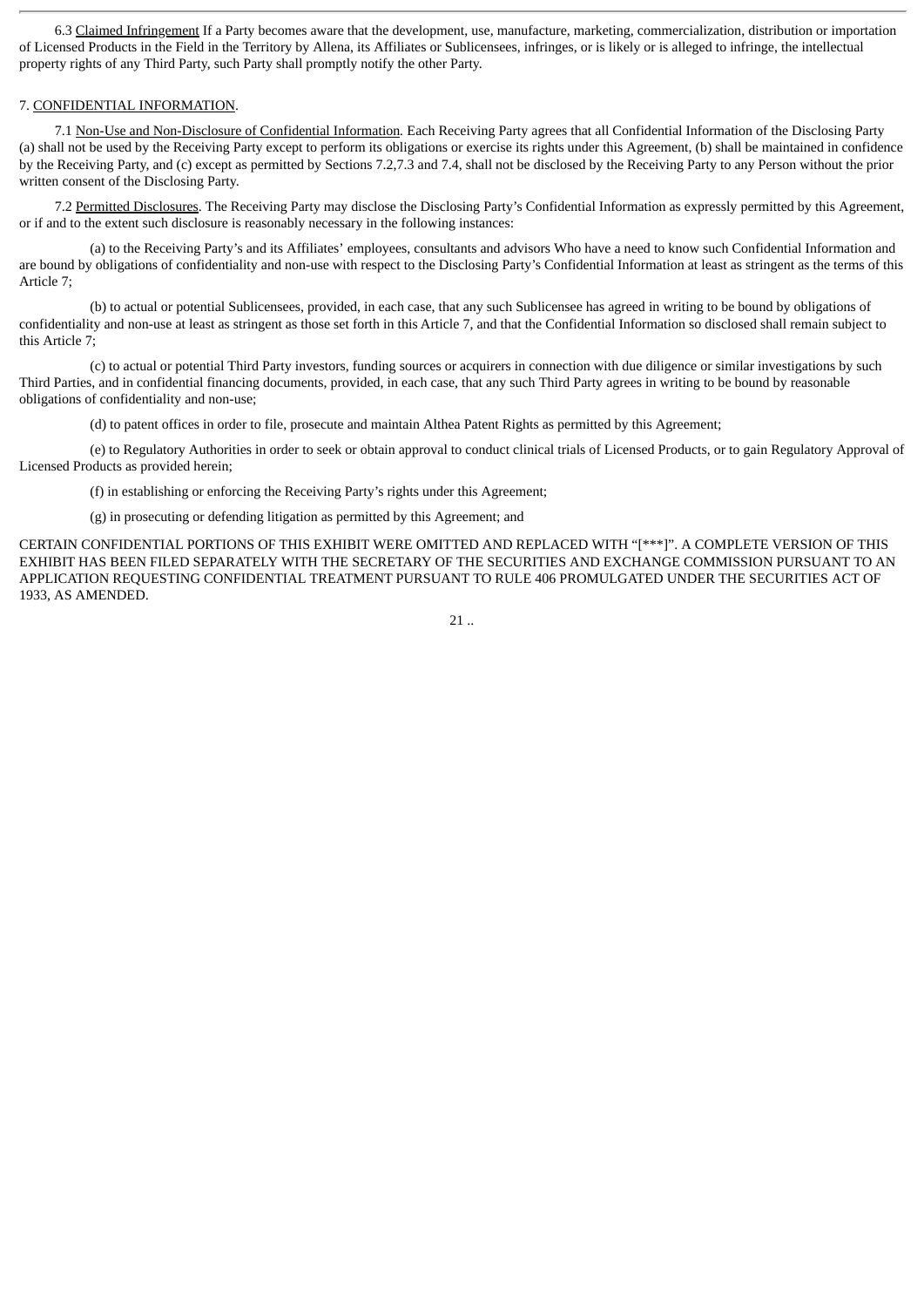(h) in complying with a valid order of a court or other governmental body having jurisdiction or with applicable laws, rules and regulations (including by rules or regulations of any securities exchange or NASDAQ); *provided that* the Receiving Party shall, except where impracticable, give reasonable advance notice to the Disclosing Party of the required disclosure, and, at the Disclosing Parry's request and expense, cooperate with the Disclosing Party's efforts to contest such required disclosure, to obtain a protective order preventing or limiting the disclosure or requiring that the Confidential Information so disclosed be used only for the purposes far which such disclosure is required, or to obtain other confidential treatment of the Confidential Information required to be disclosed. In any event, the Receiving Party shall disclose only such Confidential Information as it is required by such order or applicable law, rule or regulation to disclose and shall only disclose such Confidential Information for the purpose and to the entity(ies) required by such order or applicable law, rule or regulation.

7.3 Scientific Publications. After the Effective Date, Althea shall not, without the prior written consent of Allena, make disclosures pertaining to Licensed Products in scientific journals or other publications. Allena shall have the right to make disclosures pertaining to Licensed Products in scientific journals or other publications in accordance with this Section 7.3. Allena shall provide Althea with an advance copy of the proposed publication, and Althea shall then have [\*\*\*] days in which to recommend any changes it reasonably believes are necessary to preserve any Althea Patent Rights or Althea Know-How. If Althea informs Allena that such publication, in Althea's reasonable judgment, could be expected to have a material adverse effect on any patentable invention owned or licensed, in whole or in part, to Allena or on any Althea Know-How which is Confidential Information of Althea, Allena shall delay or prevent such publication as follows: (a) with respect to a patentable invention, such publication shall be delayed sufficiently long to permit the timely preparation and filing of a patent application; and (b) with respect to Althea Know-How which is Confidential Information of Althea, such Althea Know-How shall be deleted from the publication.

7.4 Publicity. Neither Party shall have the right to make any public announcements with respect to this Agreement, nor publicly disclose the terms of this Agreement, without the prior written consent of the other Party, except as follows:

(a) Within [\*\*\*] days after the Effective Date, the Parties shall issue a press release, in a form to be mutually agreed upon by the Parties, such agreement not to be unreasonably withheld.

(b) Except as set forth in Sections 7.4(c) and 7.4(e), any subsequent press release by either Party shall be subject to the other Party's prior consent, and the Parties shall consult with each other reasonably and in good faith with respect to the text and timing of subsequent press releases prior to the issuance thereof, *provided that* a Party may not unreasonably withhold consent to such releases, and that either Party may issue such press releases as it determines, based on advice of counsel, are reasonably necessary to comply with applicable law (including disclosure requirements of the U.S. Securities and Exchange Commission ("SEC")) or with the requirements of any stock exchange on which securities issued by such Party or its Affiliates are traded.

CERTAIN CONFIDENTIAL PORTIONS OF THIS EXHIBIT WERE OMITTED AND REPLACED WITH "[\*\*\*]". A COMPLETE VERSION OF THIS EXHIBIT HAS BEEN FILED SEPARATELY WITH THE SECRETARY OF THE SECURITIES AND EXCHANGE COMMISSION PURSUANT TO AN APPLICATION REQUESTING CONFIDENTIAL TREATMENT PURSUANT TO RULE 406 PROMULGATED UNDER THE SECURITIES ACT OF 1933, AS AMENDED.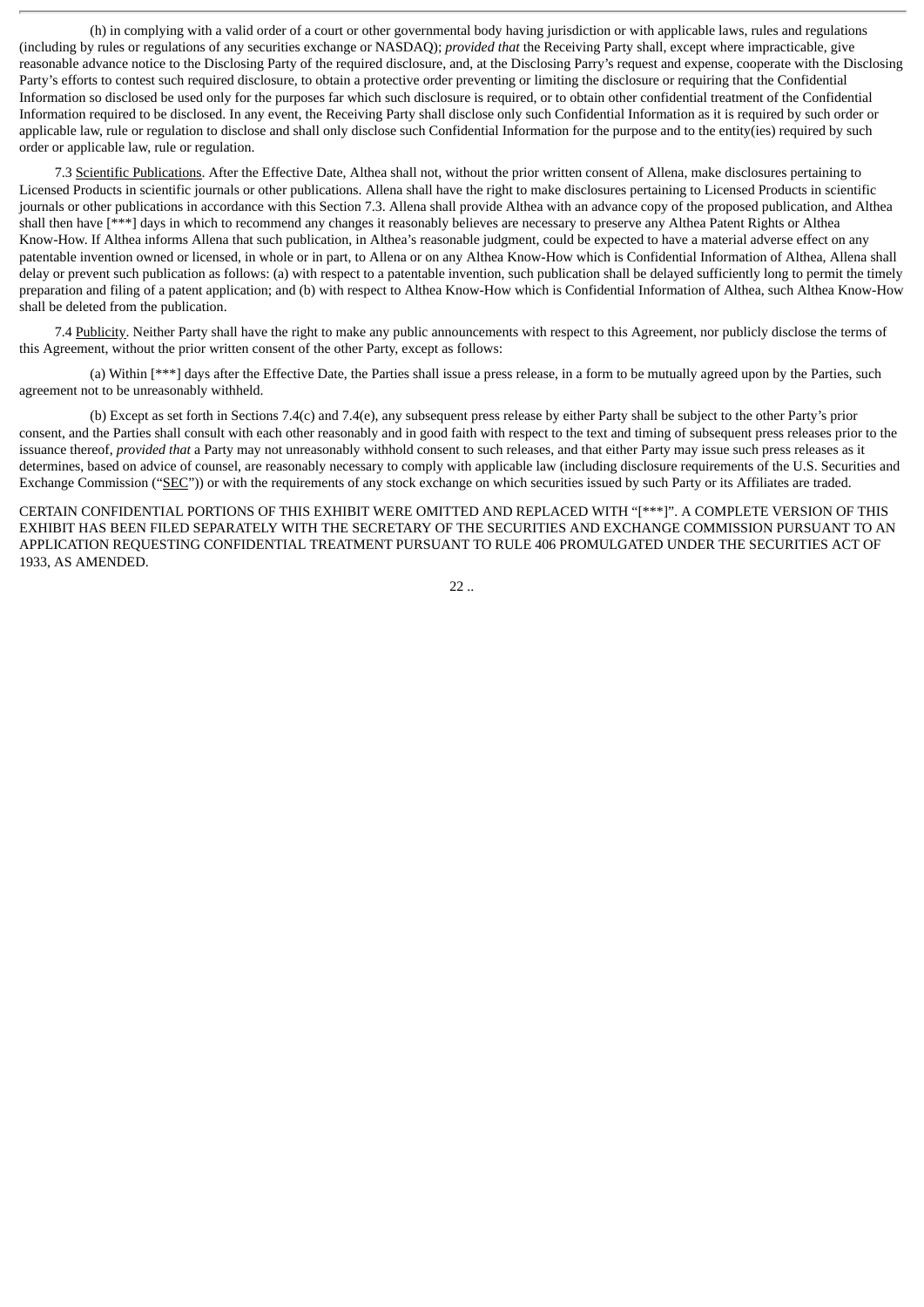(c) Each Party may make subsequent public disclosures of information which has previously been publicly disclosed in accordance with this Agreement.

(d) Each Party may publicly file this Agreement with the United States Securities and Exchange Commission or any other relevant securities commission in any country, and shall request, and use Commercially Reasonable Efforts to obtain confidential treatment of all terms permitted to be redacted; *provided*, that the Parties shall coordinate in advance with each other in connection with any such filing by either Party (including the proposed redactions); and *provided*, *further*, that the redaction of such terms is permitted by the applicable rules and regulations of the United States Securities and Exchange Commission or any such securities commission.

(e) Allena may disclose (including by issuing press releases) its own Development and Commercialization activities with respect to the Licensed Product hereunder; *provided* that, except as otherwise provided in Section 7.4(b), if Allena proposes to use Althea's name in any such disclosure, Althea shall provide Althea with a draft of such disclosure in advance and shall not make such disclosure without Althea's approval.

#### 8. INDEMNIFICATION.

8.1 Indemnification by Allena. Allena agrees to defend the Althea Indemnitees, at Allena's cost and expense, and will indemnify and hold harmless the Althea Indemnitees from and against any and all losses, costs, damages, fees or expenses ("Losses") relating to or in connection with a Third Party claim arising out of (a) any actual or alleged death, personal bodily injury or damage to real or tangible personal property claimed to result, directly or indirectly, from the possession, use or consumption of, or treatment with, any Product Candidate or Licensed Product, Developed, manufactured or Commercialized by or on behalf of Allena, its Affiliates or Sublicensees; (b)any actual or alleged infringement or unauthorized use or misappropriation of any Patent Right or other intellectual property right of a Third Party with respect to the activities of Allena, its Affiliates or Sublicensees hereunder, or (c) any breach by Allena of its representations or warranties made under this Agreement; *provided*, *however*, that the foregoing indemnity shall not apply to the extent that any such Losses (i) are attributable to the gross negligence or willful misconduct of the Althea Indemnitees, or (if) a breach of this Agreement by Althea.

8.2 Indemnification by Althea. Althea agrees to defend the Allena Indemnitees, at Althea's cost and expense, and will indemnify and hold harmless the Allena Indemnitees from and against any and all Losses, relating to or in connection with a Third Party claim arising out of (a) any breach by Althea of its representations or warranties made under this Agreement, or (b) any grossly negligent act or omission or willful misconduct of Althea or its Affiliates, or any of their employees, contractors or agents, in performing Althea's obligations or exercising Althea's rights under this Agreement; *provided*, *however*, that the foregoing indemnity shall not apply to the extent that any such Losses are attributable to (i) the gross negligence or willful misconduct of the Allena Indemnitees, or (U) a breach of this Agreement by Allena.

CERTAIN CONFIDENTIAL PORTIONS OF THIS EXHIBIT WERE OMITTED AND REPLACED WITH "[\*\*\*]". A COMPLETE VERSION OF THIS EXHIBIT HAS BEEN FILED SEPARATELY WITH THE SECRETARY OF THE SECURITIES AND EXCHANGE COMMISSION PURSUANT TO AN APPLICATION REQUESTING CONFIDENTIAL TREATMENT PURSUANT TO RULE 406 PROMULGATED UNDER THE SECURITIES ACT OF 1933, AS AMENDED.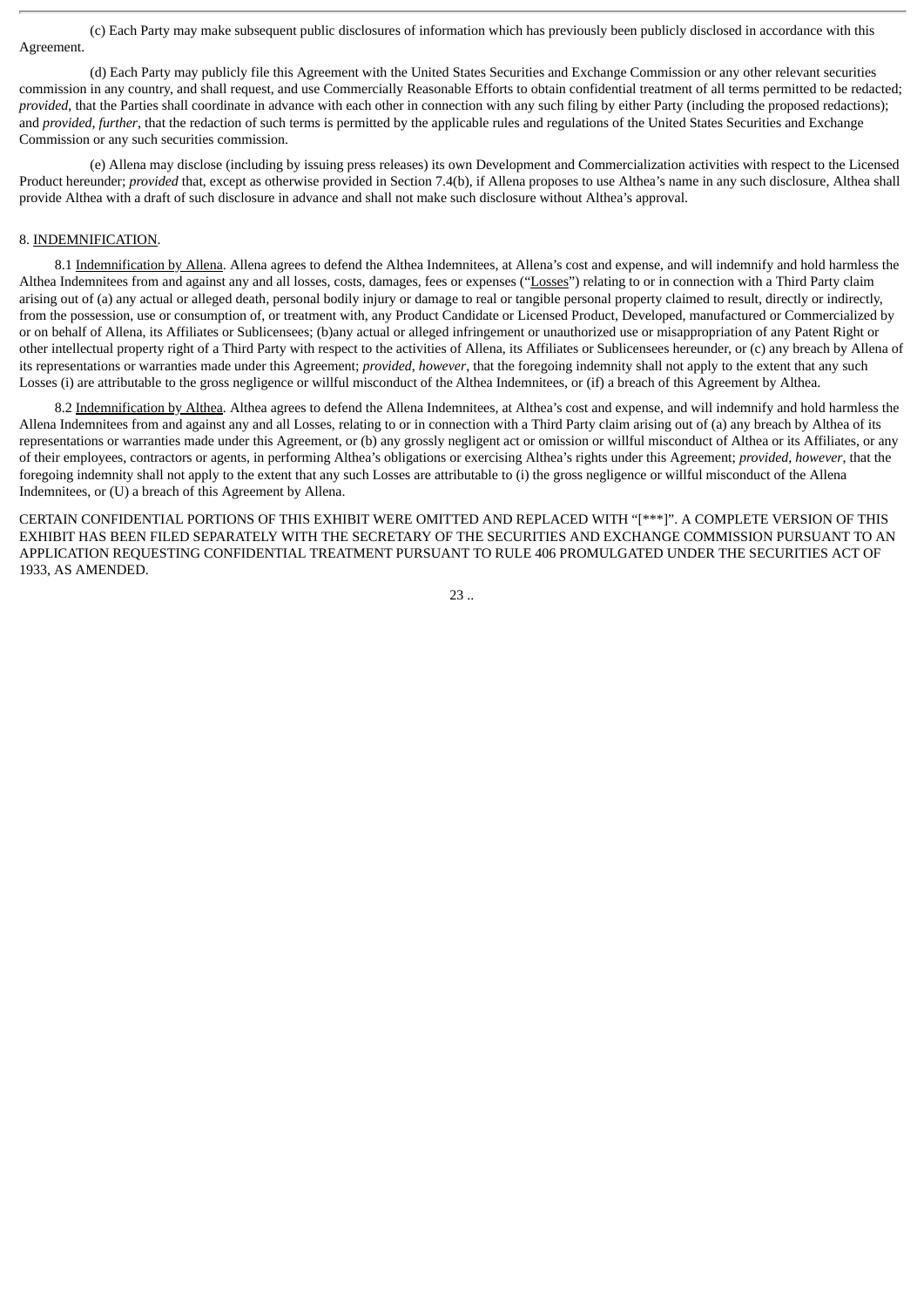#### 8.3 Procedure.

(a) A Party entitled to indemnification under this Article 8 (an "Indemnified Party") shall give prompt written notification to the Party from whom indemnification is sought (the "Indemnifying Party") of the commencement of any action, suit or proceeding relating to a Third Party Claim for which indemnification may be sought or, if earlier, upon the assertion of any such Claim by a Third Party (it being understood and agreed, however, that the failure by an Indemnified Party to give notice of a Third-Party Claim as provided in this Section 8.3 shall not relieve the Indemnifying Party of its indemnification obligation under this Agreement except and only to the extent that such Indemnifying Party is actually damaged as a result of such failure to give notice).

(b) Within [\*\*\*] days after delivery of such notification, the Indemnifying Party may, upon written notice hereof to the Indemnified Party, assume control of the defense of such action, suit, proceeding or claim with counsel reasonably satisfactory to the Indemnified Party.

(c) If the Indemnifying Party does not assume control of such defense, the Indemnified Party shall control such defense and, without limiting the Indemnifying Party's indemnification obligations, the Indemnifying Party shall reimburse the Indemnified Party for all documented costs and expenses, include reasonable attorney's fees, incurred by the Indemnified Party in defending itself within [\*\*\*] days after receipt of any invoice therefor from the Indemnified Party.

(d) The Party not controlling such defense may participate therein at its own expense; *provided that*, if the Indemnifying Party assumes control of such defense and the indemnified Party in good faith concludes, based on advice from counsel, that the Indemnifying Party and the Indemnified Party have conflicting interests with respect to such action, suit, proceeding or claim, the Indemnifying Party shall be responsible for the reasonable fees and expenses of counsel to the Indemnified Party in connection with its participation in the defense action.

(e) The Party controlling such defense shall keep the other Party advised of the status of such action, suit, proceeding or claim and the defense thereof and shall consider recommendations made by the other Party with respect thereto.

(f) The Indemnified Party shall not agree to any settlement of such action, suit, proceeding or claim without the prior written consent of the Indemnifying Party, which shall not be unreasonably withheld, delayed or conditioned. The Indemnifying Party shall not agree to any settlement of such action, suit, proceeding or claim or consent to any judgment in respect thereof that does not include a complete and unconditional release of the Indemnified Party from all liability with respect thereto, that imposes any liability or obligation on the Indemnified Party or that acknowledges fault by the Indemnified Party without the prior written consent of the Indemnified Party.

CERTAIN CONFIDENTIAL PORTIONS OF THIS EXHIBIT WERE OMITTED AND REPLACED WITH "[\*\*\*]". A COMPLETE VERSION OF THIS EXHIBIT HAS BEEN FILED SEPARATELY WITH THE SECRETARY OF THE SECURITIES AND EXCHANGE COMMISSION PURSUANT TO AN APPLICATION REQUESTING CONFIDENTIAL TREATMENT PURSUANT TO RULE 406 PROMULGATED UNDER THE SECURITIES ACT OF 1933, AS AMENDED.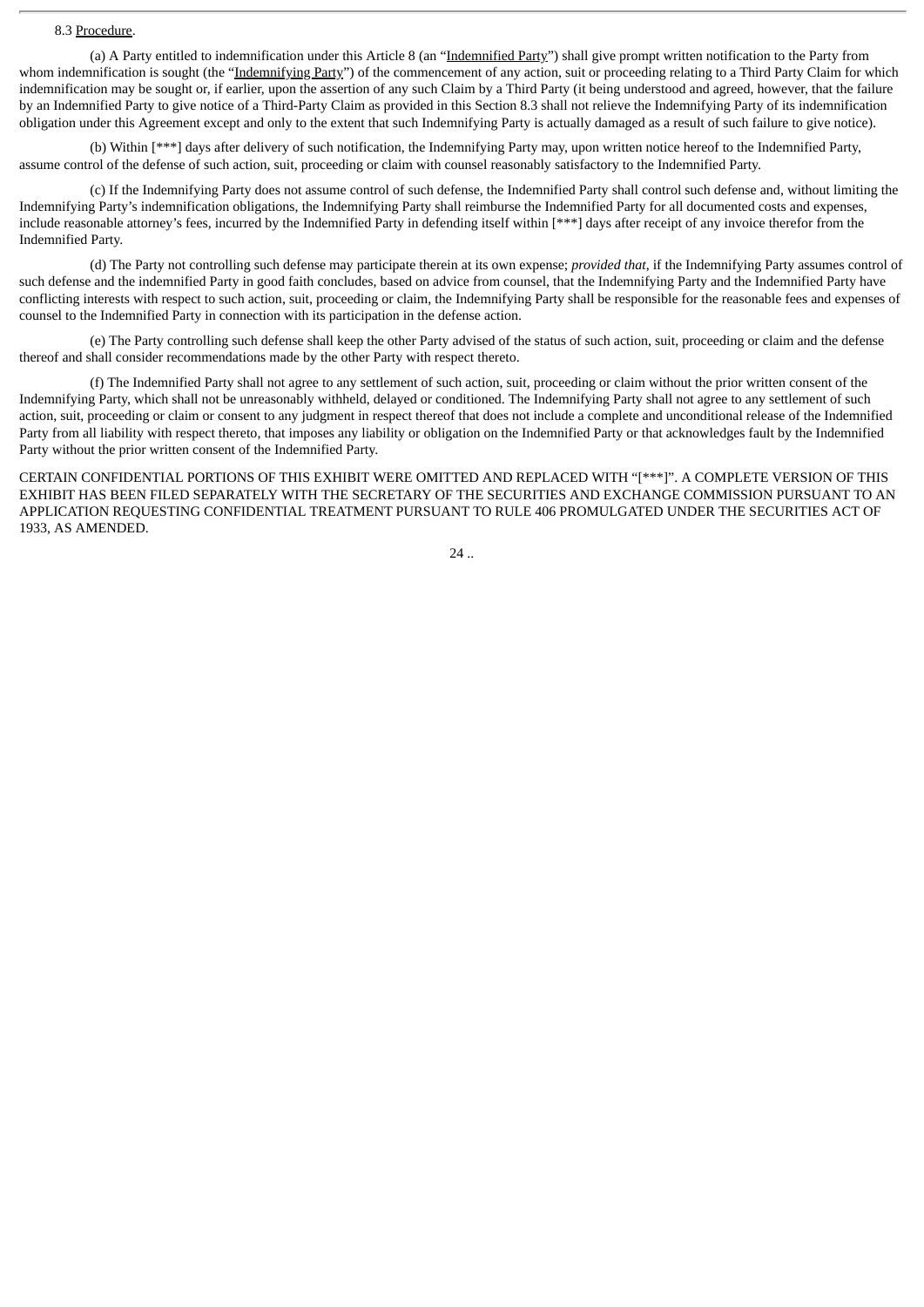8.4 Allocation. In the event a claim is based partially on an indemnified claim and partially on a non-indemnified claim or based partially on a claim indemnified by one Party and partially on a claim indemnified by the other Party, any payments in connection with such claims are to be apportioned between the Parties in accordance with the degree of cause attributable to each Party,

#### 9. WARRANTIES AND COVENANTS.

9.1 Mutual Warranties. Each Party represents and warrants to the other Party that, as of the Effective Date:

(a) it is a corporation duly organized and in good standing under the Laws of the jurisdiction of its incorporation;

(b) it has the full corporate power and authority to enter into this Agreement and to carry out the provisions hereof;

(c) it is duly authorized to execute and deliver this Agreement and to perform its obligations under this Agreement;

(d) this Agreement has been duly executed and delivered on behalf of it, and constitutes a legal, valid, binding obligation, enforceable against it in accordance with the terms hereof, subject to the general principles of equity and to bankruptcy, insolvency, moratorium and other similar Laws affecting the enforcement of creditors' rights generally;

(e) all necessary consents, approvals and authorizations of all Governmental Authorities required to be obtained by it in connection with the execution and delivery of this Agreement by such Party have been obtained; and

(f) this Agreement does not conflict with any agreement, instrument or understanding, oral or written, to which it is a party or by which it may be bound, nor violate any material law or regulation of any court, governmental body or administrative or other agency having jurisdiction over it

9.2 Additional Althea Warranties, Althea represents and warrants to Allena that, as of the Effective Date:

(a) Althea has the right to grant to Allena the rights granted to Allena hereunder under the Althea IP, and Althea has not granted any right or license to any Third Party relating to any of the Althea IP, that would conflict with, or limit the scope of; any of the rights or licenses granted to Allena hereunder.

CERTAIN CONFIDENTIAL PORTIONS OF THIS EXHIBIT WERE OMITTED AND REPLACED WITH "[\*\*\*]". A COMPLETE VERSION OF THIS EXHIBIT HAS BEEN FILED SEPARATELY WITH THE SECRETARY OF THE SECURITIES AND EXCHANGE COMMISSION PURSUANT TO AN APPLICATION REQUESTING CONFIDENTIAL TREATMENT PURSUANT TO RULE 406 PROMULGATED UNDER THE SECURITIES ACT OF 1933, AS AMENDED.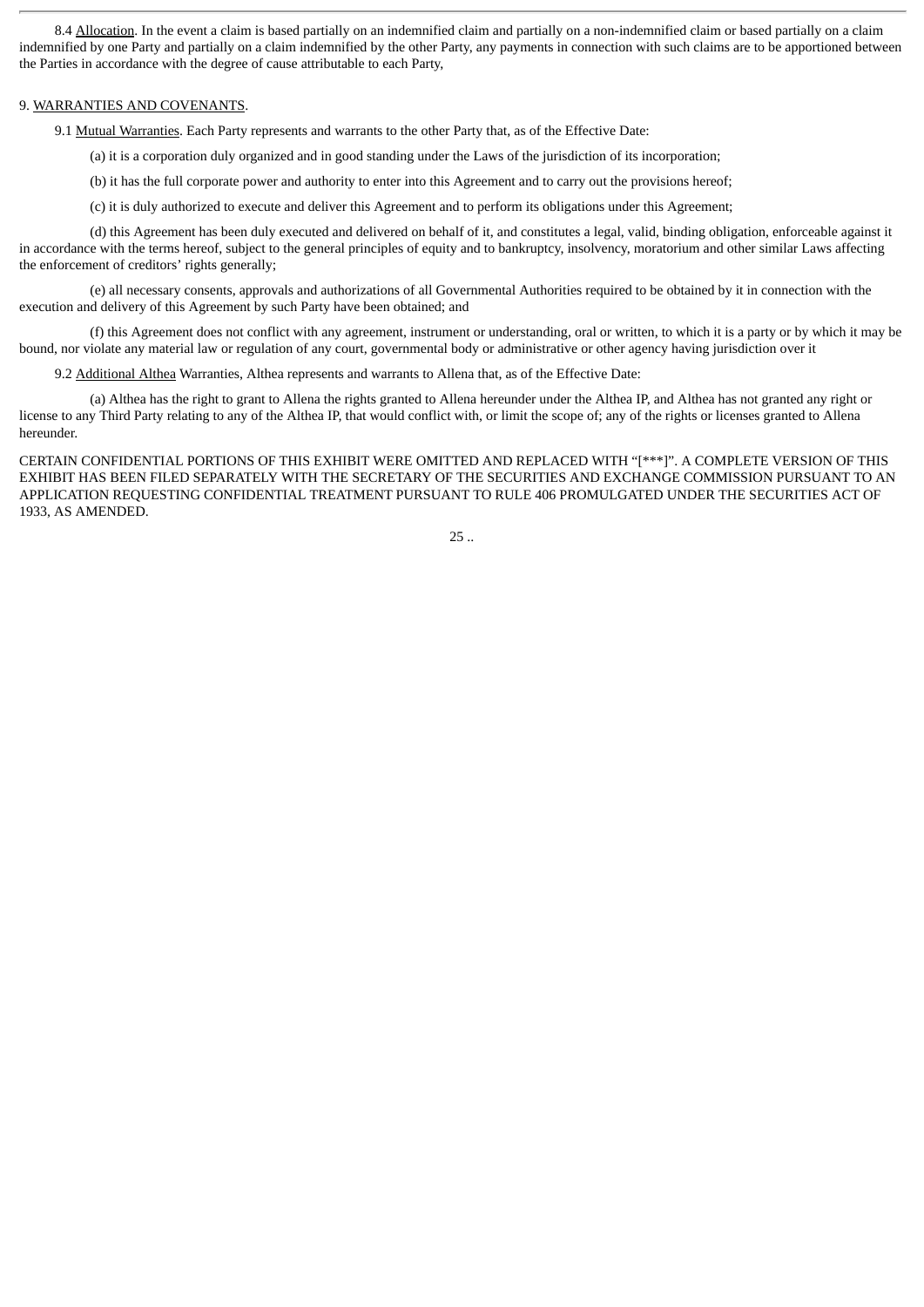(b) To the knowledge of Althea, the issued claims included in the Althea Patent Rights are valid and enforceable. Althea has complied with all applicable Laws, including any disclosure requirements, in connection with the filing, prosecution and maintenance of the Althea Patent Rights in the Territory.

(c) Exhibit A contains a complete and correct list of all Patent Rights owned by or otherwise Controlled by Althea and its Affiliates (and, if any such Patent Right is owned by a Person other than Althea, identifies the Person that owns such Patent Right) Covering the Development, manufacture, use, offer for sale, sale or importation of ALTU-237 or Oxalate Oxidase.

(d) Except as set forth in Exhibit A, Althea has title to and is the sole legal and beneficial owner of the Althea Patent Rights, free of any lien, encumbrance or security interest.

(e) To the knowledge of Althea, no Third Party is infringing the Althea Patent Rights or has challenged the extent, validity or enforceability of the Althea Patent Rights.

(f) Althea has not received written notice from any Third Party claiming that the manufacture, use, sale, offer for sale or importation of any Product Candidate or Licensed Product infringes the Patent Rights of any Third Party.

(g) Althea is not a party to any legal action, suit or proceeding relating to the Althea IP or any Product Candidate or Licensed Product, nor has Althea received any written communication from any Third Party threatening such action, suit or proceeding.

(h) Althea has taken reasonable measures to protect the confidentiality of the Althea Know-How.

(i) Althea has made available to Allena all material correspondence between Althea and the PDA and any other Regulatory Authorities regarding Product Candidates and Licensed Products.

(j) Althea has made available to Allena all material safety data known to it with respect to Product Candidates and Licensed Products,

(k) Althea is acquiring the Shares for its own account for investment and not with a view to, or for sale in connection with, any distribution thereof, nor with any present intention of distributing or selling the same; and Althea has no present or contemplated agreement, undertaking, arrangement, obligation, indebtedness or commitment providing for the disposition thereof.

(l) Althea is an "accredited investor" as defined in Rule 501(a) under the Securities Act of 1933, as amended (the "Securities Act").

CERTAIN CONFIDENTIAL PORTIONS OF THIS EXHIBIT WERE OMITTED AND REPLACED WITH "[\*\*\*]". A COMPLETE VERSION OF THIS EXHIBIT HAS BEEN FILED SEPARATELY WITH THE SECRETARY OF THE SECURITIES AND EXCHANGE COMMISSION PURSUANT TO AN APPLICATION REQUESTING CONFIDENTIAL TREATMENT PURSUANT TO RULE 406 PROMULGATED UNDER THE SECURITIES ACT OF 1933, AS AMENDED.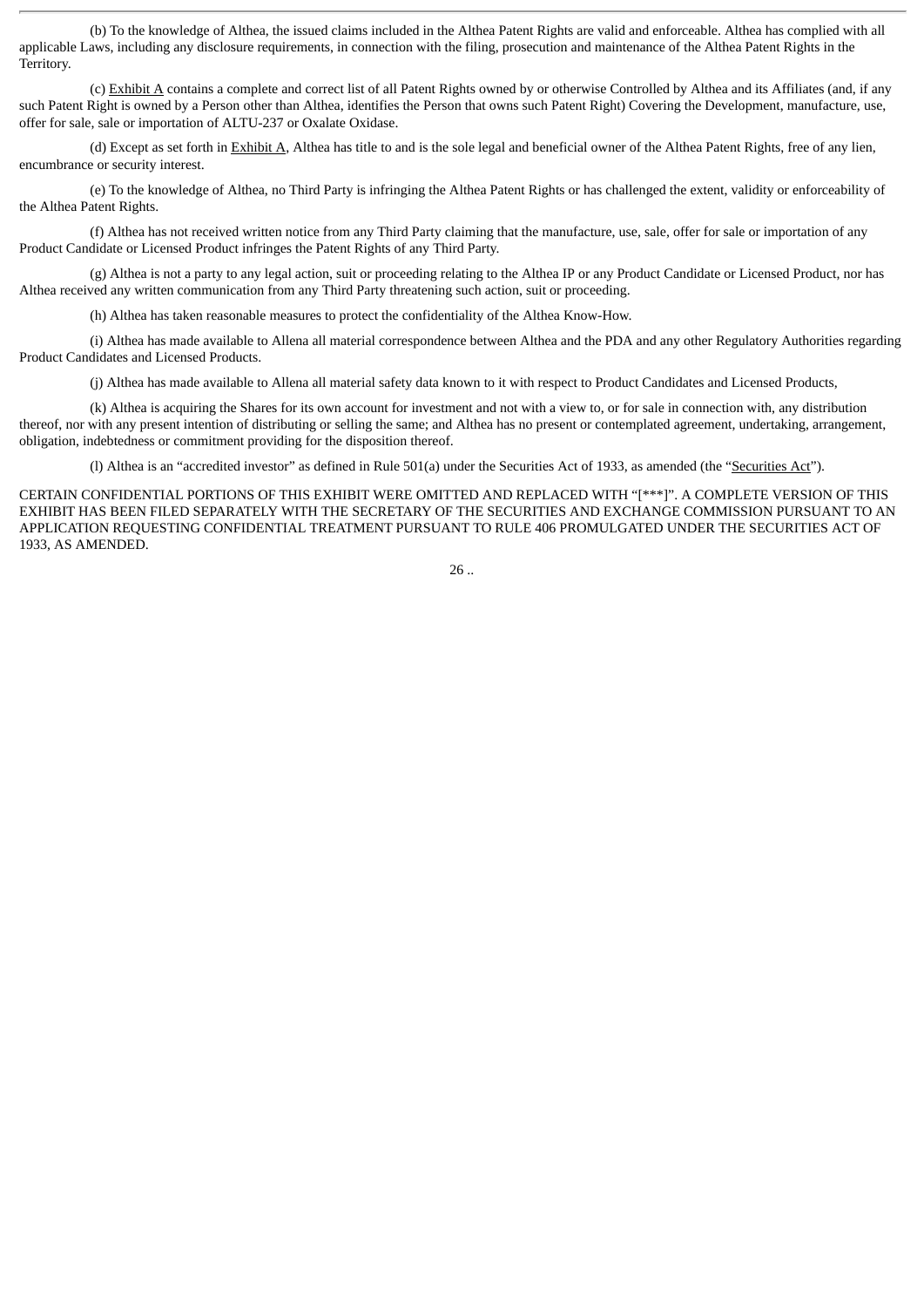(m) Allena has made available to Althea any and all written information which Althea has requested and has answered to Althea's satisfaction all inquiries made by Althea; and Althea has sufficient knowledge and experience in finance and business that it is capable of evaluating the risks and merits of its investment in Allena and Althea is able financially to bear the risks thereof.

(n) Neither Althea nor, to Althea's actual knowledge, any employee, agent or subcontractor of Althea involved in the Development of Licensed Products, has been debarred under Subsection (a) or (b) of Section 306 of the United States Federal Food, Drug, and Cosmetic Act (21 U.S.C. 335a) and Althea has not knowingly permitted any Person on any of the FDA clinical investigator enforcement lists (including the (A) Disqualified/Totally Restricted List, (B) Restricted List and (C) Adequate Assurances List) to participate in the Development and Commercialization of Licensed Products.

9.3 Additional Allena Representations and Warranties. Allena represents and warrants to Althea as follows:

(a) As of the Effective Date, the Initial Shares represent 1.5% of Allena's outstanding shares on a Fully-Diluted Basis (without giving effect to the potential sale by Allena of the Second Closing Shares), after giving effect to the issuance of the Initial Shares.

(b) Attached hereto as Exhibit C is a true and correct copy of Allena's capitalization table as of the Effective Date (reflecting, among other things, the issuance of the Initial Shares).

(c) The Shares are, or will be upon their issuance, validly issued, fully paid and nonassessable, and will be free of any liens or encumbrances or restrictions upon transfer, other than liens or encumbrances or restrictions upon transfer created by Althea.

(d) The issuance of the Shares is not, and will not be, subject to any preemptive rights or rights of first refusal that have not been properly waived or complied with.

(e) Assuming the accuracy of Althea's representations and warranties contained in Sections 9.2(k), 9.2(l) and 92(m) above, the offer and issuance of the Shares will be

(f) exempt from the registration requirements of the Securities Act, and will have been registered or qualified (or exempt from registration or qualification) under all applicable state securities laws.

#### 9.4 Covenants.

(a) Althea hereby covenants and agrees that Althea shall not grant any right or license to any Third Party relating to any of the Althea IP, that would conflict with, or limit the scope of, any of the rights or licenses granted to Allena hereunder.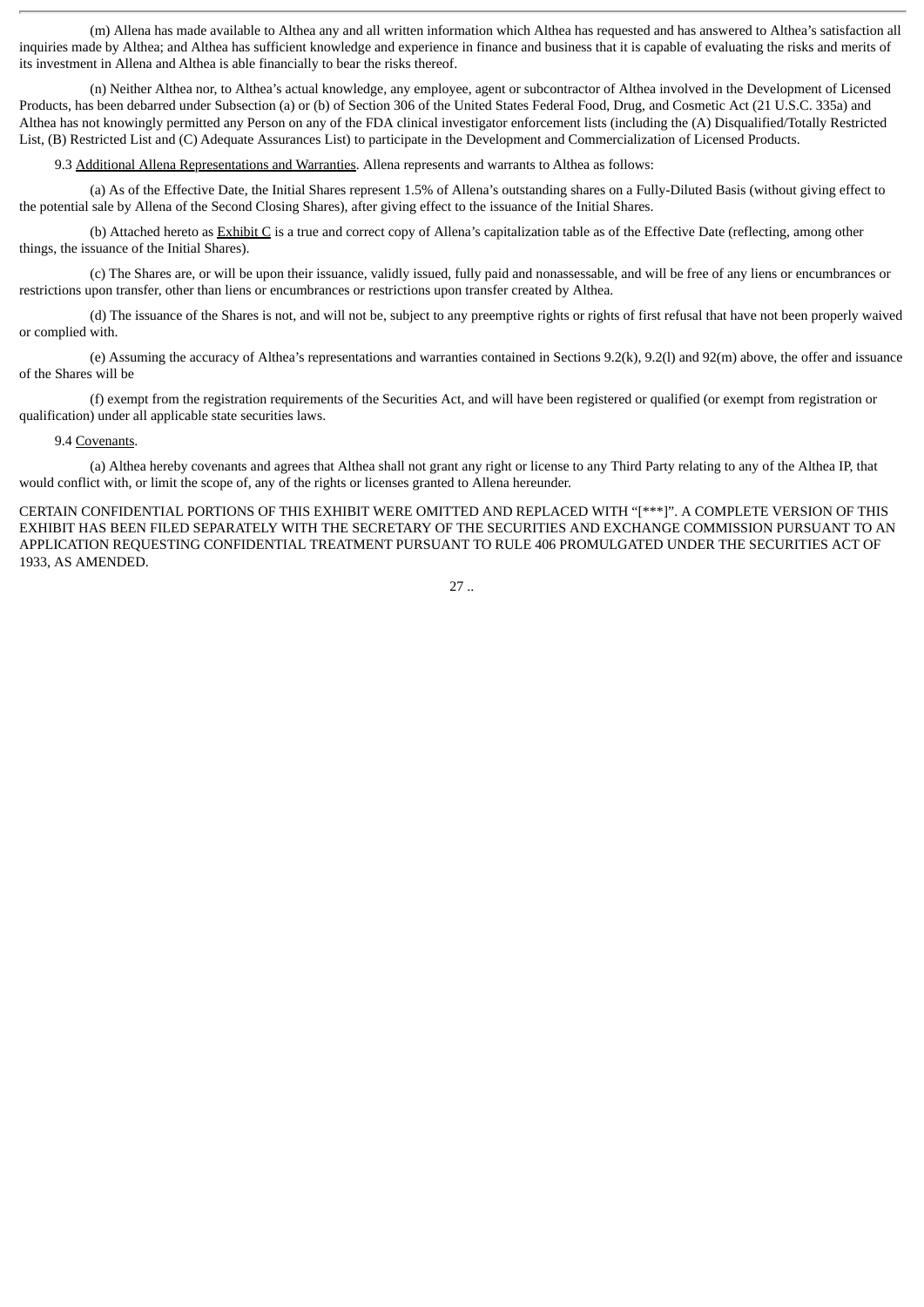(b) Althea shall not sell or transfer the Shares unless either (i) such sale or transfer first shall have been registered under the Securities Act, or (ii) Allena first shall have been furnished with an opinion of legal counsel, reasonably satisfactory to Allena, to the effect that such sale or transfer is exempt from the registration requirements of the Securities Act

(c) (i)No Person who is known by Allena to have been debarred under Subsection (a) or (b) of Section 306 of the United States Federal Food, Drug, and Cosmetic Act (21 U.S.C. 335a) will be employed by Allena in the performance of the Development and Commercialization of Licensed Products; and (ii) Allena will not knowingly permit any Person on any of the FDA clinical investigator enforcement lists (including the (A) Disqualified/Totally Restricted List, (B) Restricted List and (C) Adequate Assurances List) to participate in the Development and Commercialization of Licensed Products.

9.5 Disclaimer. EXCEPT AS OTHERWISE EXPRESSLY SET FORTH IN THIS ARTICLE 9, THE TECHNOLOGY AND INTELLECTUAL PROPERTY RIGHTS PROVIDED BY EACH PARTY HEREUNDER ARE PROVIDED "AS IS", AND EACH PARTY EXPRESSLY DISCLAIMS ANY AND ALL WARRANTIES OF ANY KIND, EXPRESS OR IMPLIED, INCLUDING THE WARRANTIES OF DESIGN, MERCHANTABILITY, FITNESS FOR A PARTICULAR PURPOSE, NONINFRINGEMENT, OR ARISING FROM A COURSE OF DEALING, USAGE OR TRADE PRACTICES.

#### 10. LIMITATION OF LIABILITY.

10.1 EXCEPT FOR (A) LIABILITY FOR BREACH OF ARTICLE 7 AND (B) THE INDEMNIFICATION RIGHTS OR OBLIGATIONS OF EITHER PARTY WITH RESPECT TO THIRD PARTY CLAIMS UNDER ARTICLE 8, NEITHER PARTY WILL BE LIABLE TO THE OTHER PARTY OR ITS AFFILIATES FOR SPECIAL, INCIDENTAL, CONSEQUENTIAL, EXEMPLARY, PUNTTTVE, MULTIPLE OR OTHER INDIRECT DAMAGES, OR FOR LOSS OF PROFITS, LOSS OF DATA, LOSS OF REVENUE, OR LOSS OF USE DAMAGES, ARISING FROM OR RELATING TO THIS AGREEMENT, WHETHER BASED UPON WARRANTY, CONTRACT, TORT, NEGLIGENCE, STRICT LIABILITY OR OTHERWISE, REGARDLESS OF ANY NOTICE OF SUCH DAMAGES.

#### 11. TERMINATION.

11.1 Term. This Agreement is effective as of the Effective Date and shall continue in effect until the earlier of (a) the termination of this Agreement in accordance with Section 11.2 or (b) following the First Commercial Sale of any Licensed Product, the expiration of the last-to-expire of all Royalty Terms with respect to all Licensed Products (the "Term").

#### 11.2 Termination.

(a) Termination For Convenience. Allena shall have the right to terminate this Agreement for convenience upon [\*\*\*] days prior written notice to Althea.

$$
28\; ..
$$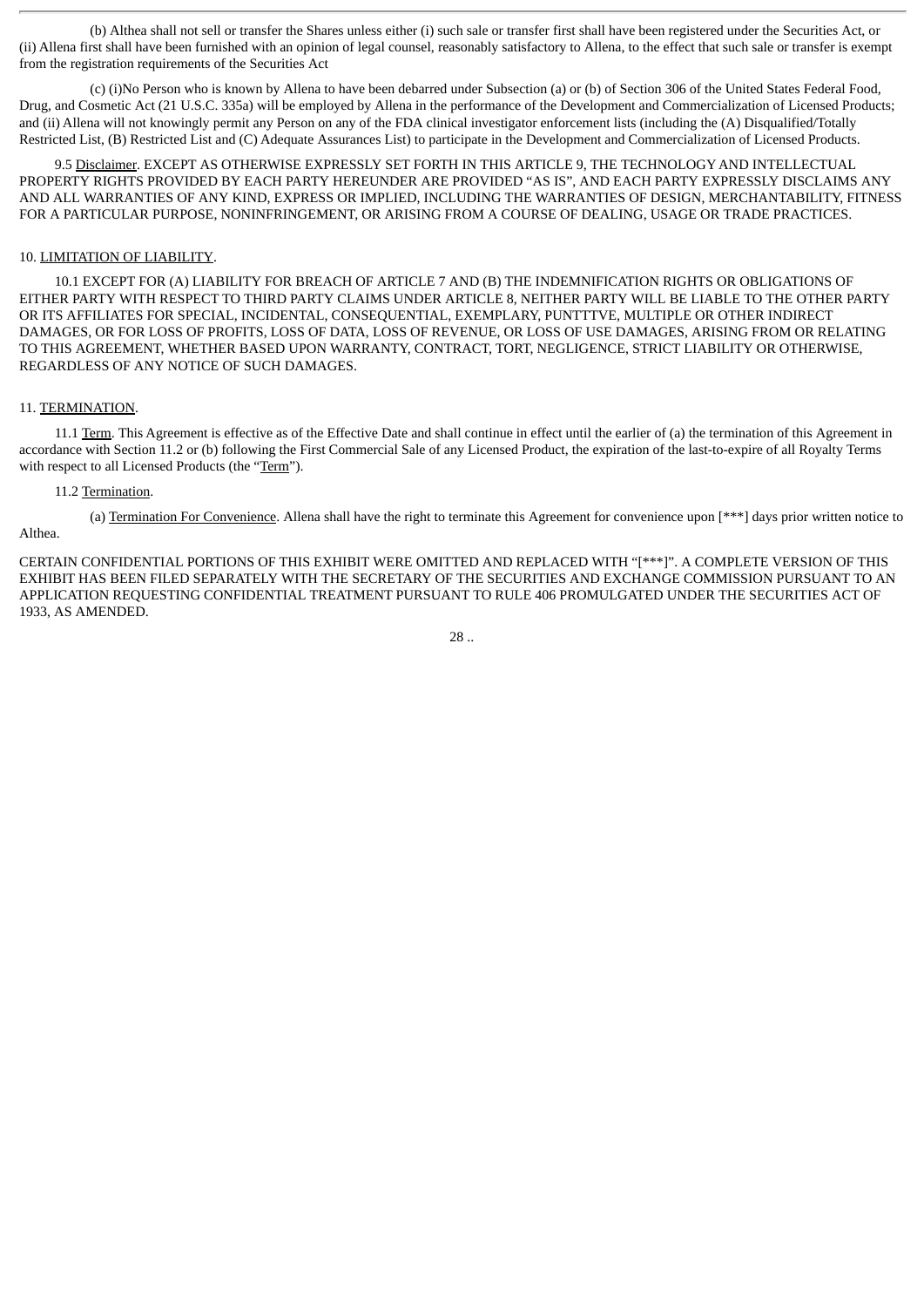(b) Termination For Material Breach. If either Party (the "Non-Breaching Party") believes that the other Party (the "Breaching Party") is in material breach of this Agreement (including any material breach of a representation or warranty made in this Agreement), then the Non-Breaching Party may deliver notice of such breach to the Breaching Party. If the Breaching Party fails to cure such breach within the [\*\*\*] day period after the Breaching Party's receipt of such notice, the Non-Breaching Party may terminate this Agreement in its entirety upon written notice to the Breaching Party.

#### 11.3 Effects Of Termination.

(a) Upon any termination of this Agreement, all licenses granted by Althea to Allena hereunder shall terminate,

(b) Solely in the case of termination of this Agreement by Allena pursuant to Section 11.2(a), or termination of this Agreement by Althea pursuant to Section 11.2(b), upon Althea's written request, Allena shall transfer and assign all right, title and interest In the ALTU-237 IND to Althea, and, effective upon such termination, Allena shall, and it hereby does grant to Althea a right of first negotiation, exercisable by written notice to Allena given within [\*\*\*] days after such termination, to obtain: (i) an exclusive, worldwide, royalty-bearing license, with the right to sublicense, under Allena Patent Rights (defined below), solely to develop, make, have made, use, sell, offer for sale, have sold and import Product Candidates and Licensed Products in the Field in the Territory, (ii) access to, and the right to use and reference, all data and information in Allena's or its Affiliates' possession relating to any Product Candidate or Licensed Product as may be necessary to enable Althea to practice the license contemplated in the foregoing clause (i); and (iii) transfer and assignment to Althea of all INDs (other than the ALTU-237 IND), NDAs, drug dossiers and master files in Allena's or its Affiliates' possession with respect to any and all Product Candidates and Licensed Products and all regulatory approvals with respect to any and all Product Candidates and Licensed Products; in each case, all upon commercially reasonable terms and conditions to be negotiated in good faith by the Parties; *provided* that, if, despite good faith negotiations, the Parties do not enter into such an agreement within [\*\*\*] days after Althea's exercise of such right of first negotiation, Allena shall not have any further obligation to negotiate with Althea regarding the matters set forth in the foregoing clauses (i), (ii) and (iii). "Allena Patent Rights" shall mean Patent Rights Controlled by Allena that, in the absence of a license thereunder, would be infringed by the manufacture, use, sale, offer for sale or import of any Product Candidate or Licensed Product in the Field in the Territory.

(c) The following provisions shall survive the expiration or termination of this Agreement: Sections 2.3, 5.3(b)(ii), 5.4, 5.5, 5.6, 5.7, 5.8, 7.1, 7.2, 9.5, 11.3 and 11.4 and Articles 8, 10 and 12.

(d) Neither expiration nor termination of this Agreement shall relieve the Parties of any obligation accruing prior to such expiration or termination. Expiration or termination of this Agreement shall be without prejudice to the rights of either Party against the other accrued or accruing under this Agreement prior to expiration or termination, including the

CERTAIN CONFIDENTIAL PORTIONS OF THIS EXHIBIT WERE OMITTED AND REPLACED WITH "[\*\*\*]". A COMPLETE VERSION OF THIS EXHIBIT HAS BEEN FILED SEPARATELY WITH THE SECRETARY OF THE SECURITIES AND EXCHANGE COMMISSION PURSUANT TO AN APPLICATION REQUESTING CONFIDENTIAL TREATMENT PURSUANT TO RULE 406 PROMULGATED UNDER THE SECURITIES ACT OF 1933, AS AMENDED.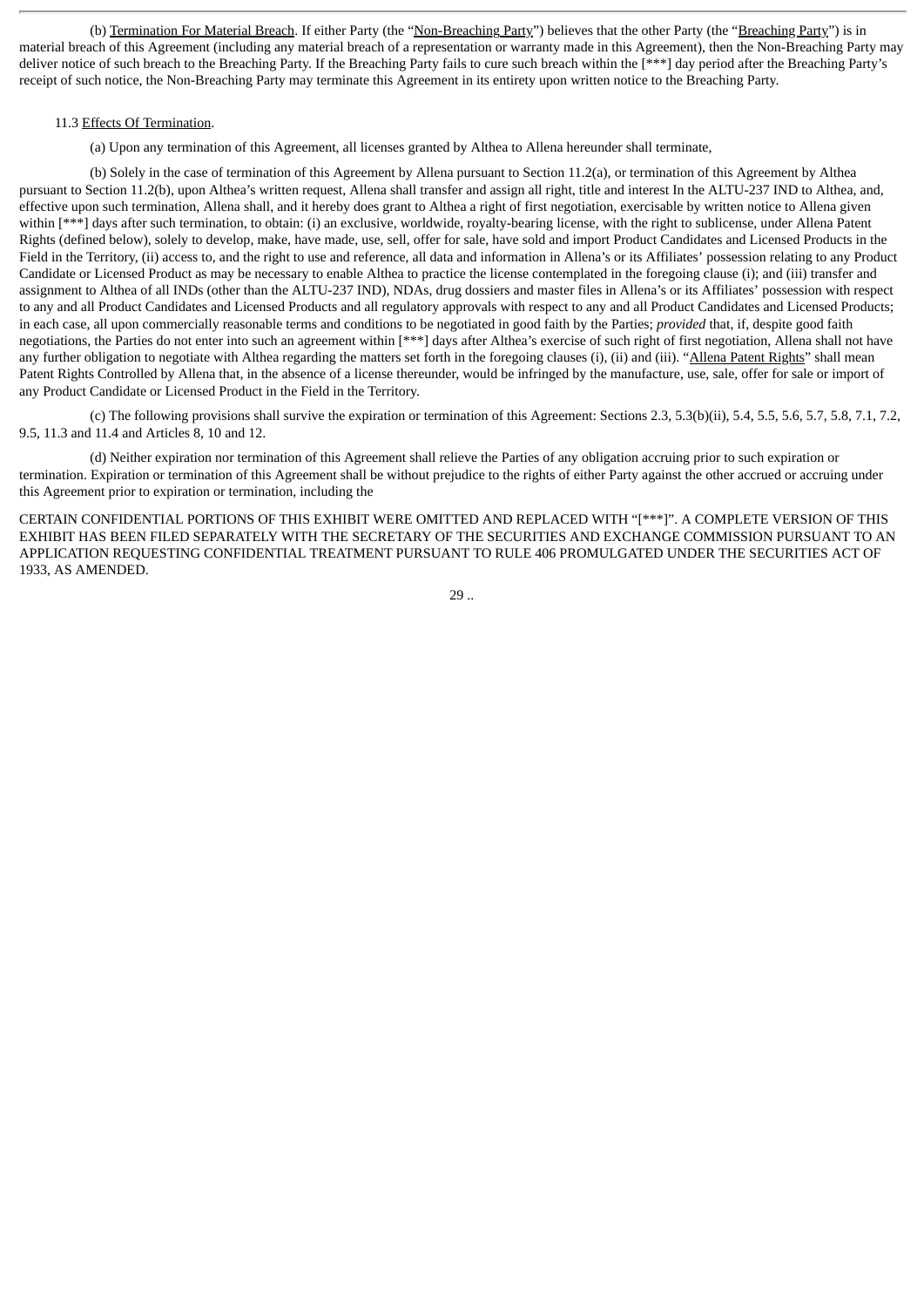obligation to pay royalties for any Licensed Product sold prior to such termination. Termination of this Agreement shall be in addition to, and shall not prejudice, the Parties' remedies at law or in equity, including the Parties' ability to receive legal damages or equitable relief with respect to any breach of this Agreement, regardless of whether or not such breach was the reason for the termination.

11.4 Bankruptcy Code. All rights and licenses granted under or pursuant to this Agreement are, and shall otherwise be deemed to be, for purposes of Section 365(n) of Title 11 of the United States Code (collectively, the "Code"), licenses of rights to be "intellectual property" as defined under the Code, If a case is commenced during the Term by or against a Party under Code then, unless and until this Agreement is rejected as provided in such Code, such Party (in any capacity, including debtor-in-possession) and its successors and assigns (including a trustee) shall perform all of the obligations provided in this Agreement to be performed by such Party. If a case is commenced during the Term by or against a Party under the Code, this Agreement is rejected as provided in the Code and the other Party elects to retain its rights hereunder as provided in the Code, then the Party subject to such case under the Code (in any capacity, including debtor-in-possession) and its successors and assigns (including a Title 11 trustee), shall provide to the other Party copies of all Information necessary for such other Party to prosecute, maintain and enjoy its rights under the terms of this Agreement promptly upon such other Party's written request therefor. All rights, powers and remedies of the non-bankrupt Party as provided herein are in addition to and not in substitution for any and all other rights, powers and remedies now or hereafter existing at law or in equity (including the Code) in the event of the commencement of a case by or against a Party under the Code.

#### 12. MISCELLANEOUS.

12.1 Assignment. Neither this Agreement nor any of the rights or obligations hereunder may be assigned by a Party without the prior written consent of the other Party, except (a) each Party may assign this Agreement, in whole or in part, to an Affiliate of the assigning Party, *provided* that the assigning Party shall remain liable and responsible to the non-assigning Party hereto for the performance and observance of all such duties and obligations by such Affiliate; and (b) each Party may assign this Agreement, in whole, to a Person that acquires, by merger, sale of stock, sale of assets or otherwise, all or substantially all of the business of the assigning Party to which the subject matter of this Agreement relates, *provided* that in the event of such a sale or transfer (whether this Agreement is actually assigned or is assumed by the acquiring party by operation of law (e.g., in the context of a reverse triangular merger)), intellectual property rights of the acquiring party in such sale or transfer (if other than one of the Parties) shall not be included in the Patent Rights or Know-How licensed hereunder or otherwise subject to this Agreement Any assignment not in accordance with the foregoing shall be void. This Agreement shall be binding upon, and shall inure to the benefit of, all permitted successors and assigns.

CERTAIN CONFIDENTIAL PORTIONS OF THIS EXHIBIT WERE OMITTED AND REPLACED WITH "[\*\*\*]". A COMPLETE VERSION OF THIS EXHIBIT HAS BEEN FILED SEPARATELY WITH THE SECRETARY OF THE SECURITIES AND EXCHANGE COMMISSION PURSUANT TO AN APPLICATION REQUESTING CONFIDENTIAL TREATMENT PURSUANT TO RULE 406 PROMULGATED UNDER THE SECURITIES ACT OF 1933, AS AMENDED.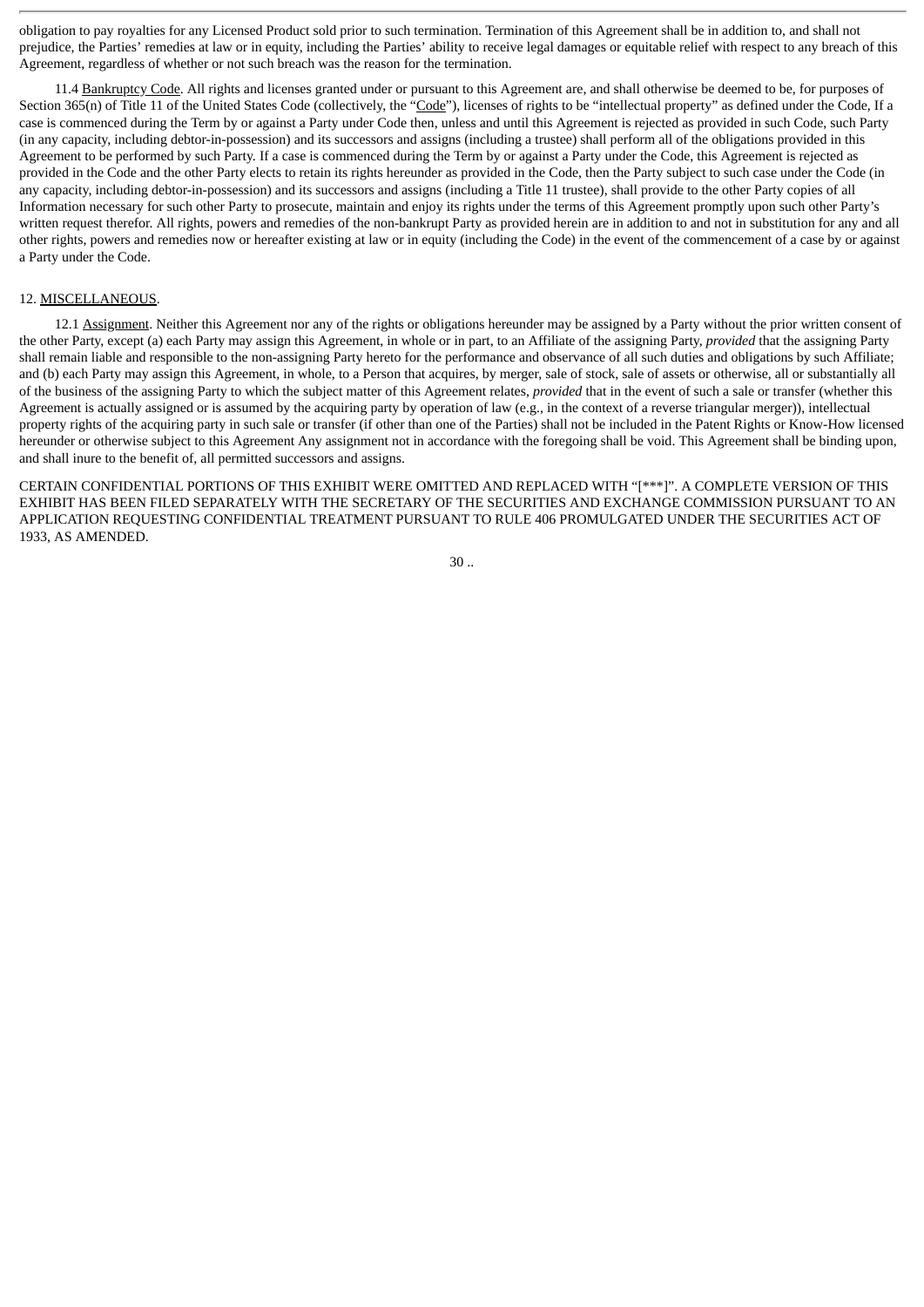12.2 Force Majeure. Neither Party will be held liable or responsible to the other Party nor be deemed to have breached this Agreement for failure or delay in fulfilling or performing any provision of this Agreement when such failure or delay results from causes beyond the reasonable control of the affected Party, which may include embargoes, acts of war (whether declared or not), insurrections, riots, civil commotions, acts of terrorism, strikes, lockouts or other labor disturbances, or acts of God. The affected Party will notify the other Party of such force majeure circumstances as soon as reasonably practical and will make every reasonable effort to mitigate the effects of such force majeure circumstances.

#### 12.3 Notices.

Notices to Allena shall be addressed to;

Allena Pharmaceuticals, Inc. One Newton Executive Park Suite 202 Newton, MA 02462 Attention: Robert Gallotto Fax: 617-916-1871

With a copy to:

Wilmer Cutler Pickering Hale and Dorr LLP 60 State Street Boston, MA 02109 Attention: Steven D. Barrett, Esq. Fax: (617) 526-5000

Notices to Althea shall be addressed to:

Althea Technologies, Inc. 11040 Roselle Street San Diego, CA 92121 Attention: CFO Fax: 858-882-0133

With a copy to:

Cooley -4401 Eastgate Mali, San Diego, CA 92121 Attention: Jane Adams Fax: 858-550-6420

Any Party may change its address by giving notice to the other Party in the manner provided in this Section 12.3. Any notice required or provided for by the terms of this Agreement shall be in writing, in the English language, and shall be (a) sent by certified or registered mail, return receipt requested, postage prepaid, (b)sent via a reputable overnight international courier service, (c) sent by facsimile transmission, or (d) delivered by hand. The effective date of the notice shall be the actual date of receipt by the receiving Party.

CERTAIN CONFIDENTIAL PORTIONS OF THIS EXHIBIT WERE OMITTED AND REPLACED WITH "[\*\*\*]". A COMPLETE VERSION OF THIS EXHIBIT HAS BEEN FILED SEPARATELY WITH THE SECRETARY OF THE SECURITIES AND EXCHANGE COMMISSION PURSUANT TO AN APPLICATION REQUESTING CONFIDENTIAL TREATMENT PURSUANT TO RULE 406 PROMULGATED UNDER THE SECURITIES ACT OF 1933, AS AMENDED.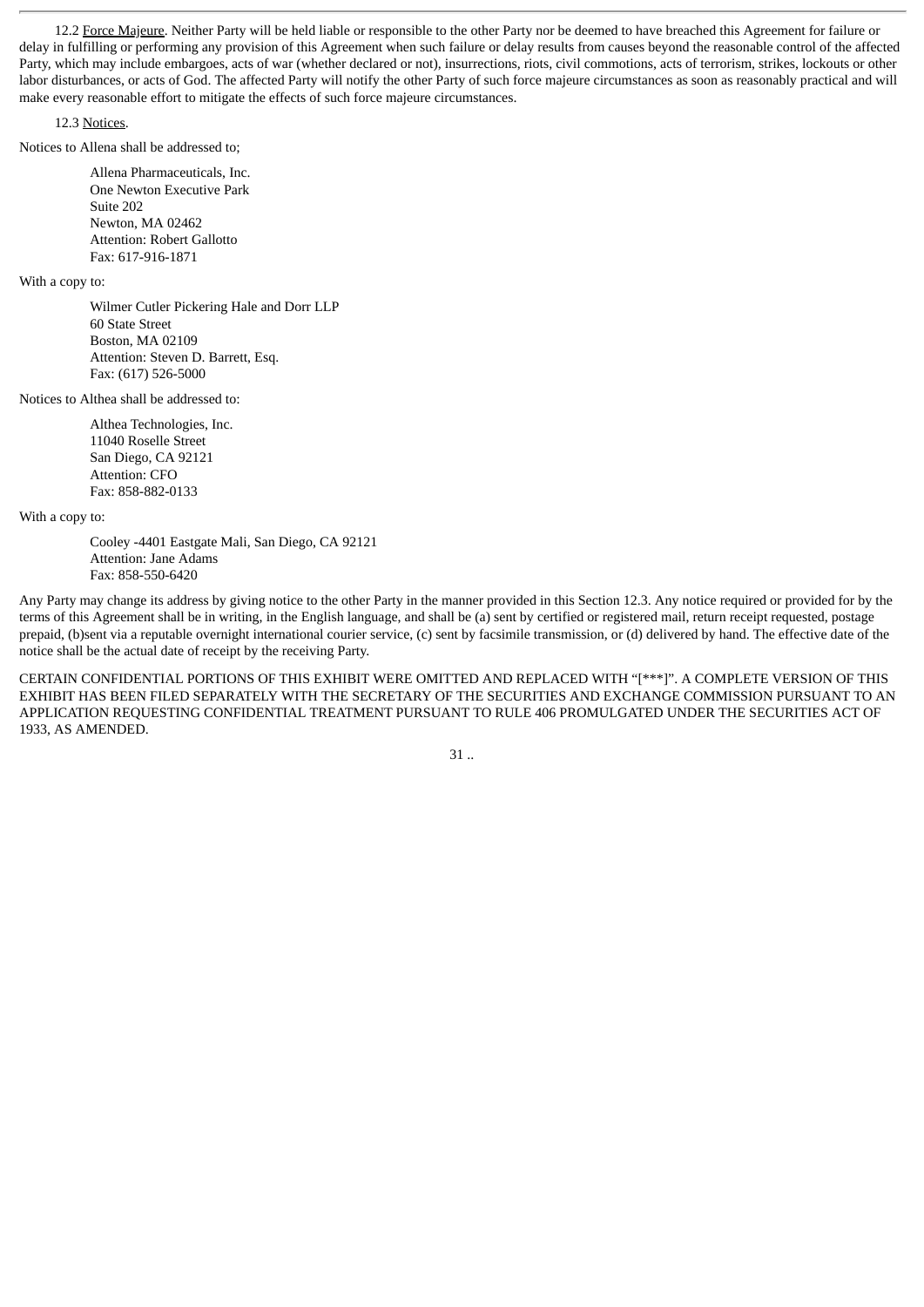12.4 Relationship of the Parties. The Parties shall be deemed independent contractors for all purposes hereunder. This Agreement does not constitute a partnership, joint venture or agency between the Parties. Neither Party is an agent of the other Party and has no authority to represent the other Party as to any matters.

12.5 Governing Law. This Agreement shall be governed by and construed in accordance with the Laws of the State of New York, other than any principle of conflict or choice of laws that would cause the application of the Laws of any other jurisdiction; *provided*, that matters of intellectual property law concerning the existence, validity, ownership, infringement or enforcement of intellectual property shall be determined in accordance with the national intellectual property Laws relevant to the intellectual property in question.

12.6 Dispute Resolution. Any dispute, controversy or claim arising out of or relating to this Agreement, or the breach, termination or invalidity thereof, shall be resolved as follows:

(a) the Executive Officers of both Parties shall meet to attempt to resolve such disputes.

(b) If the Executive Officers cannot resolve such disputes within [\*\*\*] days after either Party requests such a meeting in writing, then upon written notice by either Party to the other Party, such dispute, controversy or claim shall be finally resolved by binding arbitration conducted in the English language in New York, New York under the Commercial Arbitration Rules of the American Arbitration Association, except to the extent any such Rule conflicts with the express provisions of this Section 12.6(b). Unless otherwise agreed by the Parties in writing, the arbitration shall be conducted by an arbitral tribunal of three neutral arbitrators appointed in accordance with such rules; *provided* that such arbitrators shall not be current or former employees or directors, or current stockholders, of either Party, any of their respective Affiliates or any Sublicensee; and *provided*, *further*, that each arbitrator shall have experience and familiarity with commercial licensing practices in the pharmaceutical and biotechnology industries. The arbitral tribunal shall permit discovery (including both the production of documents and deposition testimony) as reasonably necessary for an understanding of any legitimate issue raised in the arbitration, while also taking into account the desirability of making discovery efficient and cost-effective. The arbitral tribunal shall, in rendering an award, apply the substantive law of the State of New York, without giving effect to its principles of conflicts of law, and without giving effect to any of its rules or laws relating to arbitration. The award shall include a written statement describing the essential findings and conclusions upon which the award is based, including the calculation of any damages awarded. The arbitral tribunal's authority to award special, incidental, consequential or punitive damages shall be subject to the limitation set forth in Section 10.1, except to the extent the substantive laws of the State of New York do not permit such limitation. The award rendered by the arbitral tribunal shall be final, binding and non-appealable, and judgment upon the award may be entered in any court of competent jurisdiction. Each Party shall bear its own attorneys\* fees, costs, and disbursements

CERTAIN CONFIDENTIAL PORTIONS OF THIS EXHIBIT WERE OMITTED AND REPLACED WITH "[\*\*\*]". A COMPLETE VERSION OF THIS EXHIBIT HAS BEEN FILED SEPARATELY WITH THE SECRETARY OF THE SECURITIES AND EXCHANGE COMMISSION PURSUANT TO AN APPLICATION REQUESTING CONFIDENTIAL TREATMENT PURSUANT TO RULE 406 PROMULGATED UNDER THE SECURITIES ACT OF 1933, AS AMENDED.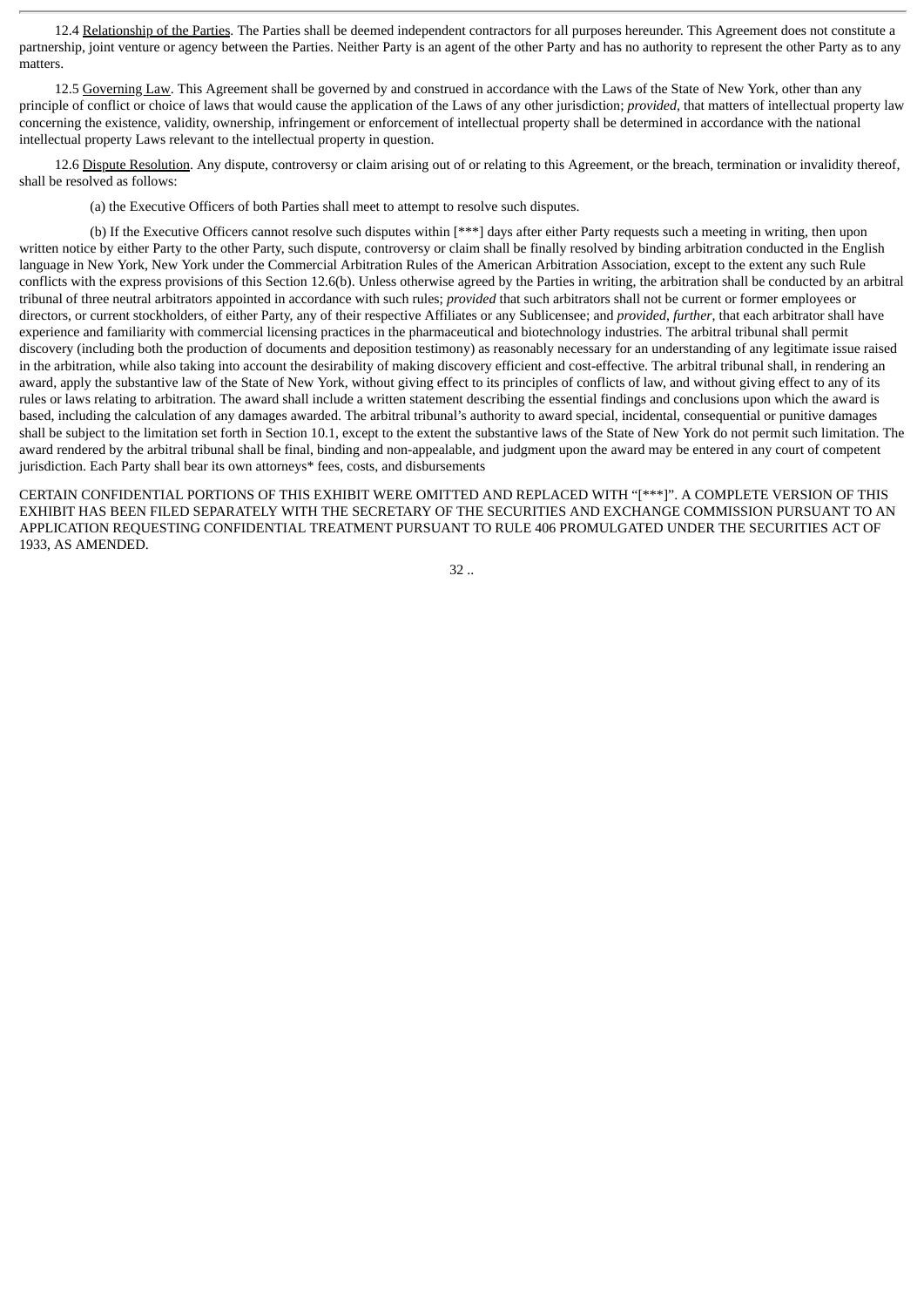arising out of the arbitration, and shall pay an equal share of the fees and costs of the arbitration; *provided*, *however*, that the arbitral tribunal shall be authorized to determine whether a Party is the prevailing Party, and if so, to award to that prevailing Parry reimbursement for any or all of its reasonable attorneys' fees, costs and disbursements (including, for example, expert witness fees and expenses, photocopy charges, travel expenses, etc.), and/or the fees and costs of the administrator or the arbitral tribunal. Except to the extent necessary to confirm or enforce an award or as may be required by applicable law, neither a Party nor the arbitral tribunal may disclose the existence, content, or results of an arbitration without the prior written consent of both Parties.

(c) Either Party may apply to the arbitrators for interim injunctive relief until the arbitration award is rendered or the controversy is otherwise resolved. Either Parry also may, without waiving any remedy under this Agreement, seek from any court having jurisdiction any injunctive or other equitable relief in the context of a *bona fide* emergency or prospective irreparable harm, and such an action may be filed and maintained notwithstanding any ongoing discussions between the Parties or any ongoing arbitration proceeding, In addition, either Party may bring an action in any court of competent jurisdiction to resolve disputes pertaining to the validity, construction, scope, enforceability, infringement or other violations of Patents or other intellectual property rights, and no such claim shall be subject to arbitration pursuant to Section 12.6(b). Further, no claim under any antitrust, anti-monopoly or competition law or regulation, whether or not statutory, shall be subject to arbitration pursuant to Section 12.6(b).

12.7 Severability. If, under applicable Law, any provision of this Agreement is invalid or unenforceable, or otherwise directly or indirectly affects the validity of any other material provision(s) of this Agreement ("Severed Clause"), the Parties mutually agree that this Agreement shall endure except for the Severed Clause. The Parties shall consult and use their best efforts to agree upon a valid and enforceable provision which shall be a reasonable substitute for such Severed Clause in light of the intent of this Agreement

12.8 Entire Agreement. This Agreement constitutes the entire agreement among the Parties with respect to (he subject matter herein and supersedes all previous agreements, whether written or oral, with respect to such subject matter.

12.9 Amendment and Waiver. This Agreement may not be amended, nor any rights hereunder waived, except in a writing signed by the properly authorized representatives of each Party.

12.10 No Implied Waivers. The waiver by a Party of a breach of any provision of this Agreement by the other Party shall not be construed as a waiver of any succeeding breach of the same or any other provision, nor shall any delay or omission on the part of a Party to exercise or avail itself of any right that it has or may have hereunder operate as a waiver of any right by such Party.

CERTAIN CONFIDENTIAL PORTIONS OF THIS EXHIBIT WERE OMITTED AND REPLACED WITH "[\*\*\*]". A COMPLETE VERSION OF THIS EXHIBIT HAS BEEN FILED SEPARATELY WITH THE SECRETARY OF THE SECURITIES AND EXCHANGE COMMISSION PURSUANT TO AN APPLICATION REQUESTING CONFIDENTIAL TREATMENT PURSUANT TO RULE 406 PROMULGATED UNDER THE SECURITIES ACT OF 1933, AS AMENDED.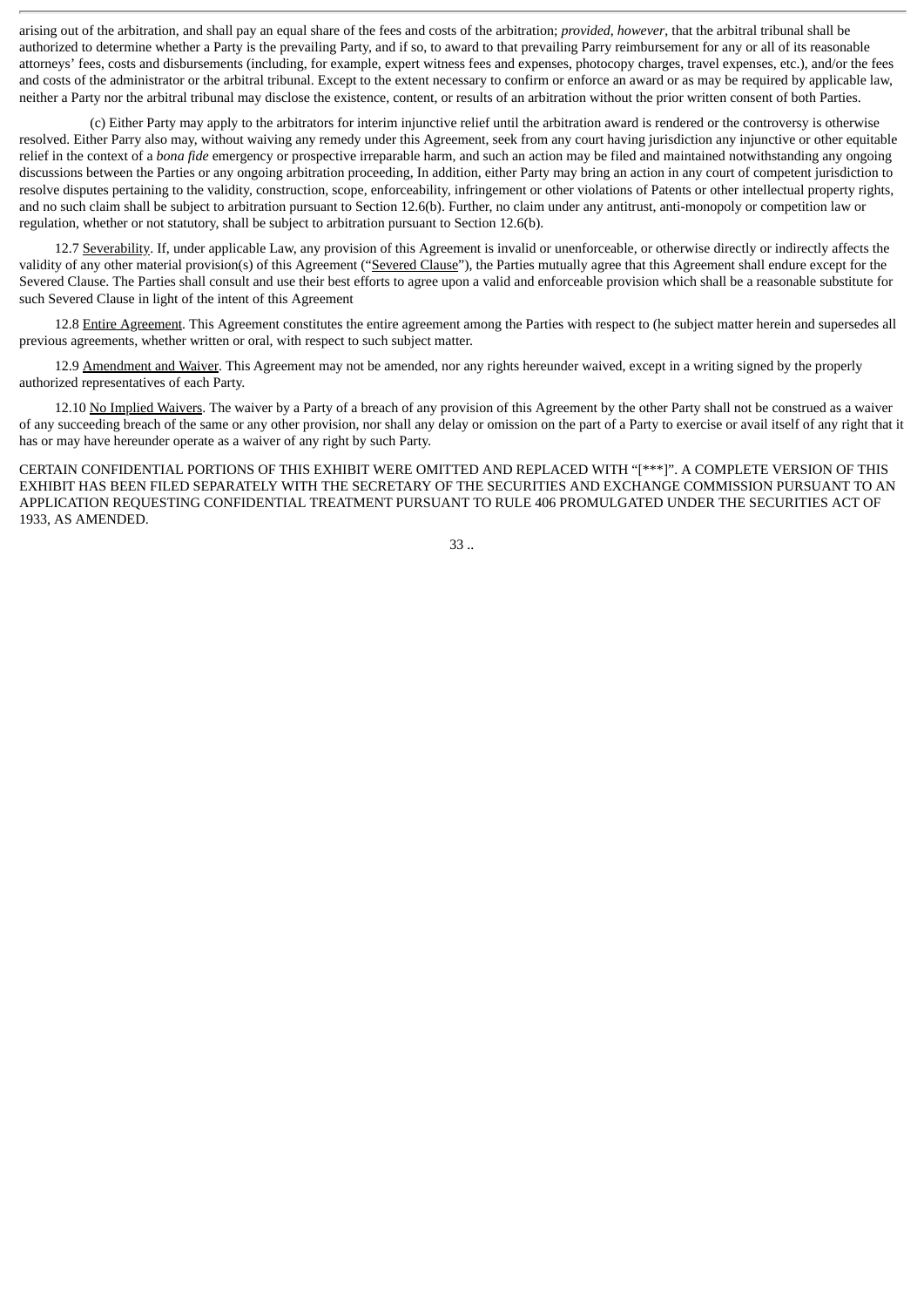12.11 Counterparts and Facsimile Signatures. This Agreement may be signed in counterparts, each and every one of which shall be deemed an original, notwithstanding variations in format or file designation -which may result from the electronic transmission, storage and printing of copies from separate computers or printers. Facsimile signatures and signatures transmitted via portable document format (PDF) shall be treated as original signatures.

#### [*Remainder of Page Intentionally Left Blank*]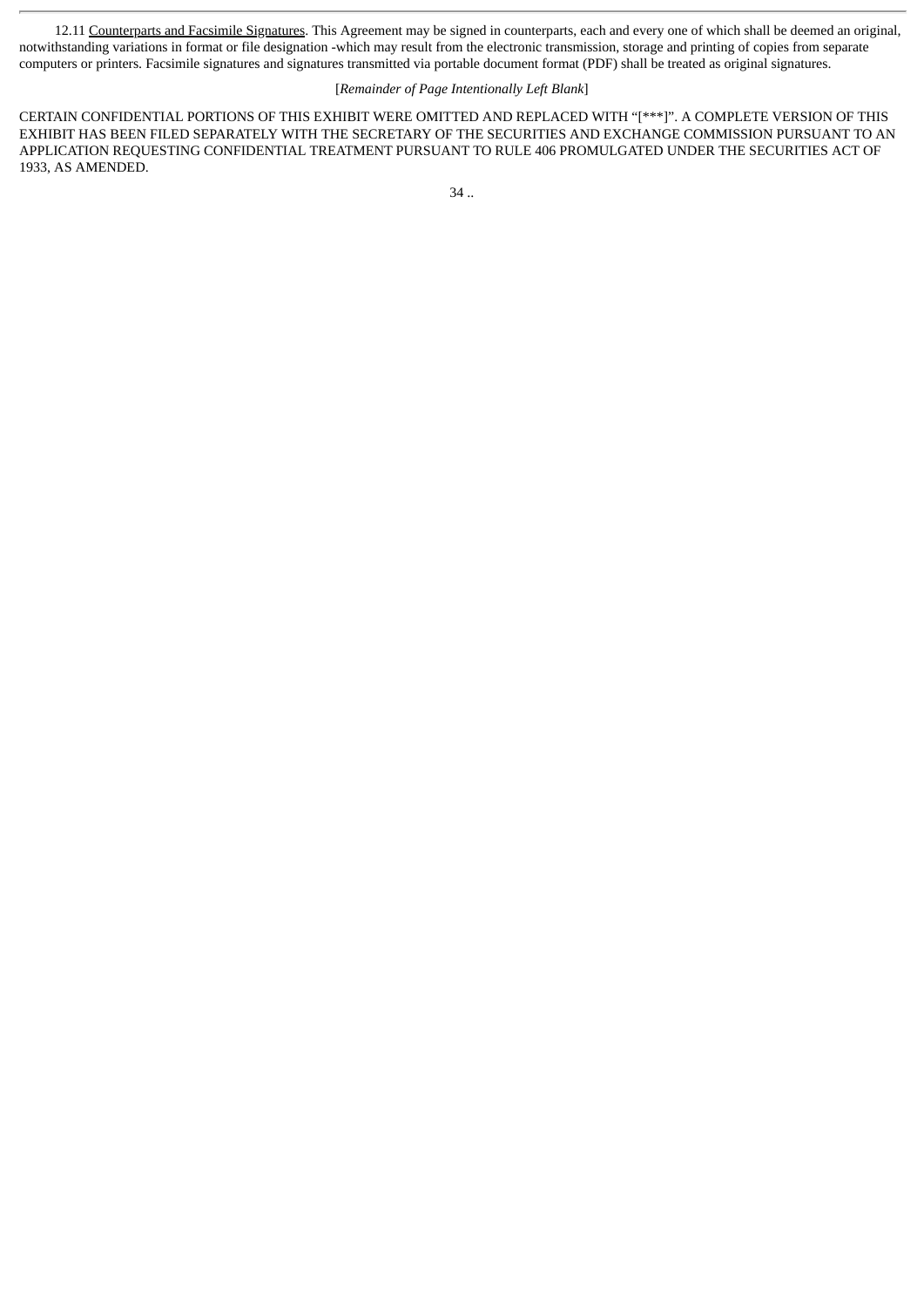IN WITNESS WHEREOF, the Parties hereto have set their hand as of the Effective Date.

#### ALLENA PHARMACEUTICALS, INC.

By: /s/ Alexey Margolin

Name: Alexey Margolin Title: CEO

ALTHEA TECHNOLOGIES, INC.

By: /s/ Martha J. Demski

Name: Martha J. Demski Title: SVP/CFO

CERTAIN CONFIDENTIAL PORTIONS OF THIS EXHIBIT WERE OMITTED AND REPLACED WITH "[\*\*\*]". A COMPLETE VERSION OF THIS EXHIBIT HAS BEEN FILED SEPARATELY WITH THE SECRETARY OF THE SECURITIES AND EXCHANGE COMMISSION PURSUANT TO AN APPLICATION REQUESTING CONFIDENTIAL TREATMENT PURSUANT TO RULE 406 PROMULGATED UNDER THE SECURITIES ACT OF 1933, AS AMENDED.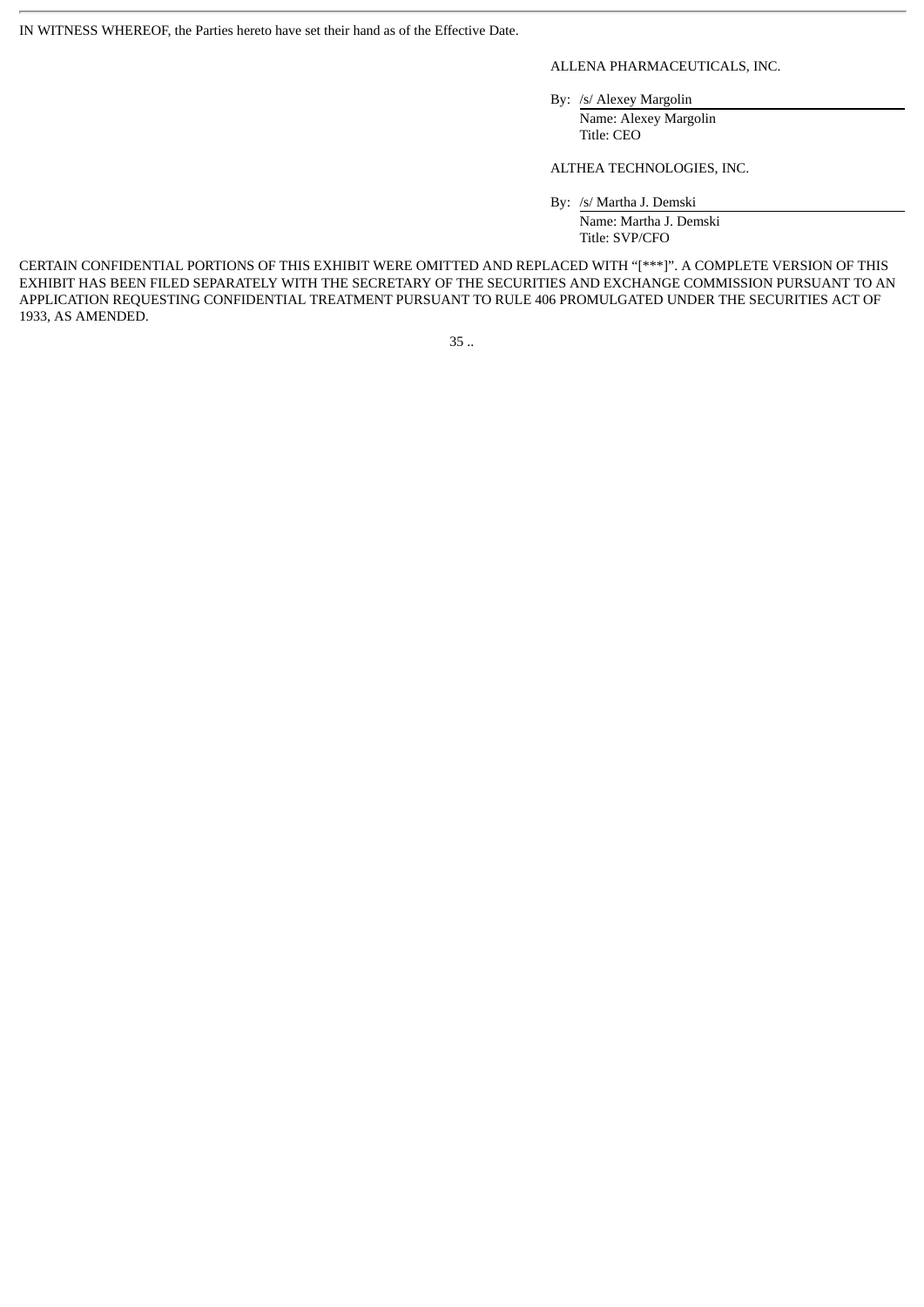#### **Product Patent Rights:**

[\*\*\*]

#### **Broad Patent Rights:**

[\*\*\*]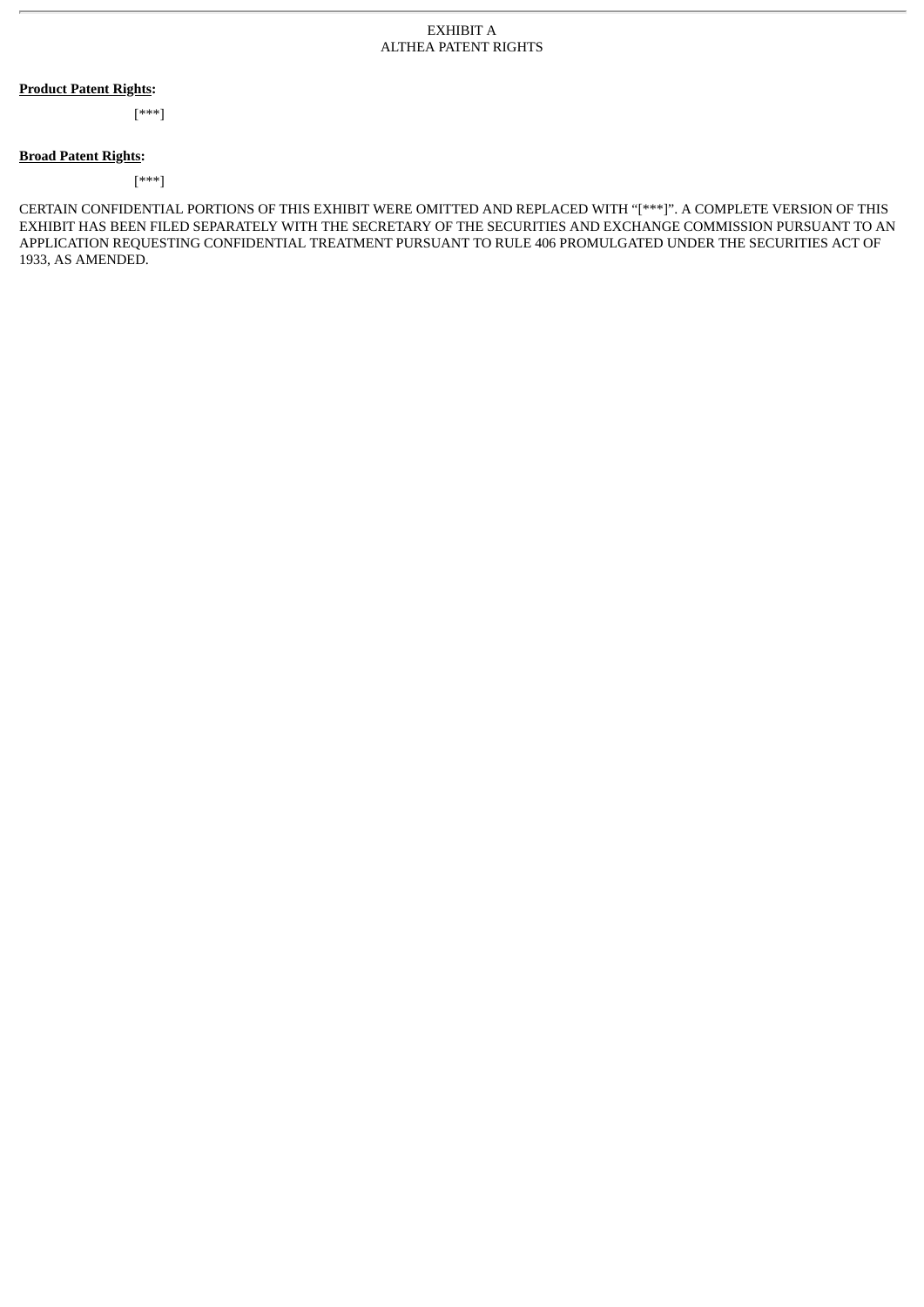#### EXHIBIT B TECHNOLOGY TRANSFER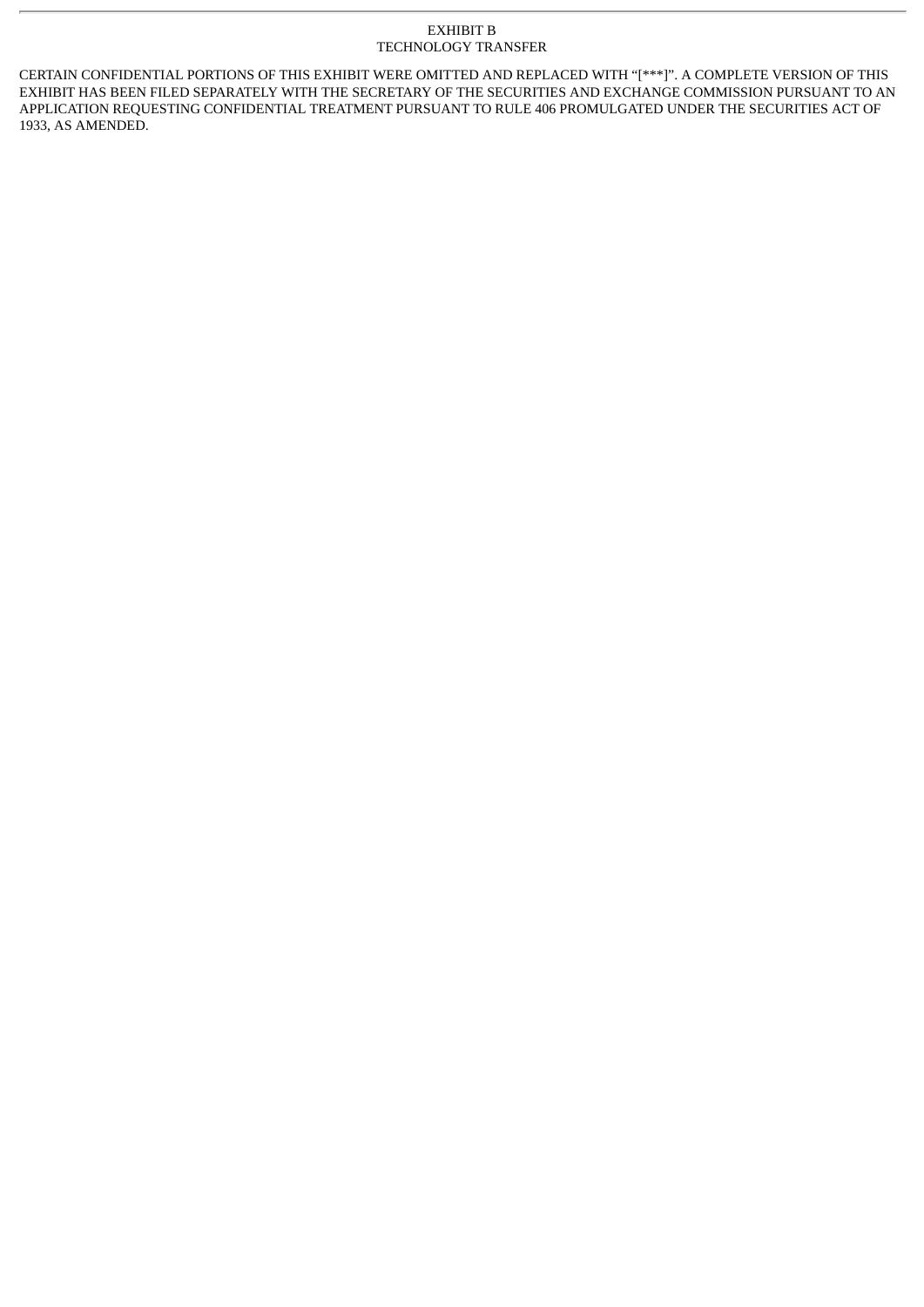#### EXHIBIT C CAPITALIZATION TABLES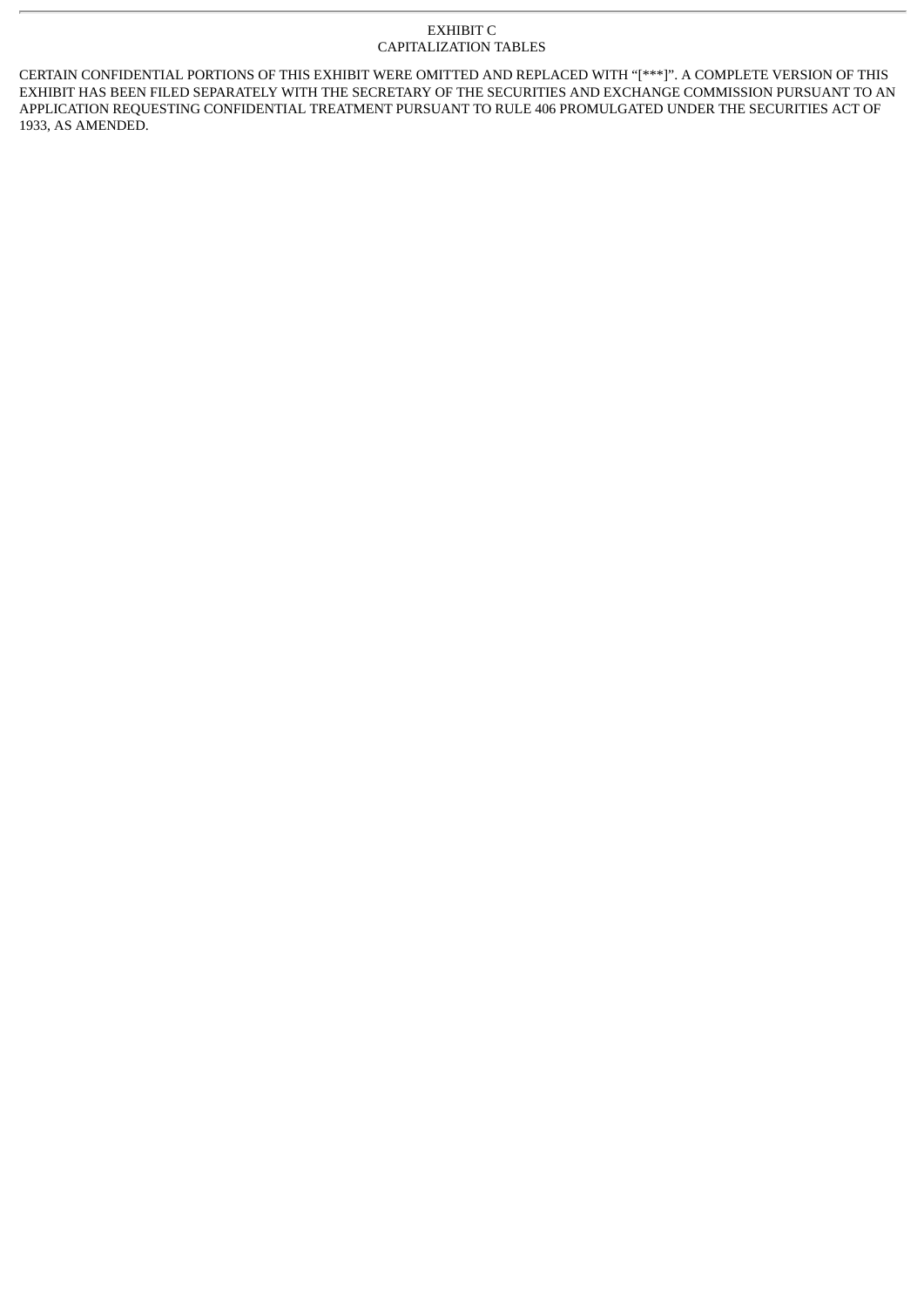#### **AMENDMENT NO. 1 TO LICENSE AGREEMENT**

This Amendment No. 1 to the License Agreement (this "*Amendment*") is made as of MARCH 9, 2016, by and among Ajinomoto Althea, Inc., a Delaware corporation ("*Althea*") and Allena Pharmaceuticals Inc., a Delaware corporation ("*Allena*").

#### **RECITALS**

**WHEREAS,** Althea, Inc. and Allena entered into that certain License Agreement dated March 22, 2012 whereby Althea, Inc. licensed certain intellectual property relating to ALTU-237 to Allena (the "**License Agreement**");

**WHEREAS,** Althea, Inc. was acquired by Ajinomoto Co., Inc. and now operates under a new company name Ajinomoto Althea, Inc.; and

**WHEREAS,** Althea and Allena desire to amend the License Agreement to clarify the rights and obligations with respect to a Licensed Product under the License Agreement.

**Now, THEREFORE**, the parties hereto, for good and valuable consideration, the receipt and sufficiency of which are hereby acknowledged, intending to be legally bound, agree as follows:

**1. Defined Terms**. Capitalized terms used but not otherwise defined herein shall have the meanings set forth in the License Agreement.

**2. Oxalate Decarboxylase Definition**. The following new definition is added after Section 1.37 and before Section 1.38:

"Oxalate Decarboxylase" means the enzyme known as oxalate decarboxylase, as further described in the Patent Rights listed in Exhibit A.

**3. Product Candidate Definition**. Section 1.43 is deleted in its entirety and replaced with the following:

"Product Candidate" means (a) ALTU-237; (b) Oxalate Oxidase; (c) Oxalate Decarboxylase; and (d) any other enzyme for which Allena, its Affiliates or Sublicensees reference data included in the Althea Know-How in a filing with a Regulatory Authority.

**4. Effect of Amendment**. This Amendment shall not constitute a waiver, amendment or modification of any other provision of the License Agreement or any other provision not expressly referred to herein. Except as amended as set forth above, the License Agreement shall continue in full force and effect.

**5. Entire Agreement**. This Amendment and the License Agreement together constitute the full and entire understanding and agreement between the parties with regard to the subjects hereof and thereof, and any and all other written or oral agreements relating to the subject matter hereof existing between the parties hereto are expressly superseded hereby.

**6. Governing Law**. This Amendment shall be governed by the laws of the State of New York, without regard to any conflicts of law principles.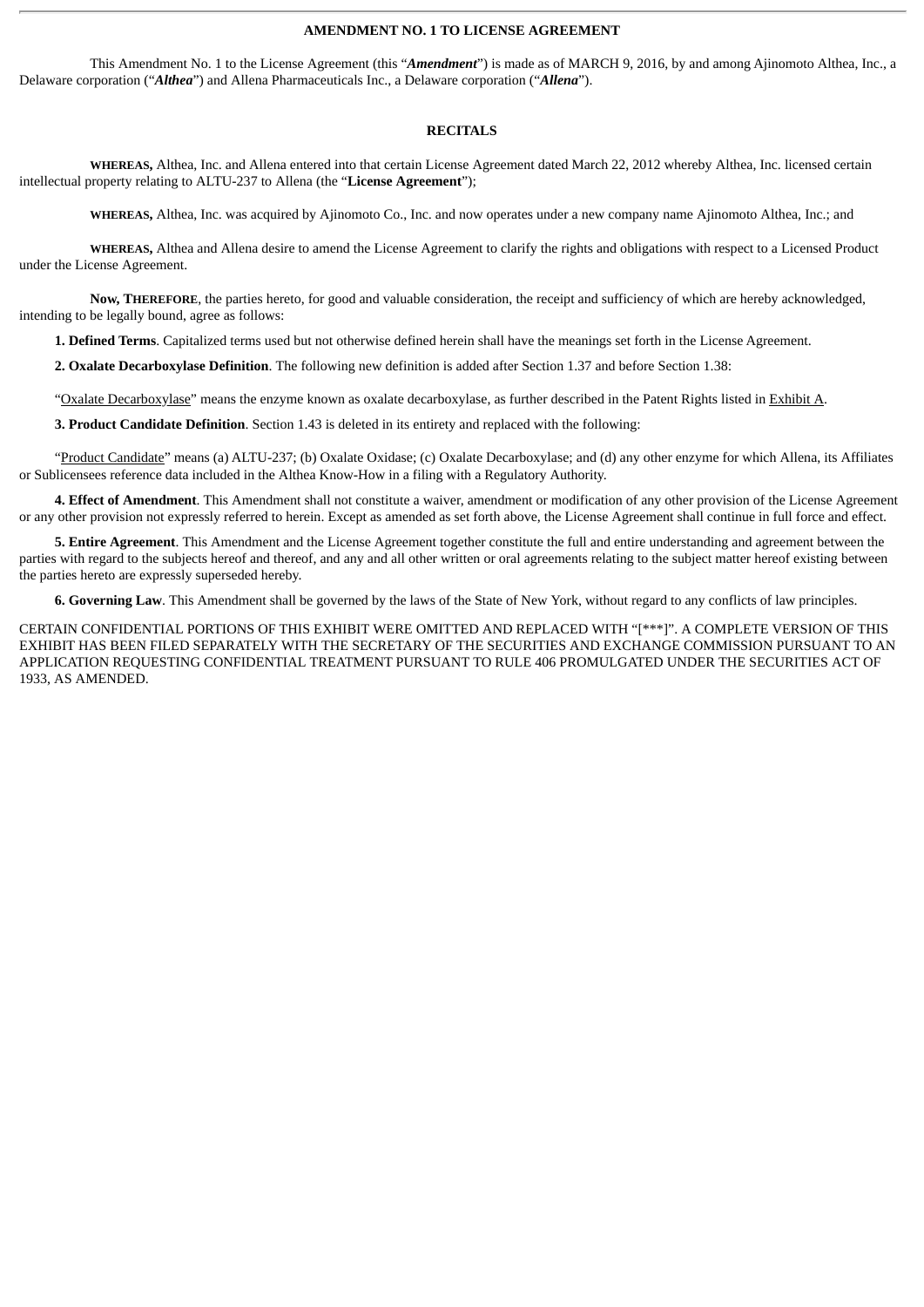**7. Counterparts**. This Amendment may be executed in one or more counterparts, each of which shall be an original and all of which shall constitute together the same document.

### [REMAINDER OF THIS PAGE INTENTIONALLY LEFT BLANK]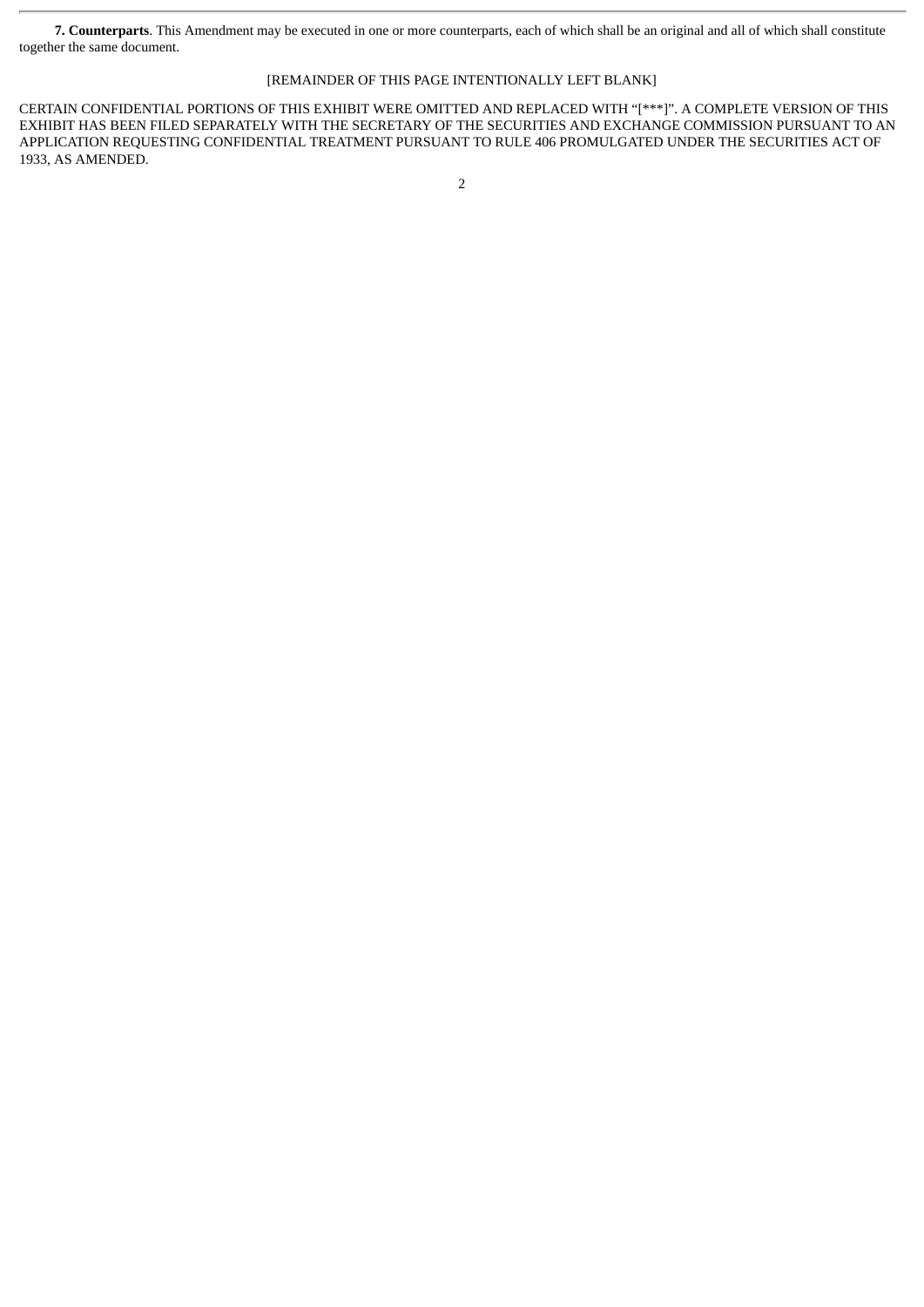IN WITNESS WHEREOF, the parties hereto have executed this Amendment No. 1 to the License Agreement as of the date first set forth above.

#### **AJINOMOTO ALTHEA, INC.**

By: /s/ Martha J. Demski

Name: Martha J. Demski Title: SVP & CFO

#### **ALLENA PHARMACEUTICALS, INC.**

By: /s/ Louis Brenner

Name: Louis Brenner Title: COO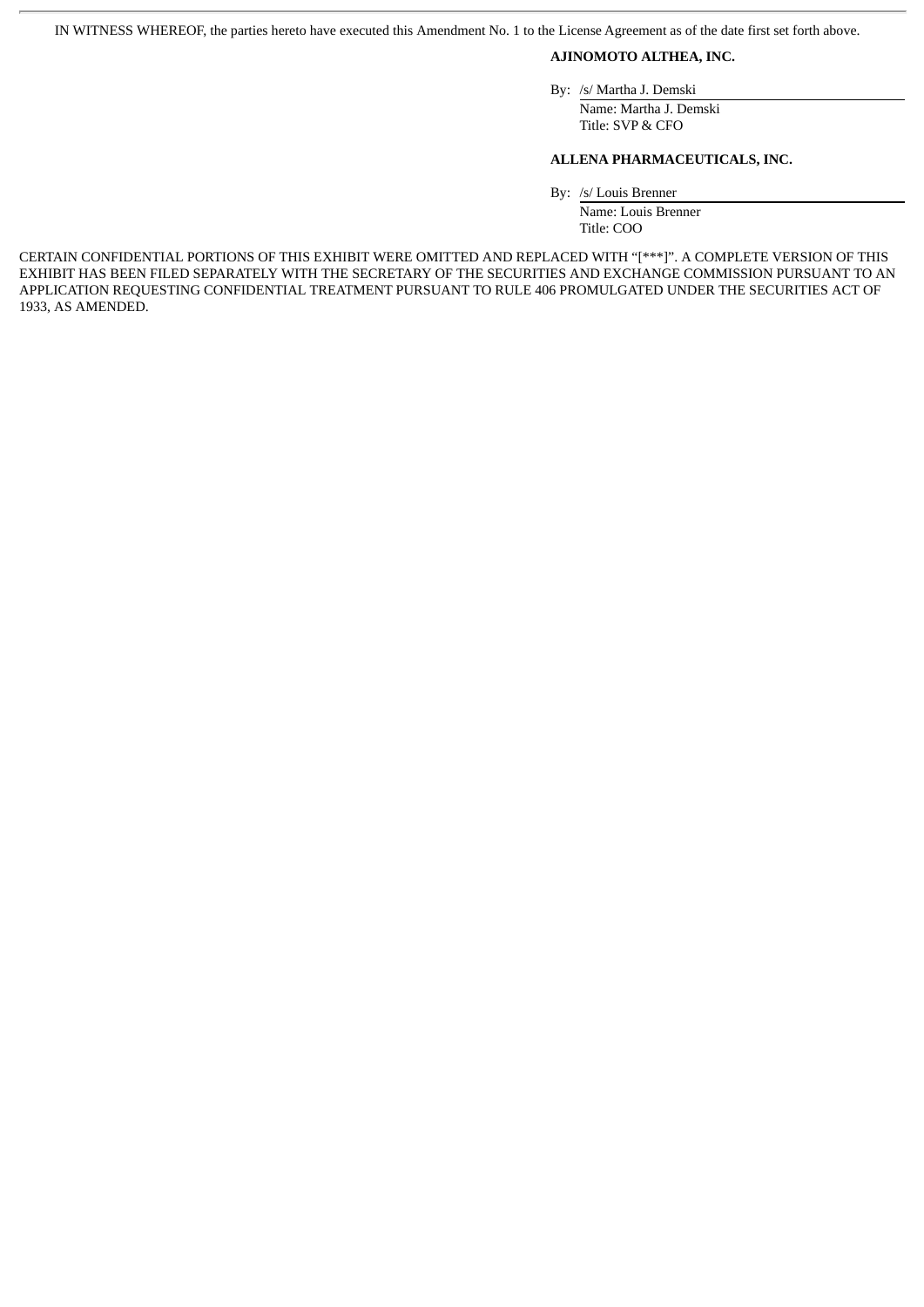

June 2, 2017

Ajinomoto Althea, Inc. 11040 Roselle Street San Diego, CA 92121 Attention: Tod Lauerman, Ph.D.

RE: License Agreement dated as of March 22, 2012 by and between Althea Technologies, Inc. (which name was changed to Ajinomoto Althea, Inc., "Ajinomoto Althea") and Allena Pharmaceuticals, Inc. ("Allena"), as amended March 9, 2016 (the "License")

Ajinomoto Althea is the assignee of U.S. Patent Application No. [\*\*\*] which claims benefit of priority from U.S. Patent Application No. [\*\*\*] (listed in Exhibit A of the License; now U.S. Patent No. [\*\*\*]) (collectively, the "Althea U.S. Patent Rights"), which Ajinomoto Althea licensed, *inter alia,* to Allena pursuant to the License.

On [\*\*\*], Ajinomoto Althea assigns all right, title and interest to the Althea U.S. Patent Rights to Allena pursuant to an assignment [\*\*\*] (the "Assignment"). In consideration for the Assignment and this letter agreement, Allena agrees that:

- it will continue to comply with all of its obligations under the License in ail material respects notwithstanding the Assignment, including, without limitation, payment of all royalties owed by Allena based on the Althea U.S. Patent Rights pursuant to Section 5.3 of the License, as if the Assignment had not been made:
- Allena hereby grants to Ajinomoto Althea, under the Althea U.S. Patent Rights, a fully paid-up, exclusive (even as to Allena) worldwide license to the Retained Rights as set forth in section 2.4 of the License ("Grantback"); and
- in the event the License is terminated in accordance with its terms, Allena shall assign the Althea U.S. Patent Rights back to Ajinomoto Althea and the Grantback shall terminate, and Allena agrees to use commercially reasonable efforts to execute all documentation and take all additional actions as may be necessary to vest ownership of the Althea U.S. Patent Rights in Ajinomoto Althea as if the Assignment had not been made.

This letter agreement shall be subject to the choice of law and dispute resolution provisions set forth in the License.

#### *[Signature Page Follows]*